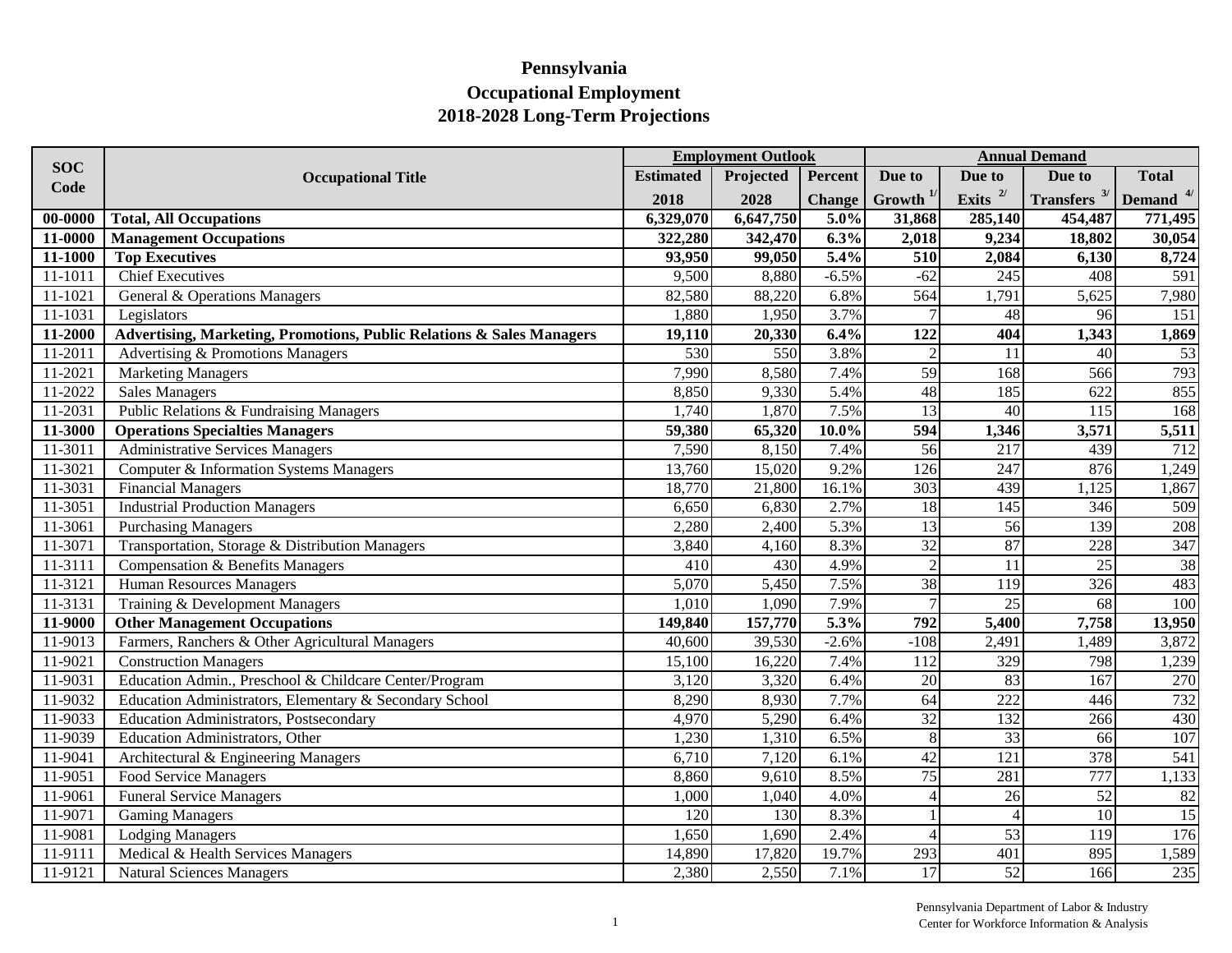|                    |                                                              |                  | <b>Employment Outlook</b> |               |                  |                  | <b>Annual Demand</b> |                                                           |
|--------------------|--------------------------------------------------------------|------------------|---------------------------|---------------|------------------|------------------|----------------------|-----------------------------------------------------------|
| <b>SOC</b><br>Code | <b>Occupational Title</b>                                    | <b>Estimated</b> | Projected                 | Percent       | Due to           | Due to           | Due to               | <b>Total</b>                                              |
|                    |                                                              | 2018             | 2028                      | <b>Change</b> | $G$ rowth $1/$   | Exits $^{2/}$    |                      | <b>Transfers</b> $3$ <sup>I</sup> Demand $4$ <sup>I</sup> |
| 11-9131            | Postmasters & Mail Superintendents                           | 760              | 610                       | $-19.7%$      | $-16$            | 17               | 34                   | 35                                                        |
| 11-9141            | Property, Real Estate & Community Association Managers       | 5,180            | 5,470                     | 5.6%          | 30               | 198              | $\overline{212}$     | 440                                                       |
| 11-9151            | Social & Community Service Managers                          | 9,340            | 10,250                    | 9.7%          | 91               | 291              | 559                  | 941                                                       |
| 11-9161            | <b>Emergency Management Directors</b>                        | 460              | 470                       | 2.2%          | $\overline{2}$   | 14               | $\overline{23}$      | 39                                                        |
| 11-9199            | Managers, Other                                              | 25,200           | 26,400                    | 4.8%          | $\overline{121}$ | 653              | 1,302                | 2,076                                                     |
| 13-0000            | <b>Business &amp; Financial Operations Occupations</b>       | 302,930          | 320,710                   | 5.9%          | 1,778            | 8,481            | 20,869               | 31,128                                                    |
| 13-1000            | <b>Business Operations Specialists</b>                       | 187,320          | 198,250                   | 5.8%          | 1,093            | 5,331            | 13,516               | 19,940                                                    |
| 13-1011            | Agents & Business Managers of Artists, Performers & Athletes | 180              | 180                       | 0.0%          | $\Omega$         | $\sqrt{6}$       | $\overline{15}$      | $\overline{21}$                                           |
| 13-1020            | Buyers & Purchasing Agents                                   | 15,440           | 14,420                    | $-6.6%$       | $-102$           | 470              | 1,086                | 1,454                                                     |
| 13-1031            | Claims Adjusters, Examiners & Investigators                  | 13,680           | 13,030                    | $-4.8%$       | $-65$            | 320              | 808                  | 1,063                                                     |
| 13-1032            | Insurance Appraisers, Auto Damage                            | 690              | 700                       | 1.4%          |                  | $\overline{17}$  | $\overline{42}$      | 60                                                        |
| 13-1041            | <b>Compliance Officers</b>                                   | 13,830           | 14,670                    | 6.1%          | 84               | 397              | 852                  | 1,333                                                     |
| 13-1051            | <b>Cost Estimators</b>                                       | 8,780            | 9,390                     | 6.9%          | $\overline{62}$  | 230              | 666                  | 958                                                       |
| 13-1071            | <b>Human Resources Specialists</b>                           | 24,920           | 26,450                    | 6.1%          | 153              | 686              | 1,891                | 2,730                                                     |
| 13-1074            | Farm Labor Contractors                                       | 70               | 80                        | 14.3%         | $\vert 0 \vert$  | $\mathcal{D}$    | 6                    | 8                                                         |
| 13-1075            | <b>Labor Relations Specialists</b>                           | 4,660            | 4,330                     | $-7.1%$       | $-32$            | 120              | 331                  | 419                                                       |
| 13-1081            | Logisticians                                                 | 6,470            | 6,930                     | 7.1%          | $\overline{45}$  | 157              | 481                  | 683                                                       |
| 13-1111            | Management Analysts                                          | 31,720           | 35,350                    | 11.4%         | 363              | 1,040            | 2,118                | 3,521                                                     |
| 13-1121            | Meeting, Convention & Event Planners                         | 4,520            | 4,820                     | 6.6%          | $\overline{31}$  | 150              | 382                  | 563                                                       |
| 13-1131            | Fundraisers                                                  | 3,990            | 4,300                     | 7.8%          | 31               | 136              | 294                  | 461                                                       |
| 13-1141            | Compensation, Benefits & Job Analysis Specialists            | 3,270            | 3,540                     | 8.3%          | $\overline{27}$  | 112              | $\overline{211}$     | 350                                                       |
| 13-1151            | Training & Development Specialists                           | 9,940            | 10,760                    | 8.2%          | 82               | 308              | 801                  | 1,191                                                     |
| 13-1161            | Market Research Analysts & Marketing Specialists             | 26,820           | 30,090                    | 12.2%         | 328              | 670              | 2,239                | 3,237                                                     |
| 13-1199            | <b>Business Operations Specialists, Other</b>                | 18,370           | 19,210                    | 4.6%          | 84               | 510              | 1,293                | 1,887                                                     |
| 13-2000            | <b>Financial Specialists</b>                                 | 115,610          | 122,460                   | 5.9%          | 685              | 3,150            | 7,354                | 11,189                                                    |
| 13-2011            | <b>Accountants &amp; Auditors</b>                            | 57,540           | 61,020                    | 6.0%          | 347              | 1,672            | 3,852                | 5,871                                                     |
| 13-2021            | Appraisers & Assessors of Real Estate                        | 1,500            | 1,610                     | 7.3%          | 11               | 53               | 63                   | 127                                                       |
| 13-2031            | <b>Budget Analysts</b>                                       | 1,580            | 1,640                     | 3.8%          | 6                | 40               | 86                   | 132                                                       |
| 13-2041            | <b>Credit Analysts</b>                                       | 2,330            | 2,440                     | 4.7%          | 11               | 53               | 162                  | 226                                                       |
| 13-2051            | <b>Financial Analysts</b>                                    | 12,570           | 13,540                    | 7.7%          | 97               | 251              | 857                  | 1,205                                                     |
| 13-2052            | <b>Personal Financial Advisors</b>                           | 11,040           | 12,170                    | 10.2%         | 113              | 263              | 614                  | $\frac{990}{357}$                                         |
| 13-2053            | <b>Insurance Underwriters</b>                                | 4,770            | 4,490                     | $-5.9%$       | $-28$            | 108              | $\overline{277}$     |                                                           |
| 13-2061            | <b>Financial Examiners</b>                                   | 1,520            | 1,610                     | 5.9%          | 9                | 33               | 85                   | 127                                                       |
| 13-2071            | <b>Credit Counselors</b>                                     | 1,800            | 1,960                     | 8.9%          | 16               | 45               | 112                  | 173                                                       |
| 13-2072            | Loan Officers                                                | 12,310           | 13,030                    | 5.8%          | 72               | $\overline{304}$ | 757                  | 1,133                                                     |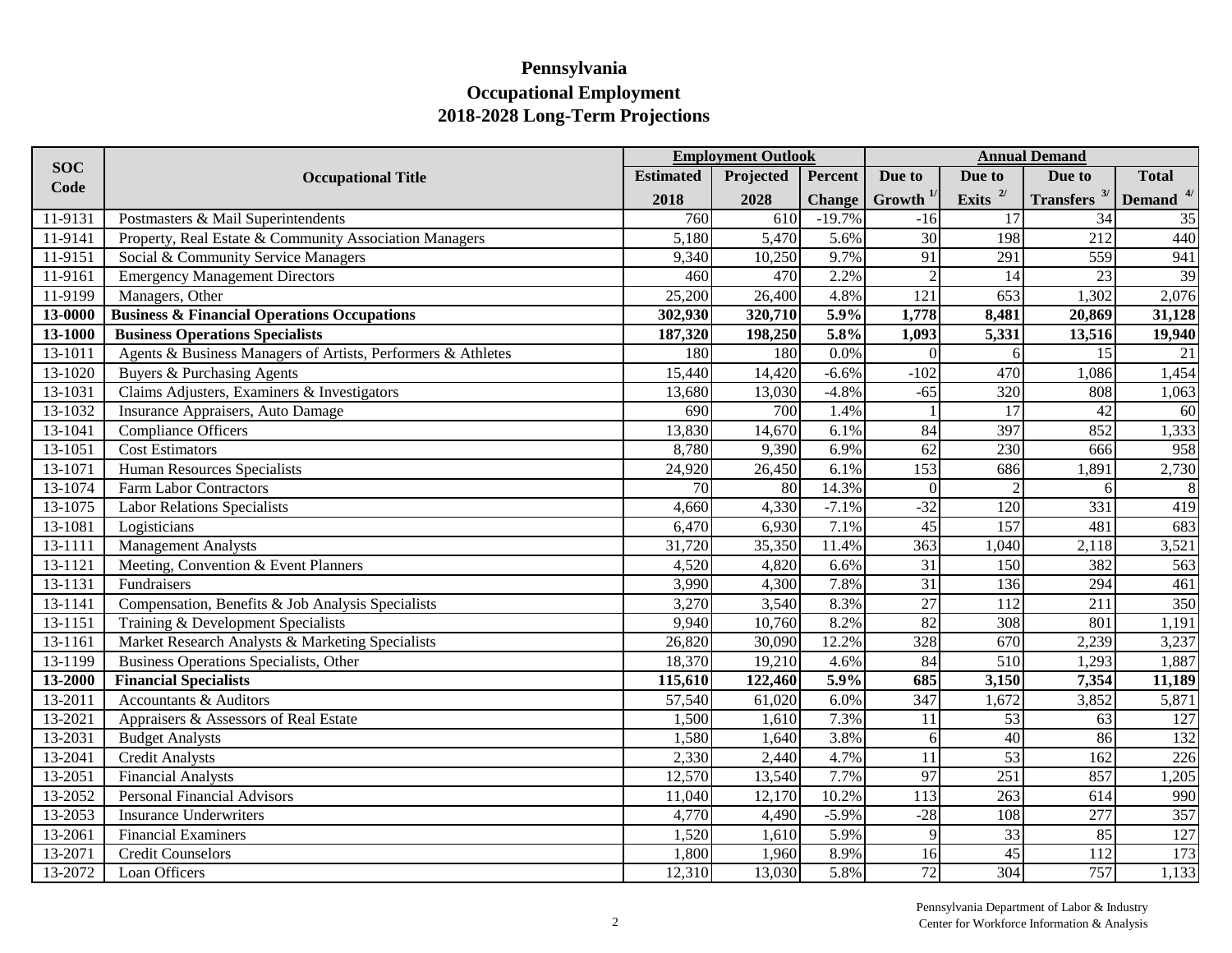|                    |                                                   |                  | <b>Employment Outlook</b> |               |                  |                  | <b>Annual Demand</b>       |                  |
|--------------------|---------------------------------------------------|------------------|---------------------------|---------------|------------------|------------------|----------------------------|------------------|
| <b>SOC</b><br>Code | <b>Occupational Title</b>                         | <b>Estimated</b> | Projected                 | Percent       | Due to           | Due to           | Due to                     | <b>Total</b>     |
|                    |                                                   | 2018             | 2028                      | <b>Change</b> | Growth $^{1/}$   | Exits $2/$       | Transfers $3/$ Demand $4/$ |                  |
| 13-2081            | Tax Examiners, Collectors & Revenue Agents        | 2,780            | 2,790                     | 0.4%          | $\Omega$         | 109              | 122                        | 231              |
| 13-2082            | Tax Preparers                                     | 2,410            | 2,520                     | 4.6%          | 11               | 122              | 159                        | 292              |
| 13-2099            | Financial Specialists, Other                      | 3,460            | 3,660                     | 5.8%          | 20               | 99               | 208                        | 327              |
| 15-0000            | <b>Computer &amp; Mathematical Occupations</b>    | 164,370          | 180,070                   | 9.6%          | 1,569            | 2,855            | 9,764                      | 14,188           |
| 15-1100            | <b>Computer Occupations</b>                       | 156,250          | 169,770                   | 8.7%          | 1,352            | 2,684            | 9,298                      | 13,334           |
| 15-1111            | Computer & Information Research Scientists        | 610              | 670                       | 9.8%          | 6                | $\mathbf Q$      | 40                         | 55               |
| 15-1121            | <b>Computer Systems Analysts</b>                  | 23,170           | 24,590                    | 6.1%          | 142              | 454              | 1,270                      | 1,866            |
| 15-1122            | <b>Information Security Analysts</b>              | 3,010            | 3,820                     | 26.9%         | 82               | 49               | 194                        | 325              |
| 15-1131            | <b>Computer Programmers</b>                       | 12,290           | 11,110                    | $-9.6%$       | $-119$           | 188              | 633                        | 702              |
| 15-1132            | Software Developers, Applications                 | 29,510           | 35,790                    | 21.3%         | 628              | 453              | 1,846                      | 2,927            |
| 15-1133            | Software Developers, Systems Software             | 9,130            | 9,930                     | 8.8%          | 80               | $\overline{132}$ | 539                        | 751              |
| 15-1134            | Web Developers                                    | 5,660            | 6,190                     | 9.4%          | $\overline{54}$  | 101              | 349                        | 504              |
| 15-1141            | Database Administrators                           | 5,570            | 6,020                     | 8.1%          | $\overline{45}$  | 112              | 299                        | 456              |
| 15-1142            | Network & Computer Systems Administrators         | 13,150           | 13,590                    | 3.3%          | 44               | 225              | 709                        | 978              |
| 15-1143            | <b>Computer Network Architects</b>                | 7,360            | 7,590                     | 3.1%          | $\overline{24}$  | 99               | 421                        | 544              |
| 15-1151            | <b>Computer User Support Specialists</b>          | 27,120           | 29,610                    | 9.2%          | 249              | 521              | 1,804                      | 2,574            |
| 15-1152            | <b>Computer Network Support Specialists</b>       | 6,660            | 6,930                     | 4.1%          | $\overline{26}$  | 125              | 432                        | 583              |
| 15-1199            | Computer Occupations, Other                       | 13,030           | 13,940                    | 7.0%          | 91               | 216              | 762                        | 1,069            |
| 15-2000            | <b>Mathematical Scientists</b>                    | 8,130            | 10,300                    | 26.7%         | $\overline{217}$ | $\overline{171}$ | 466                        | 854              |
| 15-2011            | Actuaries                                         | 1,670            | 2,060                     | 23.4%         | $\overline{38}$  | $\overline{20}$  | $\overline{91}$            | 149              |
| 15-2031            | <b>Operations Research Analysts</b>               | 2,920            | 3,630                     | 24.3%         | 70               | 76               | 136                        | 282              |
| 15-2041            | Statisticians                                     | 3,400            | 4,460                     | 31.2%         | $\frac{106}{2}$  | 72               | 230                        | 408              |
| 17-0000            | <b>Architecture &amp; Engineering Occupations</b> | 110,120          | 116,830                   | 6.1%          | $\overline{671}$ | 2,693            | 6,182                      | 9,546            |
| 17-1000            | <b>Architects, Surveyors &amp; Cartographers</b>  | 7,680            | 8,190                     | 6.6%          | $\overline{51}$  | $\overline{192}$ | $\overline{410}$           | $\overline{653}$ |
| $17 - 1011$        | Architects                                        | 4,980            | 5,280                     | 6.0%          | 30               | 122              | 271                        | 423              |
| 17-1012            | Landscape Architects                              | 840              | 880                       | 4.8%          |                  | 21               | 46                         | $\overline{71}$  |
| 17-1021            | Cartographers & Photogrammetrists                 | 120              | 130                       | 8.3%          | $\overline{2}$   | $\mathcal{R}$    | 6                          | 11               |
| 17-1022            | Surveyors                                         | 1,750            | 1,900                     | 8.6%          | 15               | 46               | 87                         | 148              |
| 17-2000            | <b>Engineers</b>                                  | 73,250           | 78,310                    | 6.9%          | 506              | 1,525            | 3,758                      | 5,789            |
| 17-2011            | Aerospace Engineers                               | 1,290            | 1,390                     | 7.8%          | 10 <sup>1</sup>  | 28               | 58                         | 96               |
| 17-2031            | <b>Biomedical Engineers</b>                       | 1,190            | 1,240                     | 4.2%          | 5                | 26               | 62                         | 93               |
| 17-2041            | <b>Chemical Engineers</b>                         | 1,340            | 1,460                     | 9.0%          | $\overline{12}$  | $\overline{29}$  | 59                         | 100              |
| 17-2051            | Civil Engineers                                   | 13,700           | 14,820                    | 8.2%          | 112              | 291              | 819                        | 1,222            |
| 17-2061            | <b>Computer Hardware Engineers</b>                | 2,410            | 2,610                     | 8.3%          | 20               | 48               | 132                        | 200              |
| 17-2071            | <b>Electrical Engineers</b>                       | 8,850            | 9,500                     | 7.3%          | $\overline{64}$  | $\overline{185}$ | 421                        | 670              |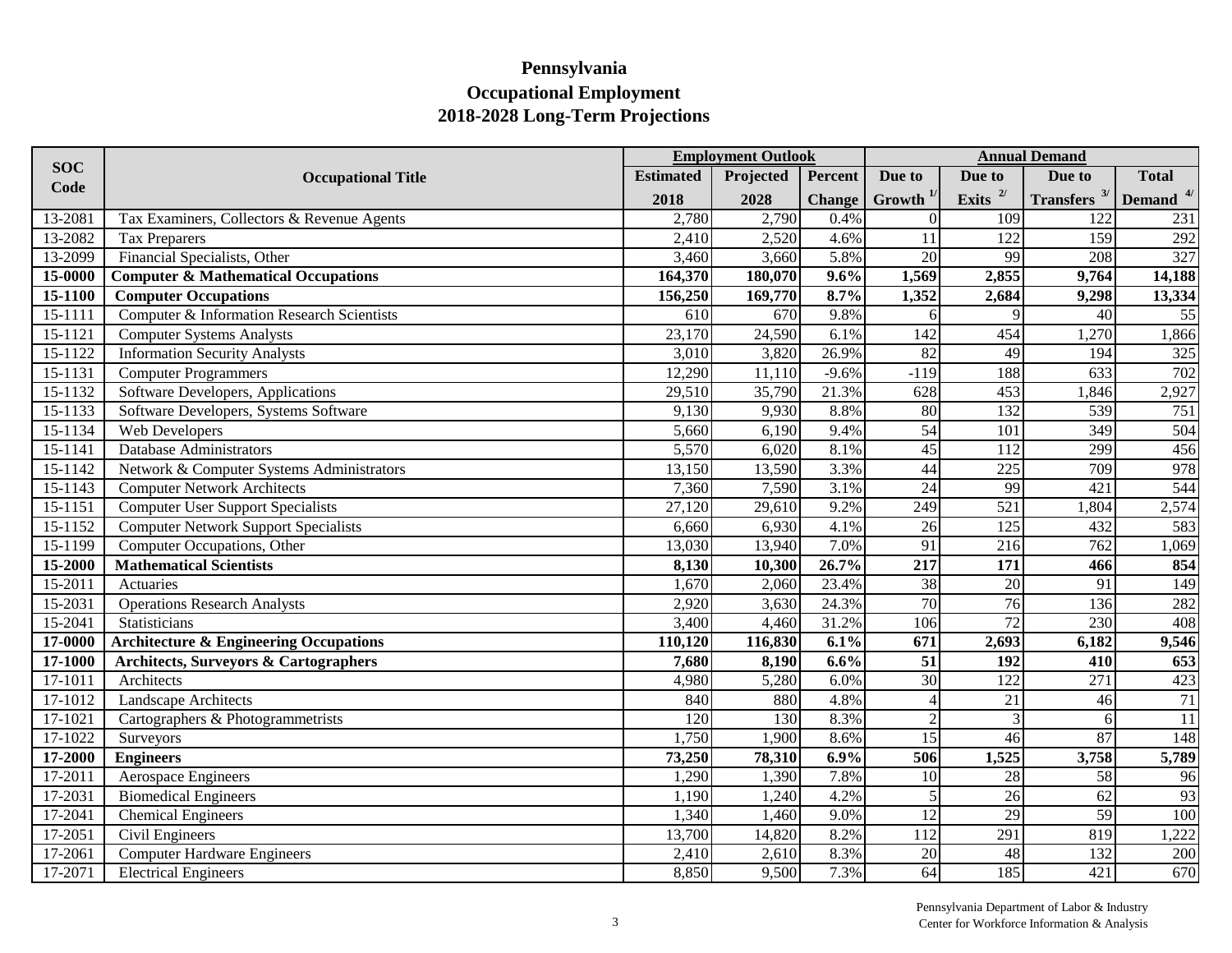|                    |                                                 |                  | <b>Employment Outlook</b> |               |                        |                             | <b>Annual Demand</b>       |                 |
|--------------------|-------------------------------------------------|------------------|---------------------------|---------------|------------------------|-----------------------------|----------------------------|-----------------|
| <b>SOC</b><br>Code | <b>Occupational Title</b>                       | <b>Estimated</b> | Projected                 | Percent       | Due to                 | Due to                      | Due to                     | <b>Total</b>    |
|                    |                                                 | 2018             | 2028                      | <b>Change</b> | $Growth$ <sup>1/</sup> | Exits $^{2/}$               | Transfers $3/$ Demand $4/$ |                 |
| 17-2072            | <b>Electronics Engineers</b>                    | 4,260            | 4,440                     | 4.2%          | 17                     | 88                          | 199                        | 304             |
| 17-2081            | <b>Environmental Engineers</b>                  | 3,100            | 3,280                     | 5.8%          | $\overline{18}$        | 87                          | 155                        | 260             |
| 17-2111            | Health & Safety Engineers                       | 1,020            | 1,080                     | 5.9%          | 6                      | $\overline{21}$             | $\overline{50}$            | 77              |
| 17-2112            | <b>Industrial Engineers</b>                     | 9,390            | 10,290                    | 9.6%          | 90                     | 199                         | 473                        | 762             |
| 17-2131            | <b>Materials Engineers</b>                      | 1,750            | 1,820                     | 4.0%          | $\overline{7}$         | $\overline{37}$             | 74                         | 118             |
| 17-2141            | <b>Mechanical Engineers</b>                     | 16,630           | 17,760                    | 6.8%          | $\overline{113}$       | 321                         | 842                        | ,276            |
| 17-2151            | Mining & Geological Engineers                   | 340              | 350                       | 2.9%          |                        |                             | $\overline{20}$            | 28              |
| 17-2161            | <b>Nuclear Engineers</b>                        | 1,900            | 1,860                     | $-2.1%$       | $-4$                   | $\overline{34}$             | 85                         | 115             |
| 17-2171            | Petroleum Engineers                             | $\overline{910}$ | 960                       | 5.5%          | 6 <sup>1</sup>         | 16                          | 52                         | 74              |
| 17-2199            | Engineers, Other                                | 4,990            | 5,250                     | 5.2%          | $\overline{26}$        | 105                         | 248                        | 379             |
| 17-3000            | Drafters, Engineering & Mapping Technicians     | 29,190           | 30,330                    | 3.9%          | $\overline{114}$       | $\overline{976}$            | 2,014                      | 3,104           |
| 17-3011            | Architectural & Civil Drafters                  | 4,800            | 5,000                     | 4.2%          | $\overline{20}$        | 163                         | 342                        | 525             |
| 17-3012            | Electrical & Electronics Drafters               | 1,170            | 1,230                     | 5.1%          | 6                      | 40                          | 84                         | 130             |
| 17-3013            | <b>Mechanical Drafters</b>                      | 3,310            | 3,160                     | $-4.5%$       | $-15$                  | 108                         | 226                        | 319             |
| 17-3022            | Civil Engineering Technicians                   | 2,510            | 2,740                     | 9.2%          | $\overline{23}$        | 87                          | $\overline{169}$           | 279             |
| 17-3023            | Electrical & Electronic Engineering Technicians | 4,840            | 4,990                     | 3.1%          | $\overline{15}$        | 163                         | $\overline{316}$           | 494             |
| 17-3024            | <b>Electro-Mechanical Technicians</b>           | 640              | 680                       | 6.2%          | $\overline{4}$         | $\overline{22}$             | 43                         | 69              |
| 17-3025            | <b>Environmental Engineering Technicians</b>    | 870              | 940                       | 8.0%          | $8\,$                  | 30                          | 58                         | 96              |
| 17-3026            | <b>Industrial Engineering Technicians</b>       | 2,480            | 2,550                     | 2.8%          | $8\,$                  | 83                          | 162                        | 253             |
| 17-3027            | Mechanical Engineering Technicians              | 2,680            | 2,860                     | 6.7%          | 18                     | 92                          | 178                        | 288             |
| 17-3029            | Engineering Technicians, Other                  | 3,880            | 4,020                     | 3.6%          | 14                     | 131                         | 254                        | 399             |
| 17-3031            | Surveying & Mapping Technicians                 | 1,800            | 1,920                     | 6.7%          | 12                     | 52                          | $\overline{166}$           | 230             |
| 19-0000            | Life, Physical & Social Science Occupations     | 54,250           | 58,240                    | 7.4%          | 399                    | 1,095                       | 4,337                      | 5,831           |
| 19-1000            | <b>Life Scientists</b>                          | 14,210           | 15,080                    | 6.1%          | 87                     | 221                         | 1,128                      | 1,436           |
| 19-1011            | <b>Animal Scientists</b>                        | $\overline{70}$  | 80                        | 14.3%         | $\Omega$               | $\mathcal{D}$               | $\overline{7}$             | $\overline{9}$  |
| 19-1012            | Food Scientists & Technologists                 | 360              | 380                       | 5.6%          | $\overline{c}$         | p                           | $\overline{34}$            | 43              |
| 19-1013            | Soil & Plant Scientists                         | 290              | $\overline{310}$          | 6.9%          | $\overline{2}$         | $\sqrt{6}$                  | $\overline{27}$            | 35              |
| 19-1021            | Biochemists & Biophysicists                     | 1,150            | 1,230                     | 7.0%          | $\overline{7}$         | 18                          | 91                         | 116             |
| 19-1022            | Microbiologists                                 | 1,030            | 1,090                     | 5.8%          | 6                      | 16                          | 81                         | 103             |
| 19-1023            | Zoologists & Wildlife Biologists                | 330              | 340                       | 3.0%          |                        | 5                           | 25                         | $\overline{31}$ |
| 19-1029            | Biological Scientists, Other                    | 960              | 1,000                     | 4.2%          | $\overline{A}$         | 15                          | $\overline{75}$            | 94              |
| 19-1031            | <b>Conservation Scientists</b>                  | $\overline{910}$ | 940                       | 3.3%          | 4                      | 18                          | 78                         | 100             |
| 19-1032            | Foresters                                       | 360              | 380                       | 5.6%          |                        | $\overline{7}$              | $\overline{31}$            | 39              |
| 19-1041            | Epidemiologists                                 | 130              | 140                       | 7.7%          |                        | $\mathcal{D}_{\mathcal{L}}$ | 10                         | 13              |
| 19-1042            | <b>Medical Scientists</b>                       | 8,430            | 9,010                     | 6.9%          | 58                     | 122                         | 655                        | 835             |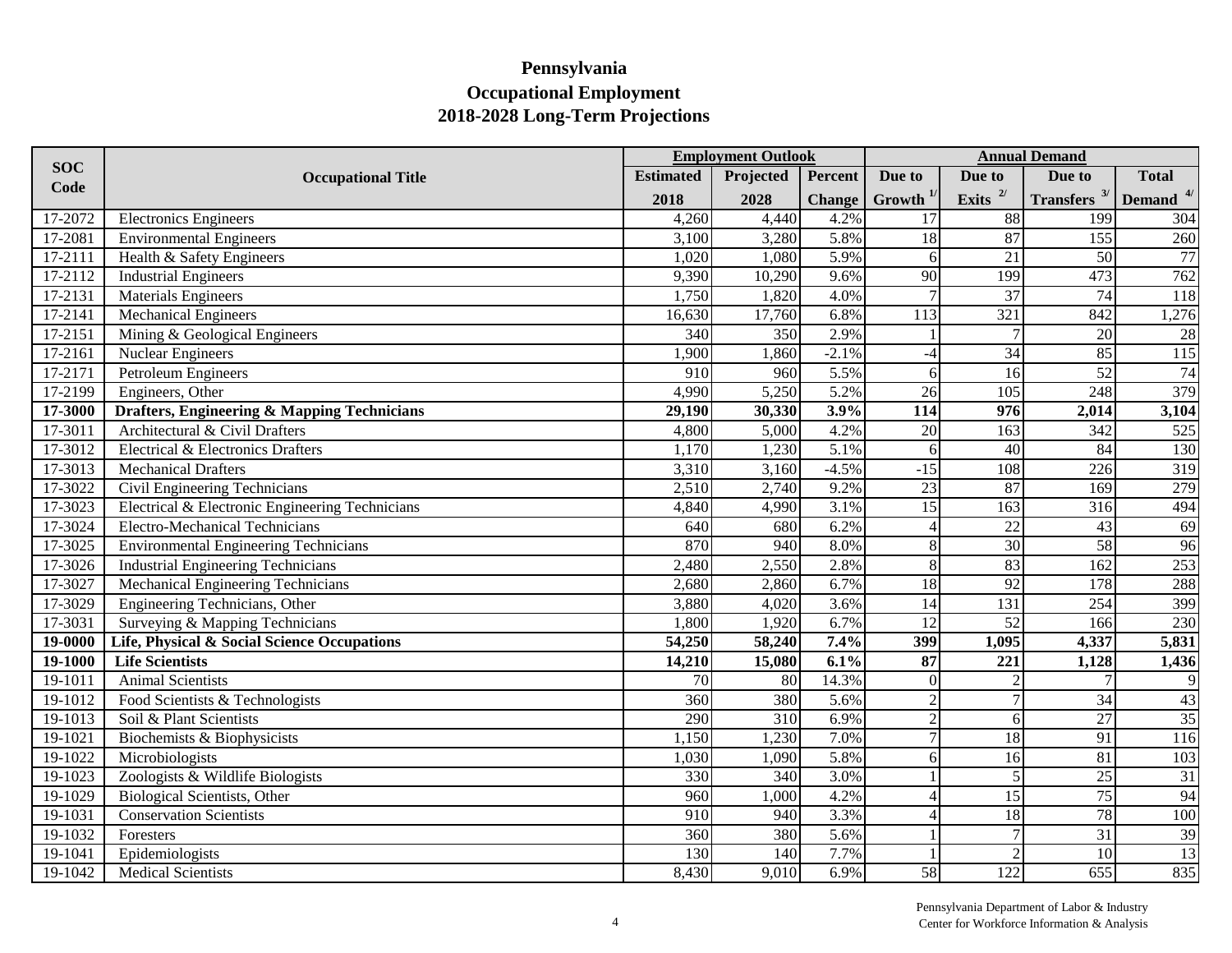|            |                                                                       |                  | <b>Employment Outlook</b> |               |                 | <b>Annual Demand</b> |                       |                  |  |
|------------|-----------------------------------------------------------------------|------------------|---------------------------|---------------|-----------------|----------------------|-----------------------|------------------|--|
| <b>SOC</b> | <b>Occupational Title</b>                                             | <b>Estimated</b> | Projected                 | Percent       | Due to          | Due to               | Due to                | <b>Total</b>     |  |
| Code       |                                                                       | 2018             | 2028                      | <b>Change</b> | Growth $1/$     | Exits $^{2/}$        | <b>Transfers</b> $3/$ | Demand $4/$      |  |
| 19-1099    | Life Scientists, Other                                                | 190              | 200                       | 5.3%          |                 |                      | 15                    | 19               |  |
| 19-2000    | <b>Physical Scientists</b>                                            | 10,660           | 11,430                    | 7.2%          | $\overline{77}$ | 188                  | 870                   | 1,135            |  |
| 19-2012    | Physicists                                                            | 400              | 430                       | 7.5%          | 3               | 8                    | 26                    | 37               |  |
| 19-2021    | Atmospheric & Space Scientists                                        | 130              | 130                       | 0.0%          | $\overline{0}$  | $\overline{2}$       | 10                    | 12               |  |
| 19-2031    | Chemists                                                              | 5,720            | 6,080                     | 6.3%          | $\overline{36}$ | 96                   | 435                   | 567              |  |
| 19-2032    | Materials Scientists                                                  | 360              | 380                       | 5.6%          | $\overline{2}$  | $\vert 6 \vert$      | 28                    | 36               |  |
| 19-2041    | Environmental Scientists & Specialists                                | 2,170            | 2,370                     | 9.2%          | $\overline{20}$ | $\overline{42}$      | 204                   | 266              |  |
| 19-2042    | Geoscientists                                                         | 1,340            | 1,470                     | 9.7%          | $\overline{13}$ | $\overline{26}$      | 126                   | 165              |  |
| 19-2043    | Hydrologists                                                          | 160              | 170                       | 6.2%          |                 | 3                    | 15                    | 19               |  |
| 19-2099    | Physical Scientists, Other                                            | 360              | 370                       | 2.8%          |                 | 5                    | 26                    | 32               |  |
| 19-3000    | <b>Social Scientists &amp; Related Workers</b>                        | 13,350           | 14,750                    | 10.5%         | <b>140</b>      | 337                  | 878                   | 1,355            |  |
| 19-3011    | Economists                                                            | 750              | 790                       | 5.3%          |                 | <sup>11</sup>        | 46                    | 62               |  |
| 19-3022    | <b>Survey Researchers</b>                                             | 2,880            | 3,130                     | 8.7%          | $\overline{25}$ | 94                   | 251                   | 370              |  |
| 19-3031    | Clinical, Counseling & School Psychologists                           | 6,210            | 7,020                     | 13.0%         | 81              | 148                  | 316                   | 545              |  |
| 19-3039    | Psychologists, Other                                                  | 580              | 640                       | 10.3%         | 6               | 14                   | 29                    | 49               |  |
| 19-3041    | Sociologists                                                          | $\overline{70}$  | 70                        | 0.0%          |                 | $\mathfrak{D}$       | 6                     | 9                |  |
| 19-3051    | Urban & Regional Planners                                             | 1,460            | 1,610                     | 10.3%         | 15              | 25                   | 117                   | 157              |  |
| 19-3091    | Anthropologists & Archeologists                                       | 110              | 120                       | 9.1%          |                 | $\overline{4}$       | 10                    | 15               |  |
| 19-3093    | Historians                                                            | 150              | $\overline{160}$          | 6.7%          |                 | 5                    | $\overline{13}$       | 19               |  |
| 19-3094    | <b>Political Scientists</b>                                           | 220              | 230                       | 4.5%          |                 | 7                    | $\overline{19}$       | 27               |  |
| 19-3099    | Social Scientists & Related Workers, Other                            | $\overline{730}$ | 750                       | 2.7%          | $\overline{2}$  | $\overline{23}$      | 61                    | 86               |  |
| 19-4000    | Life, Physical & Social Science Technicians                           | 16,030           | 16,980                    | 5.9%          | $\overline{95}$ | 349                  | 1,461                 | 1,905            |  |
| 19-4011    | Agricultural & Food Science Technicians                               | 740              | 770                       | 4.1%          | 3               | 16                   | 76                    | 95               |  |
| 19-4021    | <b>Biological Technicians</b>                                         | 4,160            | 4,410                     | 6.0%          | 26              | 64                   | 386                   | 476              |  |
| 19-4031    | <b>Chemical Technicians</b>                                           | 4,090            | 4,310                     | 5.4%          | $\overline{22}$ | 80                   | 338                   | 440              |  |
| 19-4041    | Geological & Petroleum Technicians                                    | 550              | 610                       | 10.9%         | 5               | 7                    | 51                    | 63               |  |
| 19-4051    | <b>Nuclear Technicians</b>                                            | 480              | 460                       | $-4.2%$       | $-2$            | 13                   | 43                    | 54               |  |
| 19-4061    | <b>Social Science Research Assistants</b>                             | 1,110            | 1,180                     | 6.3%          |                 | 31                   | $\overline{104}$      | 142              |  |
| 19-4091    | Environmental Science & Protection Technicians                        | 1,190            | 1,290                     | 8.4%          | 10              | $\overline{34}$      | 113                   | 157              |  |
| 19-4092    | Forensic Science Technicians                                          | 330              | 370                       | 12.1%         |                 | $\overline{10}$      | 32                    | 46               |  |
| 19-4093    | Forest & Conservation Technicians                                     | 1,020            | 1,040                     | 2.0%          | $\mathfrak{D}$  | 28                   | 94                    | 124              |  |
| 19-4099    | Life, Physical & Social Science Technicians, Other                    | 2,360            | 2,550                     | 8.1%          | $\overline{20}$ | $\overline{67}$      | 224                   | $\overline{311}$ |  |
| 21-0000    | <b>Community &amp; Social Services Occupations</b>                    | 139,080          | 151,920                   | 9.2%          | 1,284           | 5,152                | 10,260                | 16,696           |  |
| 21-1000    | <b>Counselors, Social Workers &amp; Community Service Specialists</b> | 112,120          | 124,610                   | 11.1%         | 1,249           | 3,857                | 8,390                 | 13,496           |  |
| 21-1012    | Educational, Guidance, School & Vocational Counselors                 | 8,290            | 9,010                     | 8.7%          | 73              | 280                  | 605                   | 958              |  |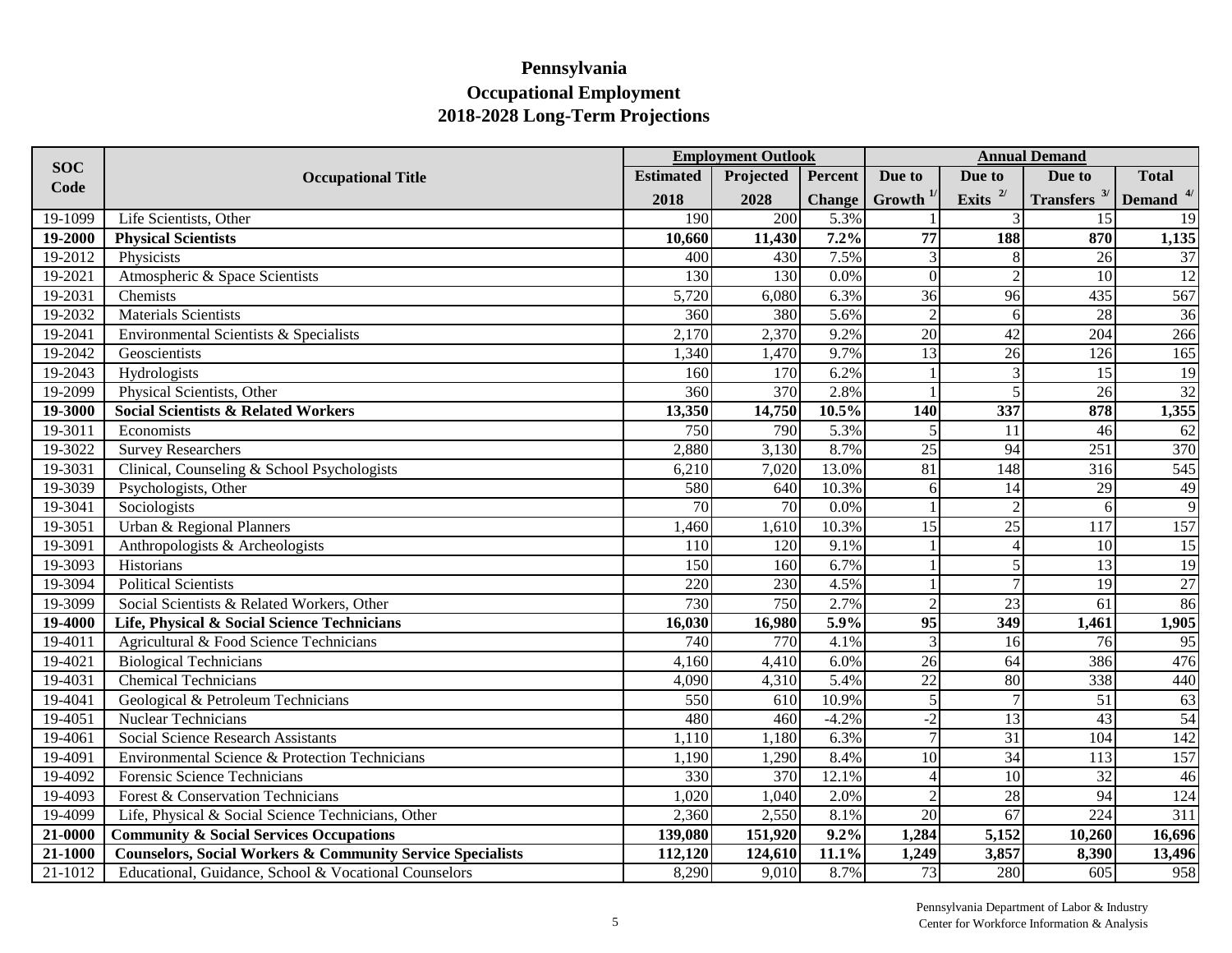|             |                                                                  |                  | <b>Employment Outlook</b> |               |                          |                  | <b>Annual Demand</b>                               |              |
|-------------|------------------------------------------------------------------|------------------|---------------------------|---------------|--------------------------|------------------|----------------------------------------------------|--------------|
| <b>SOC</b>  | <b>Occupational Title</b>                                        | <b>Estimated</b> | Projected                 | Percent       | Due to                   | Due to           | Due to                                             | <b>Total</b> |
| Code        |                                                                  | 2018             | 2028                      | <b>Change</b> | Growth $1/$              | Exits $^{2/}$    | Transfers $3$ <sup>1</sup> Demand $4$ <sup>4</sup> |              |
| 21-1013     | Marriage & Family Therapists                                     | 1,970            | 2,210                     | 12.2%         | 24                       | 68               | 146                                                | 238          |
| 21-1015     | <b>Rehabilitation Counselors</b>                                 | 8,110            | 8,790                     | 8.4%          | 68                       | 274              | 591                                                | 933          |
| 21-1018     | Substance Abuse, Behavioral Disorder, & Mental Health Counselors | 23,700           | 27,890                    | 17.7%         | 419                      | 835              | 1,804                                              | 3,058        |
| 21-1019     | Counselors, Other                                                | 1,120            | 1,210                     | 8.0%          | 9                        | 38               | 82                                                 | 129          |
| 21-1021     | Child, Family & School Social Workers                            | 20,990           | 22,200                    | 5.8%          | $\overline{121}$         | 638              | 1,471                                              | 2,230        |
| 21-1022     | <b>Healthcare Social Workers</b>                                 | 7,970            | 9,340                     | 17.2%         | 137                      | 256              | 590                                                | 983          |
| 21-1023     | Mental Health & Substance Abuse Social Workers                   | 8,780            | 9,970                     | 13.6%         | 119                      | 277              | 638                                                | 1,034        |
| 21-1029     | Social Workers, Other                                            | 1,300            | 1,360                     | 4.6%          | 6                        | $\overline{39}$  | 90                                                 | 135          |
| 21-1091     | <b>Health Educators</b>                                          | 2,220            | 2,440                     | 9.9%          | $\overline{22}$          | 87               | 176                                                | 285          |
| 21-1092     | Probation Officers & Correctional Treatment Specialists          | 4,350            | 4,500                     | 3.4%          | $\overline{16}$          | 97               | 277                                                | 390          |
| 21-1093     | Social & Human Service Assistants                                | 19,750           | 21,670                    | 9.7%          | 192                      | 828              | 1,634                                              | 2,654        |
| 21-1094     | <b>Community Health Workers</b>                                  | 2,160            | 2,490                     | 15.3%         | 34                       | 87               | 176                                                | 297          |
| 21-1099     | Community & Social Service Specialists, Other                    | 1,420            | 1,500                     | 5.6%          | 8                        | 54               | 111                                                | 173          |
| 21-2000     | <b>Religious Workers</b>                                         | 26,960           | 27,310                    | 1.3%          | $\overline{35}$          | 1,295            | 1,870                                              | 3,200        |
| 21-2011     | Clergy                                                           | 13,590           | 13,880                    | 2.1%          | 30                       | 601              | 886                                                | 1,517        |
| $21 - 2021$ | Directors, Religious Activities & Education                      | 9,650            | 9,690                     | 0.4%          |                          | 477              | 720                                                | 1,201        |
| $21 - 2099$ | Religious Workers, Other                                         | 3,730            | 3,740                     | 0.3%          |                          | 217              | 264                                                | 482          |
| $23 - 0000$ | <b>Legal Occupations</b>                                         | 50,520           | 54,180                    | 7.2%          | 365                      | 1,319            | 2,101                                              | 3,785        |
| 23-1000     | Lawyers, Judges & Related Workers                                | 34,240           | 36,270                    | 5.9%          | $\overline{203}$         | 749              | $\overline{938}$                                   | 1,890        |
| $23 - 1011$ | Lawyers                                                          | 31,760           | 33,690                    | 6.1%          | 194                      | 702              | 866                                                | 1,762        |
| 23-1012     | <b>Judicial Law Clerks</b>                                       | 1,080            | 1,120                     | 3.7%          | $\boldsymbol{\varDelta}$ | 16               | 34                                                 | 54           |
| 23-1021     | Administrative Law Judges, Adjudicators & Hearing Officers       | 850              | 870                       | 2.4%          | $\mathcal{D}$            | 18               | 23                                                 | 43           |
| 23-1022     | Arbitrators, Mediators & Conciliators                            | $\overline{310}$ | 330                       | 6.5%          | $\overline{2}$           | $\overline{7}$   | 8                                                  | 17           |
| 23-1023     | Judges, Magistrate Judges & Magistrates                          | 250              | 260                       | 4.0%          |                          | 5                |                                                    | 13           |
| 23-2000     | <b>Legal Support Workers</b>                                     | 16,280           | 17,910                    | $10.0\%$      | $\overline{162}$         | $\overline{570}$ | 1,163                                              | 1,895        |
| 23-2011     | Paralegals & Legal Assistants                                    | 11,960           | 13,480                    | 12.7%         | 152                      | 424              | 921                                                | 1,497        |
| 23-2091     | <b>Court Reporters</b>                                           | 940              | 1,010                     | 7.4%          | 8                        | $\overline{32}$  | 54                                                 | 94           |
| 23-2093     | Title Examiners, Abstractors & Searchers                         | 2,360            | 2,360                     | 0.0%          | $\Omega$                 | 78               | 131                                                | 209          |
| 23-2099     | Legal Support Workers, Other                                     | 1,030            | 1,050                     | 1.9%          |                          | $\overline{35}$  | 58                                                 | 96           |
| 25-0000     | <b>Education, Training &amp; Library Occupations</b>             | 341,820          | 367,900                   | 7.6%          | 2,609                    | 14,090           | 16,987                                             | 33,686       |
| 25-1000     | <b>Postsecondary Teachers</b>                                    | 68,870           | 75,920                    | 10.2%         | 705                      | 2,664            | 3,321                                              | 6,690        |
| 25-1011     | <b>Business Teachers, Postsecondary</b>                          | 5,520            | 6,380                     | 15.6%         | 86                       | 219              | 273                                                | 578          |
| 25-1021     | Computer Science Teachers, Postsecondary                         | 1,580            | 1,680                     | 6.3%          | 9                        | 60               | 75                                                 | 144          |
| 25-1022     | Mathematical Science Teachers, Postsecondary                     | 2,460            | 2,600                     | 5.7%          | 15                       | 93               | 116                                                | 224          |
| 25-1031     | Architecture Teachers, Postsecondary                             | 430              | 460                       | 7.0%          | $\mathfrak{Z}$           | 16               | 20                                                 | 39           |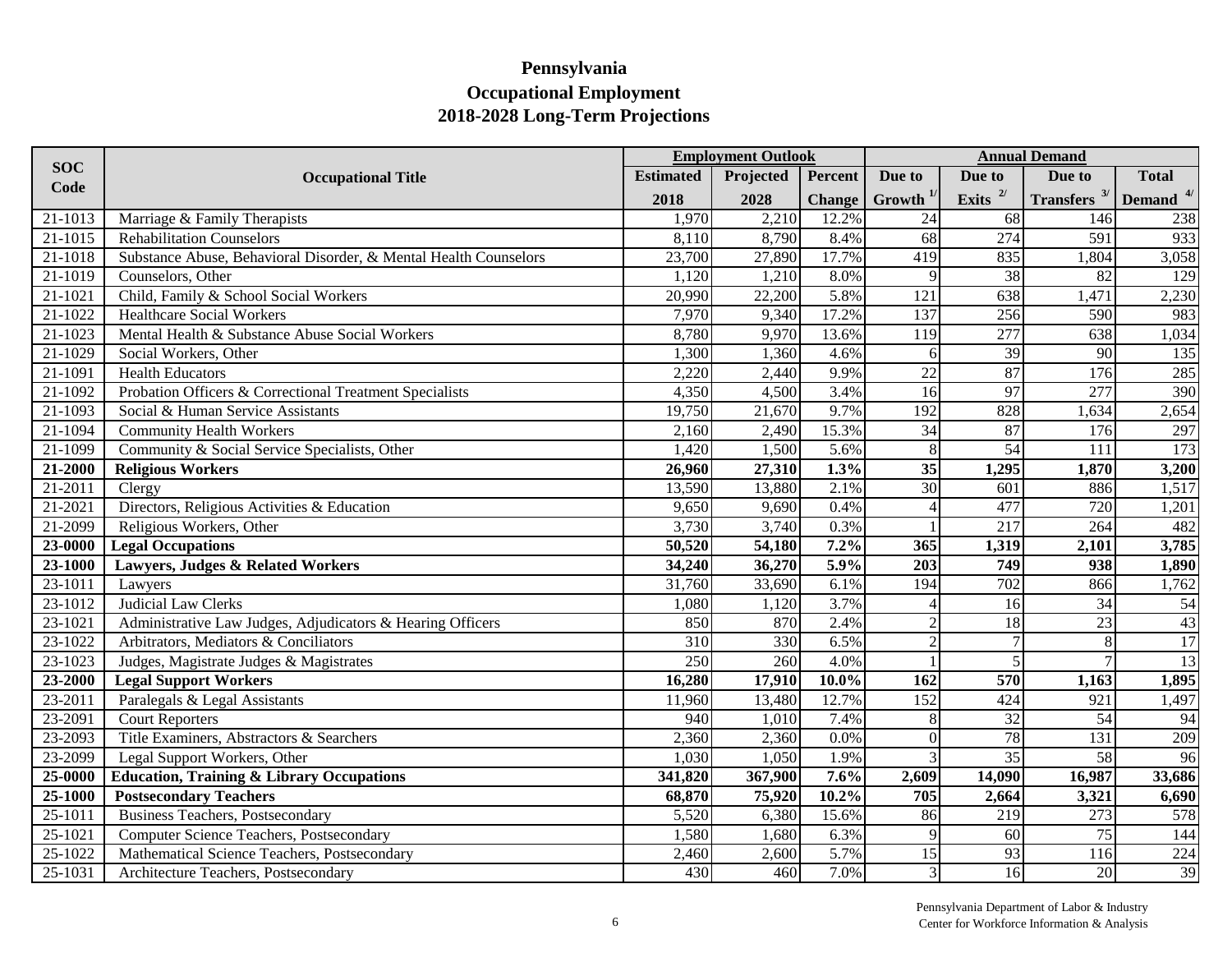|             |                                                                     |                  | <b>Employment Outlook</b> |               |                    |                 | <b>Annual Demand</b> |                  |
|-------------|---------------------------------------------------------------------|------------------|---------------------------|---------------|--------------------|-----------------|----------------------|------------------|
| <b>SOC</b>  | <b>Occupational Title</b>                                           | <b>Estimated</b> | Projected                 | Percent       | Due to             | Due to          | Due to               | <b>Total</b>     |
| Code        |                                                                     | 2018             | 2028                      | <b>Change</b> | $G$ rowth $^{1/2}$ | Exits $2/$      | Transfers $3/$       | Demand $4/$      |
| 25-1032     | Engineering Teachers, Postsecondary                                 | 3,000            | 3,310                     | 10.3%         | 32                 | 116             | 145                  | 293              |
| 25-1041     | Agricultural Sciences Teachers, Postsecondary                       | 390              | 410                       | 5.1%          | $\overline{2}$     | 15              | 18                   | $\overline{35}$  |
| 25-1042     | <b>Biological Science Teachers, Postsecondary</b>                   | 3,290            | 3,670                     | 11.6%         | 39                 | 128             | 160                  | 327              |
| 25-1051     | Atmospheric, Earth, Marine & Space Sciences Teachers, Postsecondary | 900              | 940                       | 4.4%          | $\overline{4}$     | 34              | 42                   | 80               |
| 25-1052     | Chemistry Teachers, Postsecondary                                   | 1,450            | 1,540                     | 6.2%          | 10                 | $\overline{55}$ | 69                   | 134              |
| 25-1053     | Environmental Science Teachers, Postsecondary                       | 250              | 270                       | 8.0%          |                    | 10              | 12                   | 23               |
| 25-1054     | Physics Teachers, Postsecondary                                     | 780              | 830                       | 6.4%          | 5                  | $\overline{30}$ | $\overline{37}$      | 72               |
| 25-1061     | Anthropology & Archeology Teachers, Postsecondary                   | 240              | 250                       | 4.2%          | $\overline{2}$     | 9               | 11                   | $22\,$           |
| 25-1062     | Area, Ethnic & Cultural Studies Teachers, Postsecondary             | 450              | 480                       | 6.7%          | 3                  | 17              | 21                   | 41               |
| $25 - 1063$ | Economics Teachers, Postsecondary                                   | 720              | 770                       | 6.9%          | $\sqrt{5}$         | $\overline{27}$ | $\overline{34}$      | 66               |
| 25-1064     | Geography Teachers, Postsecondary                                   | 180              | 190                       | 5.6%          |                    | $\overline{7}$  | $\mathbf{Q}$         | $\overline{17}$  |
| 25-1065     | Political Science Teachers, Postsecondary                           | $\overline{920}$ | 990                       | 7.6%          | 6                  | $\overline{35}$ | 44                   | 85               |
| 25-1066     | Psychology Teachers, Postsecondary                                  | 2,150            | 2,410                     | 12.1%         | 26                 | 84              | 105                  | 215              |
| 25-1067     | Sociology Teachers, Postsecondary                                   | 1,040            | 1,110                     | 6.7%          | $\overline{7}$     | 40              | 49                   | 96               |
| 25-1069     | Social Sciences Teachers, Postsecondary, Other                      | 570              | 590                       | 3.5%          | $\overline{2}$     | $\overline{21}$ | 27                   | 50               |
| $25 - 1071$ | Health Specialties Teachers, Postsecondary                          | 7,540            | 9,230                     | 22.4%         | $\overline{169}$   | 309             | 385                  | 863              |
| 25-1072     | Nursing Instructors & Teachers, Postsecondary                       | 4,010            | 4,890                     | 21.9%         | 87                 | 164             | 204                  | 455              |
| 25-1081     | <b>Education Teachers, Postsecondary</b>                            | 2,730            | 2,920                     | 7.0%          | 19                 | 104             | 130                  | 253              |
| 25-1082     | Library Science Teachers, Postsecondary                             | 350              | 360                       | 2.9%          | $\overline{2}$     | $\overline{13}$ | 16                   | $\overline{31}$  |
| $25 - 1111$ | Criminal Justice & Law Enforcement Teachers, Postsecondary          | 750              | 850                       | 13.3%         | 9                  | 29              | $\overline{37}$      | 75               |
| 25-1112     | Law Teachers, Postsecondary                                         | 630              | 680                       | 7.9%          | $\overline{5}$     | $\overline{24}$ | $\overline{30}$      | 59               |
| 25-1113     | Social Work Teachers, Postsecondary                                 | 730              | 780                       | 6.8%          | $\overline{5}$     | 28              | $\overline{35}$      | 68               |
| 25-1121     | Art, Drama & Music Teachers, Postsecondary                          | 5,130            | 5,530                     | 7.8%          | $\overline{39}$    | 196             | 244                  | 479              |
| 25-1122     | Communications Teachers, Postsecondary                              | 1,290            | 1,370                     | 6.2%          | 8                  | 49              | 61                   | 118              |
| 25-1123     | English Language & Literature Teachers, Postsecondary               | 3,840            | 4,070                     | 6.0%          | 23                 | 146             | 182                  | $\overline{351}$ |
| 25-1124     | Foreign Language & Literature Teachers, Postsecondary               | 1,620            | 1,740                     | 7.4%          | 12                 | 62              | $\overline{77}$      | 151              |
| 25-1125     | History Teachers, Postsecondary                                     | 1,020            | 1,090                     | 6.9%          | $\overline{7}$     | 39              | 48                   | 94               |
| 25-1126     | Philosophy & Religion Teachers, Postsecondary                       | 1,300            | 1,420                     | 9.2%          | $\overline{12}$    | 50              | 62                   | 124              |
| 25-1191     | <b>Graduate Teaching Assistants</b>                                 | 1,260            | 1,310                     | 4.0%          | 5                  | 47              | 59                   | 111              |
| $25 - 1193$ | Recreation & Fitness Studies Teachers, Postsecondary                | 1,050            | 1,120                     | 6.7%          | $6 \mid$           | $\overline{40}$ | 50                   | 96               |
| 25-1194     | Vocational Education Teachers, Postsecondary                        | 4,940            | 5,070                     | 2.6%          | 13                 | 184             | 229                  | 426              |
| 25-1199     | Postsecondary Teachers, Other                                       | 4,160            | 4,400                     | 5.8%          | 25                 | 158             | 196                  | 379              |
| 25-2000     | Primary, Secondary & Special Education School Teachers              | 166,520          | 178,350                   | 7.1%          | 1,183              | 5,418           | 7,736                | 14,337           |
| 25-2011     | Preschool Teachers                                                  | 16,970           | 18,050                    | 6.4%          | 108                | 694             | 1,064                | 1,866            |
| 25-2012     | Kindergarten Teachers                                               | 5,130            | 5,510                     | 7.4%          | 38                 | 211             | 323                  | 572              |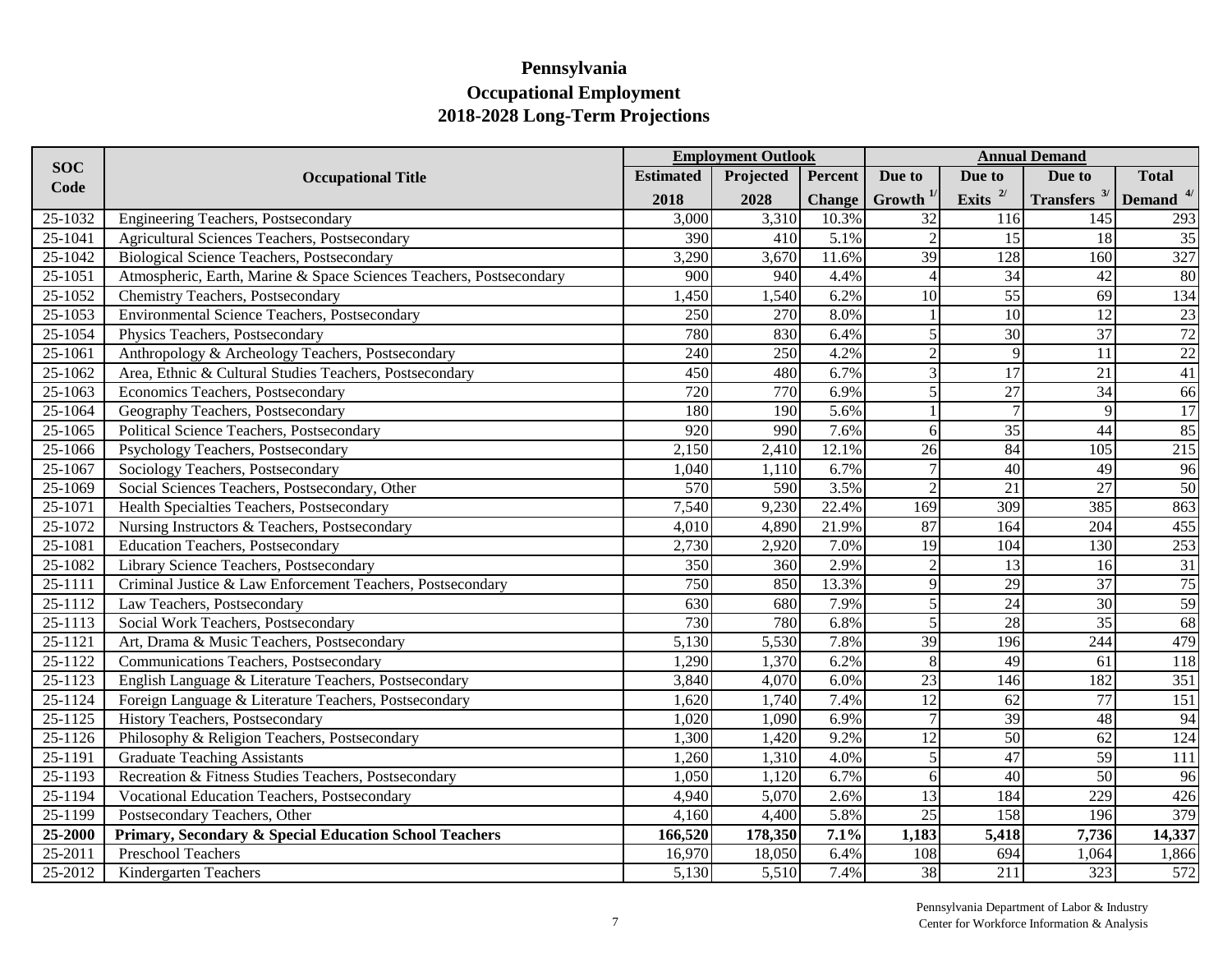|            |                                                              |                  | <b>Employment Outlook</b> |                    |                          |                 | <b>Annual Demand</b>       |                 |
|------------|--------------------------------------------------------------|------------------|---------------------------|--------------------|--------------------------|-----------------|----------------------------|-----------------|
| <b>SOC</b> | <b>Occupational Title</b>                                    | <b>Estimated</b> | Projected                 | Percent            | Due to                   | Due to          | Due to                     | <b>Total</b>    |
| Code       |                                                              | 2018             | 2028                      | <b>Change</b>      | Growth $1/$              | Exits $^{2/}$   | Transfers $3/$ Demand $4/$ |                 |
| 25-2021    | <b>Elementary School Teachers</b>                            | 53,040           | 56,820                    | 7.1%               | 378                      | 1,709           | 2,343                      | 4,430           |
| 25-2022    | Middle School Teachers                                       | 20,610           | 22,130                    | 7.4%               | 152                      | 665             | 911                        | 1,728           |
| 25-2031    | <b>Secondary School Teachers</b>                             | 48,360           | 51,910                    | 7.3%               | 356                      | 1,393           | 2,119                      | 3,868           |
| 25-2032    | Career/Technical Education Teachers, Secondary School        | 3,370            | 3,570                     | 5.9%               | 20                       | 96              | 146                        | 262             |
| 25-2051    | Special Education Teachers, Preschool                        | 550              | 590                       | 7.3%               | $\Delta$                 | $\overline{19}$ | 24                         | $47\,$          |
| 25-2052    | Special Education Teachers, Kindergarten & Elementary School | 7,630            | 8,120                     | 6.4%               | 50                       | 260             | 331                        | 641             |
| 25-2053    | Special Education Teachers, Middle School                    | 2,270            | 2,420                     | 6.6%               | $\overline{15}$          | 78              | 99                         | 192             |
| 25-2054    | Special Education Teachers, Secondary School                 | 8,150            | 8,740                     | 7.2%               | 58                       | 279             | 355                        | 692             |
| 25-2059    | Special Education Teachers, Other                            | 100              | 100                       | 0.0%               | $\theta$                 |                 |                            | 7               |
| 25-3000    | <b>Other Teachers &amp; Instructors</b>                      | 41,520           | 44,420                    | 7.0%               | 290                      | 2,481           | 2,417                      | 5,188           |
| 25-3011    | Adult Basic & Secondary Education & Literacy Teachers        | 1,700            | 1,540                     | $-9.4%$            | $-16$                    | 93              | 91                         | 168             |
| 25-3021    | Self-Enrichment Education Teachers                           | 14,500           | 15,590                    | 7.5%               | 109                      | 869             | 846                        | 1,824           |
| 25-3097    | Teachers & Instructors, Other                                | 8,120            | 8,850                     | 9.0%               | $\overline{73}$          | 490             | 477                        | 1,040           |
| 25-3098    | <b>Substitute Teachers</b>                                   | 17,200           | 18,450                    | 7.3%               | 124                      | 1,030           | 1,003                      | 2,157           |
| 25-4000    | Librarians, Curators & Archivists                            | 8,810            | 9,130                     | 3.6%               | 31                       | 554             | 484                        | 1,069           |
| 25-4011    | Archivists                                                   | 290              | 300                       | 3.4%               | $\overline{\mathcal{L}}$ | $\overline{13}$ | 19                         | 34              |
| 25-4012    | Curators                                                     | 670              | 730                       | 9.0%               | 6                        | $\overline{32}$ | 45                         | 83              |
| 25-4013    | Museum Technicians & Conservators                            | 620              | 670                       | 8.1%               | 5                        | 29              | 41                         | 75              |
| 25-4021    | Librarians                                                   | 4,830            | 5,000                     | 3.5%               | 18                       | 264             | 225                        | 507             |
| 25-4031    | <b>Library Technicians</b>                                   | 2,410            | 2,420                     | 0.4%               | $\mathcal{I}$            | 215             | 155                        | 372             |
| 25-9000    | <b>Other Education, Training &amp; Library Occupations</b>   | 56,100           | 60,090                    | 7.1%               | 399                      | 2,973           | 3,029                      | 6,401           |
| 25-9031    | <b>Instructional Coordinators</b>                            | 5,750            | 6,210                     | 8.0%               | 46                       | 249             | 307                        | 602             |
| 25-9041    | <b>Teacher Assistants</b>                                    | 46,840           | 50,130                    | 7.0%               | 330                      | 2,573           | 2,536                      | 5,439           |
| 25-9099    | Education, Training & Library Workers, Other                 | 2,010            | 2,170                     | 8.0%               | 16                       | 87              | 107                        | 210             |
| 27-0000    | Arts, Design, Entertainment, Sports & Media Occupations      | 83,130           | 84,280                    | 1.4%               | $\overline{115}$         | 3,295           | 5,944                      | 9,354           |
| 27-1000    | Art & Design Workers                                         | 25,900           | 26,100                    | 0.8%               | 20                       | 938             | 1,700                      | 2,658           |
| 27-1011    | <b>Art Directors</b>                                         | 2,650            | 2,630                     | $-0.8%$            | $-1$                     | 135             | 152                        | 286             |
| 27-1014    | Multimedia Artists & Animators                               | 1,100            | 1,100                     | 0.0%               | $\theta$                 | 56              | 63                         | 119             |
| 27-1019    | Artists & Related Workers, Other                             | 270              | 270                       | 0.0%               | $\theta$                 | 14              | 16                         | 30              |
| 27-1021    | Commercial & Industrial Designers                            | 1,400            | 1,450                     | 3.6%               | 5                        | 46              | 96                         | 147             |
| 27-1023    | <b>Floral Designers</b>                                      | 2,060            | 1,810                     | $-12.1%$           | $-25$                    | 63              | 130                        | 168             |
| 27-1024    | <b>Graphic Designers</b>                                     | 11,390           | 11,630                    | 2.1%               | $\overline{23}$          | 374             | 774                        | 1,171           |
| 27-1025    | <b>Interior Designers</b>                                    | 2,000            | 2,100                     | $\overline{5.0\%}$ | 10                       | 66              | 138                        | 214             |
| 27-1026    | Merchandise Displayers & Window Trimmers                     | 3,280            | 3,370                     | 2.7%               | 9                        | 108             | 224                        | 341             |
| 27-1027    | Set & Exhibit Designers                                      | $\overline{250}$ | $\overline{250}$          | 0.0%               |                          | 8               | 17                         | $\overline{26}$ |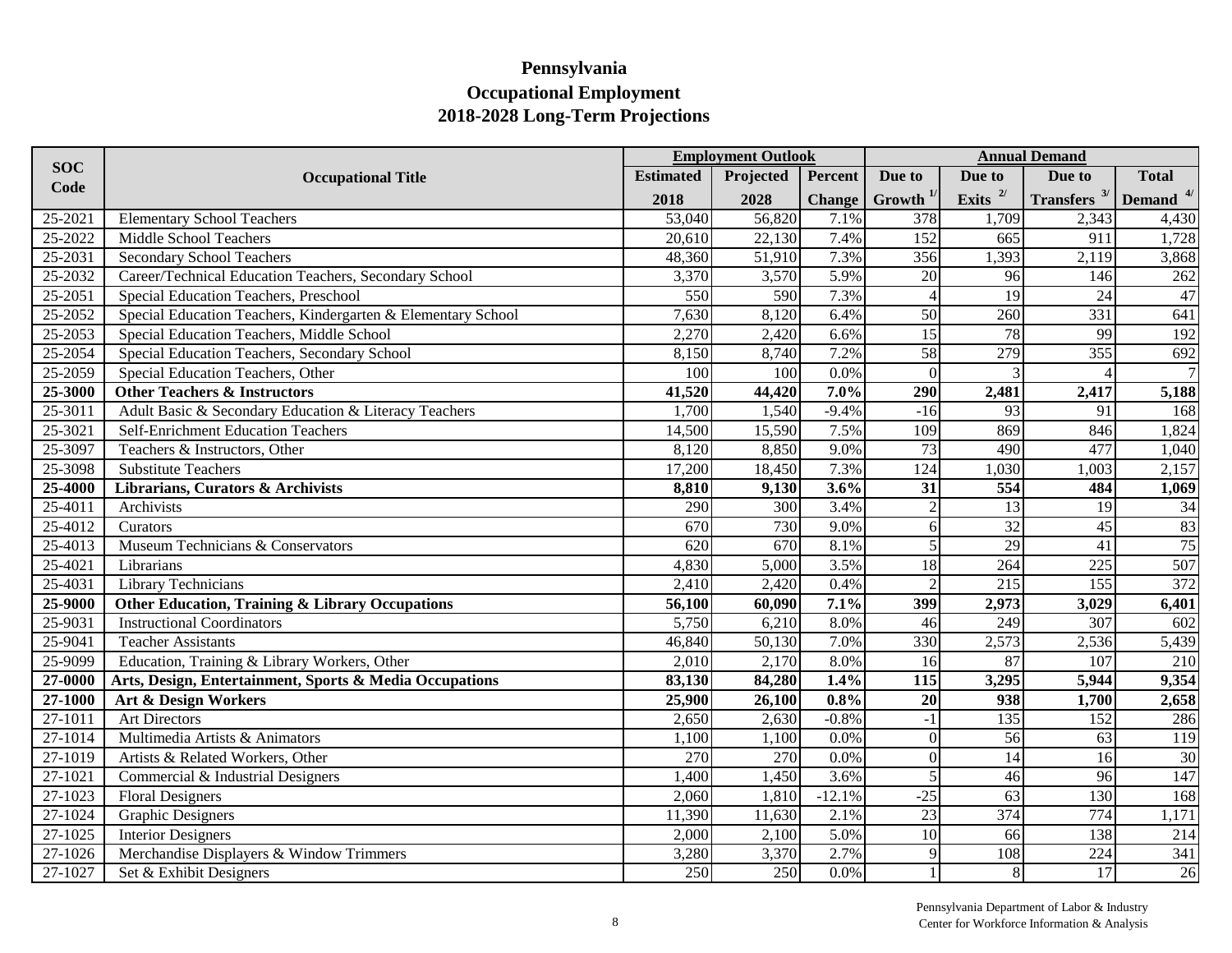|                      |                                                                    |                  | <b>Employment Outlook</b> |               |                 |                  | <b>Annual Demand</b>                               |                 |
|----------------------|--------------------------------------------------------------------|------------------|---------------------------|---------------|-----------------|------------------|----------------------------------------------------|-----------------|
| <b>SOC</b>           | <b>Occupational Title</b>                                          | <b>Estimated</b> | Projected                 | Percent       | Due to          | Due to           | Due to                                             | <b>Total</b>    |
| Code                 |                                                                    | 2018             | 2028                      | <b>Change</b> | Growth $^{1/}$  | Exits $^{2/}$    | Transfers $3$ <sup>1</sup> Demand $4$ <sup>4</sup> |                 |
| 27-1029              | Designers, Other                                                   | 70               | 70                        | 0.0%          | $\Omega$        |                  |                                                    | $7 \frac{1}{2}$ |
| $\overline{27-2000}$ | <b>Entertainers &amp; Performers, Sports &amp; Related Workers</b> | 23,630           | 24,300                    | 2.8%          | 67              | 1,208            | 1,854                                              | 3,129           |
| 27-2011              | Actors                                                             | 1,680            | 1,660                     | $-1.2%$       | $-2$            | 63               | 134                                                | 195             |
| 27-2012              | Producers & Directors                                              | 3,420            | 3,550                     | 3.8%          | 13              | 76               | 266                                                | 355             |
| 27-2021              | Athletes & Sports Competitors                                      | 950              | 1,020                     | 7.4%          | 6               | 56               | 88                                                 | 150             |
| 27-2022              | Coaches & Scouts                                                   | 8,190            | 8,900                     | 8.7%          | 71              | 483              | 764                                                | 1,318           |
| 27-2023              | Umpires, Referees & Other Sports Officials                         | 190              | 200                       | 5.3%          |                 | 11               | 18                                                 | 30              |
| 27-2032              | Choreographers                                                     | 210              | 200                       | $-4.8%$       | $-1$            | $\overline{13}$  | 23                                                 | 35              |
| 27-2041              | Music Directors & Composers                                        | 2,680            | 2,620                     | $-2.2%$       | $-7$            | 152              | 164                                                | 309             |
| 27-2042              | Musicians & Singers                                                | 5,940            | 5,800                     | $-2.4%$       | $-15$           | 336              | 363                                                | 684             |
| 27-3000              | Media & Communication Workers                                      | 23,370           | 23,650                    | 1.2%          | $\overline{29}$ | 798              | 1,696                                              | 2,523           |
| 27-3011              | Radio & Television Announcers                                      | 1,620            | 1,530                     | $-5.6%$       | $-9$            | 65               | 117                                                | 173             |
| 27-3012              | Public Address System & Other Announcers                           | 450              | 440                       | $-2.2%$       | $\theta$        | 18               | 33                                                 | 51              |
| 27-3021              | <b>Broadcast News Analysts</b>                                     | 80               | 80                        | 0.0%          | $\theta$        | 3                | $\tau$                                             | 10              |
| 27-3022              | Reporters & Correspondents                                         | 1,520            | 1,180                     | $-22.4%$      | $-34$           | 46               | 119                                                | 131             |
| 27-3031              | <b>Public Relations Specialists</b>                                | 9,170            | 9,800                     | 6.9%          | $\overline{62}$ | 280              | 705                                                | 1,047           |
| 27-3041              | Editors                                                            | 3,690            | 3,520                     | $-4.6%$       | $-16$           | 109              | 284                                                | 377             |
| 27-3042              | <b>Technical Writers</b>                                           | 2,000            | 2,150                     | 7.5%          | $\overline{15}$ | 65               | 137                                                | 217             |
| 27-3043              | Writers & Authors                                                  | 3,630            | 3,570                     | $-1.7%$       | $-6$            | 154              | 222                                                | 370             |
| 27-3091              | Interpreters & Translators                                         | 970              | 1,120                     | 15.5%         | $\overline{15}$ | 46               | 58                                                 | 119             |
| 27-3099              | Media & Communication Workers, Other                               | $\overline{240}$ | $\overline{260}$          | 8.3%          | $\overline{2}$  | 11               | $\overline{14}$                                    | 27              |
| 27-4000              | Media & Communication Equipment Workers                            | 10,230           | 10,220                    | $-0.1%$       | $\mathbf{0}$    | $\overline{350}$ | 694                                                | 1,044           |
| 27-4011              | Audio & Video Equipment Technicians                                | 2,980            | 3,320                     | 11.4%         | 34              | 104              | 232                                                | 370             |
| 27-4012              | <b>Broadcast Technicians</b>                                       | 920              | 940                       | 2.2%          | $\mathcal{D}$   | 31               | 68                                                 | 101             |
| 27-4014              | Sound Engineering Technicians                                      | 260              | 270                       | 3.8%          |                 | $\overline{9}$   | 20                                                 | 30              |
| 27-4021              | Photographers                                                      | 4,510            | 4,000                     | $-11.3%$      | $-50$           | 163              | 258                                                | 371             |
| 27-4031              | Camera Operators: TV, Video & Motion Picture                       | 820              | 880                       | 7.3%          | 6               | 22               | 61                                                 | 89              |
| 27-4032              | Film & Video Editors                                               | 520              | 580                       | 11.5%         |                 | $\overline{14}$  | 39                                                 | 60              |
| 29-0000              | <b>Healthcare Practitioners &amp; Technical Occupations</b>        | 421,720          | 469,360                   | 11.3%         | 4,764           | 11,647           | 13,503                                             | 29,914          |
| 29-1000              | <b>Health Diagnosing &amp; Treating Practitioners</b>              | 267,340          | 300,530                   | 12.4%         | 3,318           | 6,905            | 6,933                                              | 17,156          |
| 29-1011              | Chiropractors                                                      | 1,900            | 1,910                     | 0.5%          |                 | 34               | 18                                                 | 54              |
| 29-1021              | Dentists, General                                                  | 4,200            | 4,390                     | 4.5%          | 19              | 93               | 37                                                 | 149             |
| 29-1022              | Oral & Maxillofacial Surgeons                                      | 290              | 300                       | 3.4%          |                 | $\sigma$         | $\mathcal{D}$                                      | 9               |
| 29-1029              | Dentists, Other Specialists                                        | 140              | 140                       | 0.0%          | $\Omega$        | 3                |                                                    | $\vert$         |
| 29-1031              | Dietitians & Nutritionists                                         | 3,560            | 4,020                     | 12.9%         | 46              | 123              | 115                                                | 284             |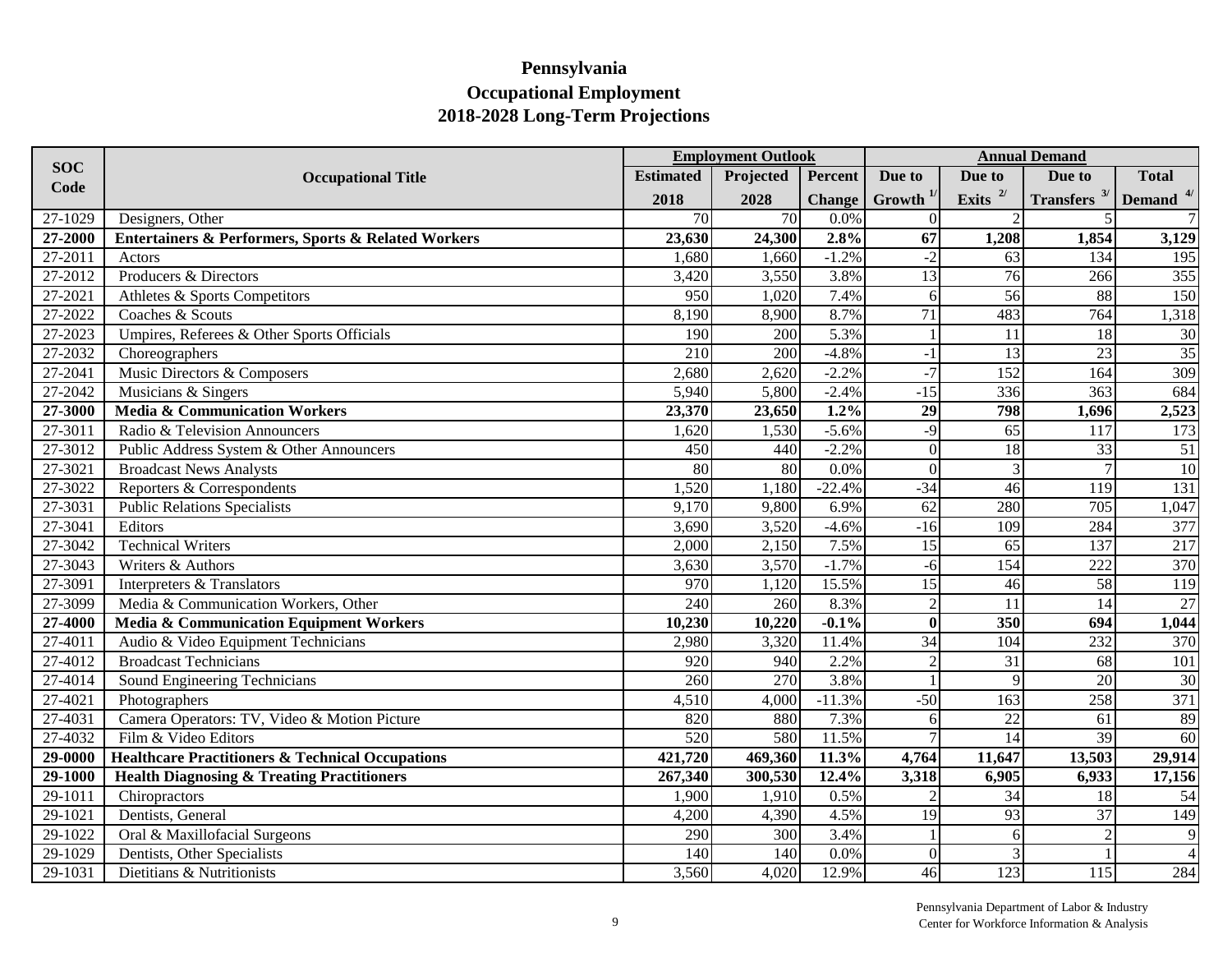|             |                                                   |                  | <b>Annual Demand</b><br><b>Employment Outlook</b> |               |                  |                  |                       |                      |
|-------------|---------------------------------------------------|------------------|---------------------------------------------------|---------------|------------------|------------------|-----------------------|----------------------|
| <b>SOC</b>  | <b>Occupational Title</b>                         | <b>Estimated</b> | Projected                                         | Percent       | Due to           | Due to           | Due to                | <b>Total</b>         |
| Code        |                                                   | 2018             | 2028                                              | <b>Change</b> | Growth $1/$      | Exits $^{2/}$    | <b>Transfers</b> $3/$ | Demand <sup>4/</sup> |
| 29-1041     | Optometrists                                      | 1,620            | 1,690                                             | 4.3%          |                  | 30               | 18                    | 56                   |
| 29-1051     | Pharmacists                                       | 14,670           | 14,630                                            | $-0.3%$       | $-4$             | 346              | 313                   | 655                  |
| 29-1062     | Family & General Practitioners                    | 4,000            | 4,330                                             | 8.2%          | $\overline{33}$  | 68               | 53                    | 154                  |
| 29-1063     | Internists, General                               | 1,020            | 1,030                                             | 1.0%          |                  | 17               | 13                    | 31                   |
| 29-1064     | Obstetricians & Gynecologists                     | 540              | 540                                               | 0.0%          | $\theta$         | $\overline{9}$   |                       | 16                   |
| 29-1065     | Pediatricians, General                            | 480              | 480                                               | 0.0%          | $\overline{0}$   | 8                | 6                     | 14                   |
| 29-1066     | Psychiatrists                                     | 1,230            | 1,410                                             | 14.6%         | 18               | 22               | 17                    | 57                   |
| 29-1069     | Physicians & Surgeons, Other                      | 22,870           | 24,650                                            | 7.8%          | 177              | 390              | $\overline{305}$      | 872                  |
| 29-1071     | Physician Assistants                              | 6,660            | 8,720                                             | 30.9%         | $\overline{206}$ | 118              | 319                   | 643                  |
| 29-1081     | Podiatrists                                       | 650              | 630                                               | $-3.1%$       | $-1$             | 15               | 21                    | 35                   |
| 29-1122     | Occupational Therapists                           | 7,660            | 8,990                                             | 17.4%         | 133              | 186              | 282                   | 601                  |
| 29-1123     | <b>Physical Therapists</b>                        | 12,500           | 15,070                                            | 20.6%         | 256              | 252              | 323                   | 831                  |
| 29-1124     | <b>Radiation Therapists</b>                       | 730              | 790                                               | 8.2%          | 6                | $\overline{12}$  | $\overline{25}$       | 43                   |
| 29-1125     | <b>Recreational Therapists</b>                    | 1,280            | 1,380                                             | 7.8%          | $\overline{10}$  | $\overline{27}$  | $\overline{37}$       | 74                   |
| 29-1126     | <b>Respiratory Therapists</b>                     | 5,930            | 7,120                                             | 20.1%         | $\overline{119}$ | 179              | 165                   | 463                  |
| 29-1127     | Speech-Language Pathologists                      | 5,560            | 6,480                                             | 16.5%         | $\overline{92}$  | 118              | 203                   | 413                  |
| 29-1128     | <b>Exercise Physiologists</b>                     | 680              | 740                                               | 8.8%          | 6                | 16               | 22                    | 44                   |
| 29-1129     | Therapists, Other                                 | 300              | 350                                               | 16.7%         | 5                | $\overline{7}$   | 10                    | 22                   |
| 29-1131     | Veterinarians                                     | 3,360            | 3,960                                             | 17.9%         | $\overline{60}$  | $\overline{70}$  | $\overline{71}$       | 201                  |
| 29-1141     | <b>Registered Nurses</b>                          | 151,750          | 170,720                                           | 12.5%         | 1,897            | 4,474            | 4,136                 | 10,507               |
| 29-1151     | <b>Nurse Anesthetists</b>                         | 2,280            | 2,620                                             | 14.9%         | 33               | $\overline{39}$  | 83                    | 155                  |
| 29-1161     | <b>Nurse Midwives</b>                             | 330              | 360                                               | 9.1%          | $\Delta$         | 7                | $\overline{12}$       | 23                   |
| 29-1171     | <b>Nurse Practitioners</b>                        | 6,500            | 8,220                                             | 26.5%         | 172              | $\overline{145}$ | 248                   | 565                  |
| 29-1199     | Health Diagnosing & Treating Practitioners, Other | 980              | 1,040                                             | 6.1%          | 6                | 29               | 18                    | 53                   |
| 29-2000     | <b>Health Technologists &amp; Technicians</b>     | 146,480          | 160,230                                           | 9.4%          | 1,375            | 4,553            | 6,296                 | 12,224               |
| 29-2010     | Clinical Laboratory Technologists & Technicians   | 15,080           | 16,230                                            | 7.6%          | 114              | 431              | 556                   | 1,101                |
| 29-2021     | Dental Hygienists                                 | 9,780            | 10,510                                            | 7.5%          | 73               | 424              | 256                   | 753                  |
| 29-2031     | Cardiovascular Technologists & Technicians        | 3,100            | 3,330                                             | 7.4%          | $\overline{22}$  | 79               | 97                    | 198                  |
| 29-2032     | Diagnostic Medical Sonographers                   | 2,700            | 3,110                                             | 15.2%         | 40               | $\overline{72}$  | 88                    | 200                  |
| 29-2033     | <b>Nuclear Medicine Technologists</b>             | 820              | 860                                               | 4.9%          |                  | 21               | $\overline{25}$       | 50                   |
| 29-2034     | Radiologic Technologists                          | 10,350           | 11,050                                            | 6.8%          | 70               | 263              | 323                   | 656                  |
| 29-2035     | Magnetic Resonance Imaging Technologists          | 1,270            | 1,330                                             | 4.7%          |                  | $\overline{32}$  | 39                    | 78                   |
| 29-2041     | Emergency Medical Technicians & Paramedics        | 12,930           | 13,560                                            | 4.9%          | $\overline{62}$  | 236              | 644                   | 942                  |
| 29-2051     | Dietetic Technicians                              | 1,260            | 1,400                                             | 11.1%         | 14               | 38               | 69                    | 121                  |
| $29 - 2052$ | <b>Pharmacy Technicians</b>                       | 18,150           | 19,350                                            | 6.6%          | 120              | 542              | 970                   | 1,632                |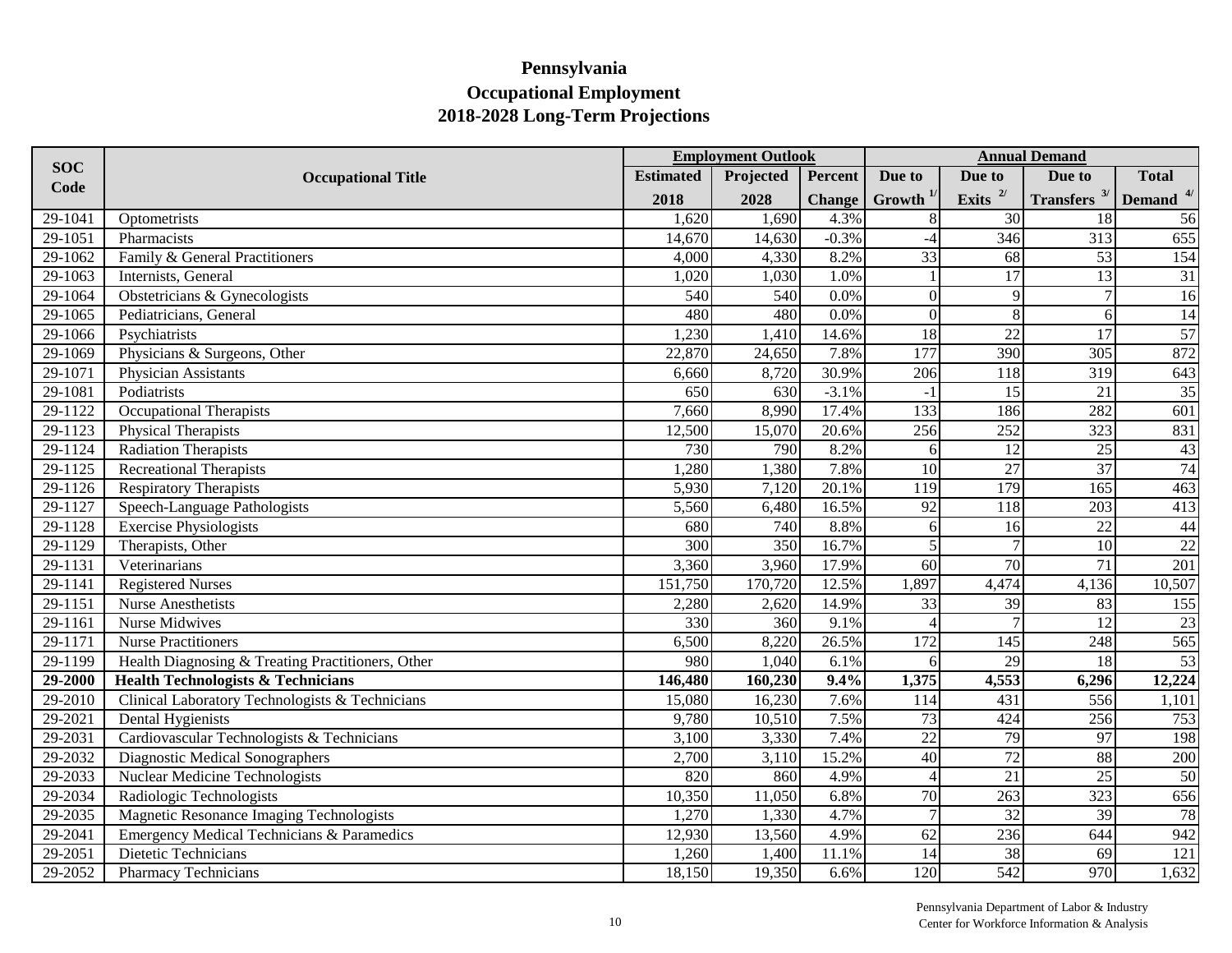|             |                                                                   |                  | <b>Employment Outlook</b> |               |                  |                          | <b>Annual Demand</b>  |                      |
|-------------|-------------------------------------------------------------------|------------------|---------------------------|---------------|------------------|--------------------------|-----------------------|----------------------|
| <b>SOC</b>  | <b>Occupational Title</b>                                         | <b>Estimated</b> | Projected                 | Percent       | Due to           | Due to                   | Due to                | <b>Total</b>         |
| Code        |                                                                   | 2018             | 2028                      | <b>Change</b> | Growth $1/$      | Exits $2/$               | <b>Transfers</b> $3/$ | Demand <sup>4/</sup> |
| 29-2053     | <b>Psychiatric Technicians</b>                                    | 2,610            | 2,760                     | 5.7%          | 16               | 78                       | 139                   | 233                  |
| 29-2054     | <b>Respiratory Therapy Technicians</b>                            | 370              | 300                       | $-18.9%$      | $-7$             | 10                       | 17                    | 20                   |
| 29-2055     | <b>Surgical Technologists</b>                                     | 4,440            | 4,820                     | 8.6%          | $\overline{38}$  | 134                      | 240                   | 412                  |
| 29-2056     | Veterinary Technologists & Technicians                            | 5,120            | 6,110                     | 19.3%         | 99               | 162                      | 290                   | $\overline{551}$     |
| 29-2057     | <b>Ophthalmic Medical Technicians</b>                             | 1,630            | 1,860                     | 14.1%         | $\overline{22}$  | 50                       | 90                    | 162                  |
| 29-2061     | Licensed Practical & Licensed Vocational Nurses                   | 39,590           | 44,460                    | 12.3%         | 488              | ,426                     | 1,776                 | 3,690                |
| 29-2071     | Medical Records & Health Information Technicians                  | 8,940            | 9,970                     | 11.5%         | 102              | 278                      | 323                   | 703                  |
| 29-2081     | Opticians, Dispensing                                             | 3,050            | 3,130                     | 2.6%          | 9                | 122                      | 122                   | 253                  |
| 29-2091     | Orthotists & Prosthetists                                         | 360              | 440                       | 22.2%         | 8                | 11                       | 16                    | 35                   |
| 29-2092     | <b>Hearing Aid Specialists</b>                                    | 250              | 290                       | 16.0%         | 3                | $\overline{7}$           | 11                    | 21                   |
| 29-2099     | Health Technologists & Technicians, Other                         | 4,660            | 5,370                     | 15.2%         | $\overline{70}$  | 136                      | 204                   | 410                  |
| 29-9000     | <b>Other Healthcare Practitioners &amp; Technical Occupations</b> | 7,900            | 8,600                     | 8.9%          | $\overline{70}$  | <b>189</b>               | 274                   | 533                  |
| $29 - 9011$ | Occupational Health & Safety Specialists                          | 3,910            | 4,180                     | 6.9%          | 27               | 93                       | 134                   | 254                  |
| $29 - 9012$ | Occupational Health & Safety Technicians                          | 780              | 840                       | 7.7%          | 6                | $\overline{19}$          | 27                    | 52                   |
| 29-9091     | <b>Athletic Trainers</b>                                          | 1,800            | 2,030                     | 12.8%         | $\overline{23}$  | 44                       | 64                    | 131                  |
| 29-9092     | <b>Genetic Counselors</b>                                         | 140              | 170                       | 21.4%         | $\overline{3}$   | $\overline{\mathcal{L}}$ | 5                     | <sup>12</sup>        |
| 29-9099     | Healthcare Practitioners & Technical Workers, Other               | 1,280            | 1,390                     | 8.6%          | 11               | 31                       | 44                    | 86                   |
| 31-0000     | <b>Healthcare Support Occupations</b>                             | 200,560          | 233,020                   | 16.2%         | 3,246            | 10,941                   | 13,600                | 27,787               |
| 31-1000     | <b>Nursing, Psychiatric &amp; Home Health Aides</b>               | 131,170          | 153,100                   | 16.7%         | 2,194            | 7,641                    | 8,288                 | 18,123               |
| 31-1011     | Home Health Aides                                                 | 46,450           | 59,840                    | 28.8%         | 1,339            | 2,857                    | 3,099                 | 7,295                |
| 31-1013     | Psychiatric Aides                                                 | 2,640            | 2,860                     | 8.3%          | 22               | 148                      | 160                   | 330                  |
| $31 - 1014$ | <b>Nursing Assistants</b>                                         | 79,490           | 87,710                    | 10.3%         | 822              | 4,494                    | 4,875                 | 10,191               |
| $31 - 1015$ | Orderlies                                                         | 2,580            | 2,690                     | 4.3%          | <sup>11</sup>    | 142                      | 154                   | 307                  |
| 31-2000     | Occupational & Physical Therapist Assistants & Aides              | 10,790           | 13,100                    | 21.4%         | $\overline{231}$ | 514                      | 912                   | 1,657                |
| 31-2011     | Occupational Therapy Assistants                                   | 2,620            | 3,340                     | 27.5%         | 72               | 129                      | 194                   | 395                  |
| 31-2012     | Occupational Therapy Aides                                        | 450              | 510                       | 13.3%         | 6                | 21                       | 31                    | 58                   |
| 31-2021     | <b>Physical Therapist Assistants</b>                              | 5,430            | 6,550                     | 20.6%         | $\overline{112}$ | 258                      | 485                   | 855                  |
| 31-2022     | <b>Physical Therapist Aides</b>                                   | 2,300            | 2,700                     | 17.4%         | 40               | $\overline{107}$         | 202                   | 349                  |
| 31-9000     | <b>Other Healthcare Support Occupations</b>                       | 58,610           | 66,820                    | 14.0%         | 821              | 2,786                    | 4,400                 | 8,007                |
| 31-9011     | <b>Massage Therapists</b>                                         | 4,610            | 5,550                     | 20.4%         | 94               | 318                      | 274                   | 686                  |
| 31-9091     | <b>Dental Assistants</b>                                          | 11,270           | 12,210                    | 8.3%          | 94               | 543                      | 771                   | 1,408                |
| $31 - 9092$ | <b>Medical Assistants</b>                                         | 27,630           | 33,180                    | 20.1%         | 556              | 1,187                    | 2,162                 | 3,905                |
| 31-9093     | <b>Medical Equipment Preparers</b>                                | 2,210            | 2,330                     | 5.4%          | $\overline{12}$  | 112                      | 146                   | 270                  |
| 31-9094     | <b>Medical Transcriptionists</b>                                  | 2,130            | 1,810                     | $-15.0%$      | $-32$            | 120                      | 155                   | 243                  |
| 31-9095     | <b>Pharmacy Aides</b>                                             | 1,990            | 1,830                     | $-8.0\%$      | $-16$            | 93                       | 150                   | 227                  |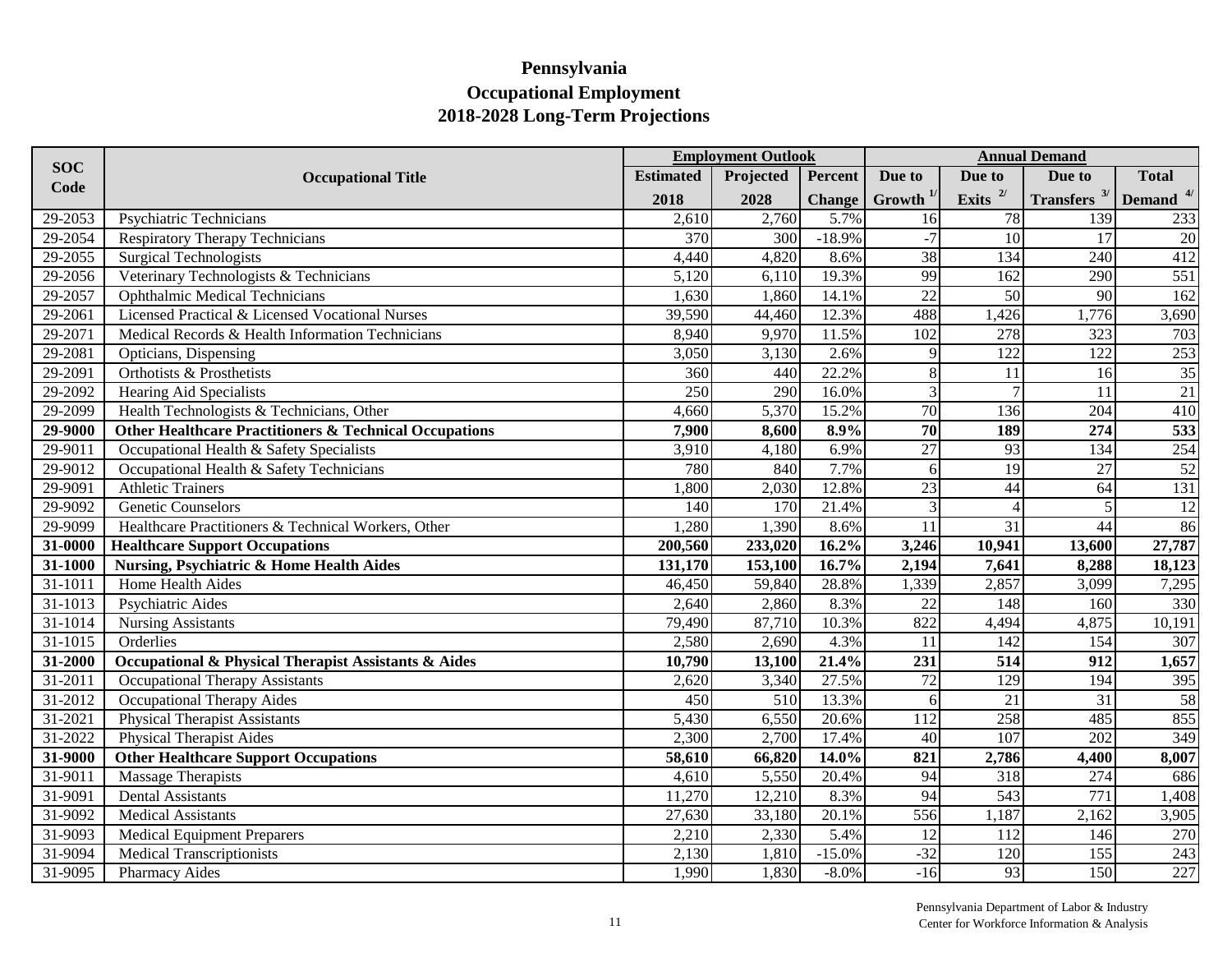|            |                                                                |                  | <b>Annual Demand</b><br><b>Employment Outlook</b> |               |                  |                  |                    |                      |
|------------|----------------------------------------------------------------|------------------|---------------------------------------------------|---------------|------------------|------------------|--------------------|----------------------|
| <b>SOC</b> | <b>Occupational Title</b>                                      | <b>Estimated</b> | Projected                                         | Percent       | Due to           | Due to           | Due to             | <b>Total</b>         |
| Code       |                                                                | 2018             | 2028                                              | <b>Change</b> | Growth $1$       | Exits $^{2/}$    | Transfers $3/$     | Demand <sup>4/</sup> |
| 31-9096    | Veterinary Assistants & Laboratory Animal Caretakers           | 2,550            | 3,010                                             | 18.0%         | 46               | 151              | 297                | 494                  |
| 31-9097    | Phlebotomists                                                  | 4,830            | 5,410                                             | 12.0%         | $\overline{58}$  | 191              | 350                | 599                  |
| 31-9099    | Healthcare Support Workers, Other                              | 1,400            | 1,500                                             | 7.1%          | $\overline{10}$  | 72               | 94                 | 176                  |
| 33-0000    | <b>Protective Service Occupations</b>                          | 128,960          | 131,890                                           | 2.3%          | $\overline{293}$ | 6,361            | 8,172              | 14,826               |
| 33-1000    | <b>Supervisors - Protective Service Workers</b>                | 7,750            | 7,920                                             | 2.2%          | 17               | 227              | 354                | 598                  |
| 33-1011    | Supervisors - Correctional Officers                            | 670              | 630                                               | $-6.0\%$      | $-4$             | 20               | 25                 | 41                   |
| 33-1012    | Supervisors - Police & Detectives                              | 3,460            | 3,590                                             | 3.8%          | 13               | 86               | $\overline{132}$   | 231                  |
| 33-1021    | Supervisors - Fire Fighting & Prevention                       | 920              | 960                                               | 4.3%          | $\overline{4}$   | 23               | 36                 | 63                   |
| 33-1099    | Supervisors - Protective Service Workers, Other                | 2,690            | 2,740                                             | 1.9%          | 5                | 98               | 160                | 263                  |
| 33-2000    | <b>Fire Fighting &amp; Prevention Workers</b>                  | 5,430            | 5,640                                             | 3.9%          | $\overline{21}$  | $\overline{103}$ | 277                | 401                  |
| 33-2011    | Firefighters                                                   | 5,290            | 5,500                                             | 4.0%          | $\overline{20}$  | 97               | 270                | 387                  |
| 33-2021    | Fire Inspectors & Investigators                                | 140              | 150                                               | 7.1%          |                  | $\sqrt{6}$       |                    | 14                   |
| 33-3000    | <b>Law Enforcement Workers</b>                                 | 50,910           | 50,710                                            | $-0.4%$       | $-20$            | 1,452            | 2,402              | 3,834                |
| 33-3011    | <b>Bailiffs</b>                                                | 250              | 240                                               | $-4.0%$       | $\theta$         | $\overline{Q}$   | 12                 | 21                   |
| 33-3012    | Correctional Officers & Jailers                                | 17,550           | 16,360                                            | $-6.8%$       | $-119$           | 645              | 850                | 1,376                |
| 33-3021    | Detectives & Criminal Investigators                            | 3,620            | 3,720                                             | 2.8%          | $\mathbf{Q}$     | 78               | 158                | 245                  |
| 33-3041    | <b>Parking Enforcement Workers</b>                             | 510              | 320                                               | $-37.3%$      | $-19$            | 10 <sup>1</sup>  | 20                 | 11                   |
| 33-3051    | Police & Sheriff's Patrol Officers                             | 28,680           | 29,760                                            | 3.8%          | 108              | 702              | 1,348              | 2,158                |
| 33-9000    | <b>Other Protective Service Workers</b>                        | 64,880           | 67,620                                            | 4.2%          | 274              | 4,580            | $\overline{5,138}$ | 9,992                |
| 33-9011    | <b>Animal Control Workers</b>                                  | 250              | 270                                               | 8.0%          | $\mathcal{D}$    | 11               | 13                 | 26                   |
| 33-9021    | Private Detectives & Investigators                             | 1,920            | 2,020                                             | 5.2%          | 10 <sup>1</sup>  | 66               | 106                | 182                  |
| 33-9031    | Gaming Surveillance Officers & Gaming Investigators            | 340              | 370                                               | 8.8%          | 3                | 18               | $\overline{28}$    | 49                   |
| 33-9032    | <b>Security Guards</b>                                         | 44,620           | 46,230                                            | 3.6%          | 161              | 2,317            | 3,529              | 6,007                |
| 33-9091    | <b>Crossing Guards</b>                                         | 6,970            | 7,390                                             | 6.0%          | 42               | 844              | 331                | 1,217                |
| 33-9092    | Lifeguards, Ski Patrol & Other Recreational Protective Service | 6,150            | 6,530                                             | 6.2%          | 38               | 834              | 697                | 1,569                |
| 33-9093    | <b>Transportation Security Screeners</b>                       | 1,470            | 1,490                                             | 1.4%          | $\overline{2}$   | 62               | 78                 | 142                  |
| 33-9099    | Protective Service Workers, Other                              | 3,150            | 3,330                                             | 5.7%          | $\overline{18}$  | 427              | 356                | 801                  |
| 35-0000    | Food Preparation & Serving Related Occupations                 | 505,660          | 553,720                                           | 9.5%          | 4,805            | 36,811           | 54,747             | 96,363               |
| 35-1000    | <b>Supervisors, Food Preparation &amp; Serving Workers</b>     | 36,100           | 39,070                                            | 8.2%          | 297              | 1,592            | 4,071              | 5,960                |
| 35-1011    | Chefs & Head Cooks                                             | 3,250            | 3,590                                             | 10.5%         | 34               | 103              | 344                | 481                  |
| 35-1012    | Supervisors - Food Preparation & Serving Workers               | 32,860           | 35,480                                            | 8.0%          | $\overline{263}$ | 1,489            | 3,727              | 5,479                |
| 35-2000    | <b>Cooks &amp; Food Preparation Workers</b>                    | 108,650          | 120,690                                           | 11.1%         | 1,204            | 6,524            | 10,379             | 18,107               |
| 35-2011    | Cooks, Fast Food                                               | 8,280            | 7,470                                             | $-9.8%$       | $-82$            | 418              | 696                | 1,032                |
| 35-2012    | Cooks, Institution & Cafeteria                                 | 16,310           | 17,450                                            | 7.0%          | 114              | 896              | 1,492              | 2,502                |
| 35-2013    | Cooks, Private Household                                       | 640              | 650                                               | 1.6%          |                  | 34               | 57                 | 92                   |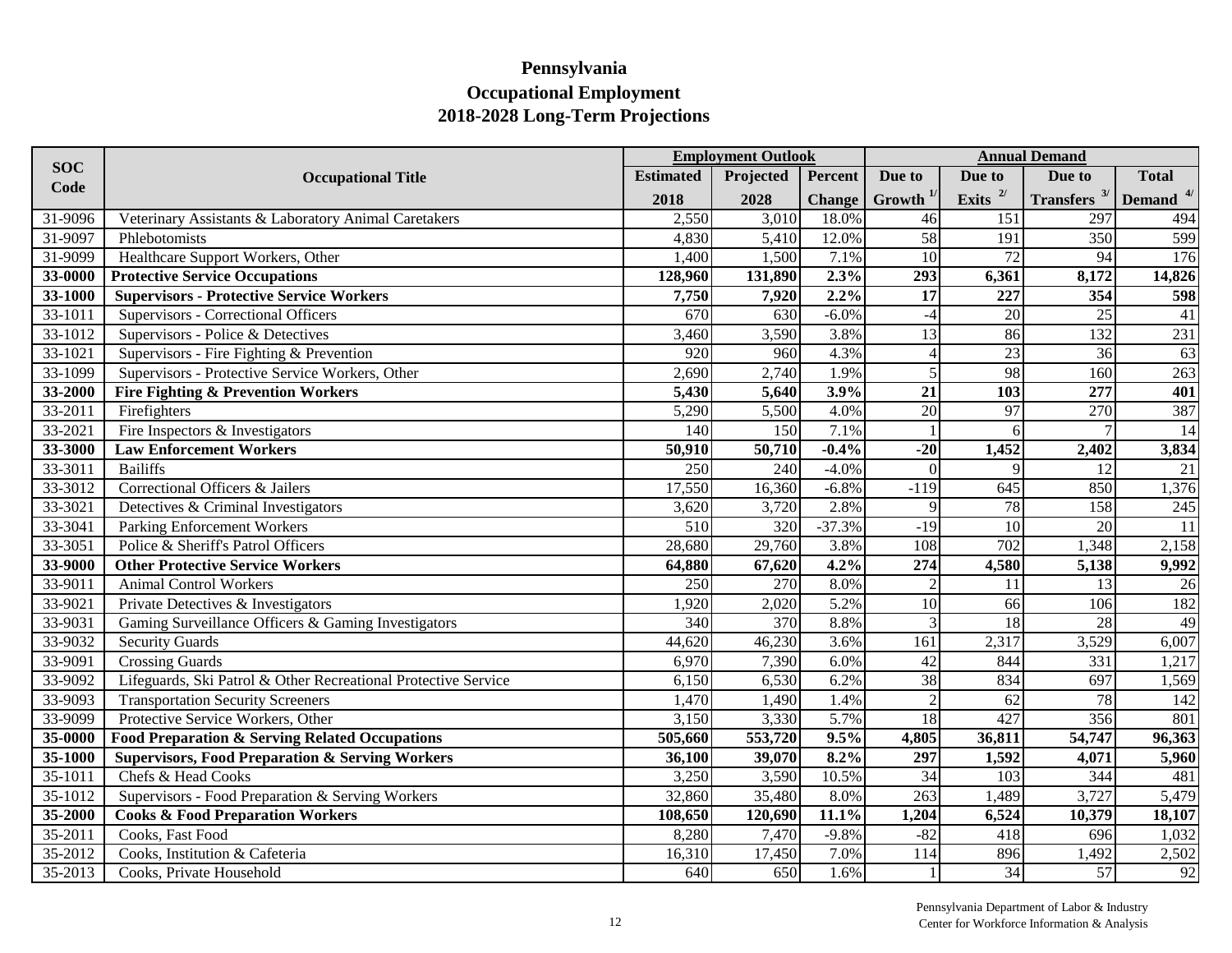|             |                                                                      |                  | <b>Employment Outlook</b> |               |                  |                 | <b>Annual Demand</b>                     |                 |
|-------------|----------------------------------------------------------------------|------------------|---------------------------|---------------|------------------|-----------------|------------------------------------------|-----------------|
| <b>SOC</b>  | <b>Occupational Title</b>                                            | <b>Estimated</b> | Projected                 | Percent       | Due to           | Due to          | Due to                                   | <b>Total</b>    |
| Code        |                                                                      | 2018             | 2028                      | <b>Change</b> | Growth $^{1/}$   | Exits $2/$      | <b>Transfers</b> $3/$ <b>Demand</b> $4/$ |                 |
| 35-2014     | Cooks, Restaurant                                                    | 55,570           | 66,000                    | 18.8%         | 1,043            | 3,226           | 5,372                                    | 9,641           |
| 35-2015     | Cooks, Short Order                                                   | 6,570            | 6,300                     | $-4.1%$       | $-26$            | 342             | 569                                      | 885             |
| 35-2019     | Cooks, Other                                                         | 440              | 450                       | 2.3%          |                  | 24              | 39                                       | 64              |
| 35-2021     | Food Preparation Workers                                             | 20,840           | 22,370                    | 7.3%          | 152              | 1,584           | 2,153                                    | 3,889           |
| 35-3000     | Food & Beverage Serving Workers                                      | 305,500          | 335,160                   | 9.7%          | 2,965            | 23,678          | 34,853                                   | 61,496          |
| 35-3011     | <b>Bartenders</b>                                                    | 33,110           | 34,270                    | 3.5%          | 116              | 1,575           | 4,351                                    | 6,042           |
| 35-3021     | Combined Food Preparation & Serving Workers                          | 151,530          | 174,050                   | 14.9%         | 2,252            | 12,979          | 16,009                                   | 31,240          |
| 35-3022     | Counter Attendants, Cafeteria, Food Concession & Coffee Shop         | 10,820           | 11,350                    | 4.9%          | 53               | 1,248           | 1,157                                    | 2,458           |
| 35-3031     | Waiters & Waitresses                                                 | 98,520           | 102,860                   | 4.4%          | 434              | 6,988           | 12,338                                   | 19,760          |
| 35-3041     | Food Servers, Nonrestaurant                                          | 11,520           | 12,630                    | 9.6%          | 111              | 889             | 998                                      | 1,998           |
| 35-9000     | <b>Other Food Preparation &amp; Serving Related Workers</b>          | 55,410           | 58,800                    | 6.1%          | 339              | 5,018           | 5,444                                    | 10,801          |
| 35-9011     | Dining Room & Cafeteria Attendants & Bartender Helpers               | 15,710           | 17,060                    | 8.6%          | $\overline{135}$ | 1,350           | 1,449                                    | 2,934           |
| 35-9021     | Dishwashers                                                          | 22,570           | 23,100                    | 2.3%          | 53               | 1,700           | 1,925                                    | 3,678           |
| 35-9031     | Hosts & Hostesses: Restaurant, Lounge & Coffee Shop                  | 16,180           | 17,610                    | 8.8%          | 143              | 1,886           | 1,983                                    | 4,012           |
| 35-9099     | Food Preparation & Serving Related Workers, Other                    | 950              | 1,030                     | 8.4%          | 8                | 82              | 88                                       | 178             |
| 37-0000     | <b>Building &amp; Grounds Cleaning &amp; Maintenance Occupations</b> | 208,360          | 219,020                   | 5.1%          | 1,066            | 12,264          | 15,652                                   | 28,982          |
| $37 - 1000$ | Supervisors of Building & Grounds Cleaning & Maintenance Workers     | 13,990           | 14,900                    | 6.5%          | 91               | 565             | 1,047                                    | 1,703           |
| $37 - 1011$ | Supervisors - Housekeeping & Janitorial Workers                      | 8,690            | 9,270                     | 6.7%          | 58               | 377             | 641                                      | 1,076           |
| 37-1012     | Supervisors - Landscaping & Groundskeeping Workers                   | 5,300            | 5,630                     | 6.2%          | $\overline{33}$  | 188             | 406                                      | 627             |
| 37-2000     | <b>Building Cleaning &amp; Pest Control Workers</b>                  | 150,290          | 157,020                   | 4.5%          | $\overline{672}$ | 9,832           | 10,568                                   | 21,072          |
| 37-2011     | Janitors & Cleaners                                                  | 96,770           | 102,460                   | 5.9%          | 569              | 6,092           | 7,027                                    | 13,688          |
| 37-2012     | Maids & Housekeeping Cleaners                                        | 51,210           | 52,140                    | 1.8%          | 93               | 3,657           | 3,301                                    | 7,051           |
| 37-2019     | Building Cleaning Workers, Other                                     | 460              | 490                       | 6.5%          | 3                | 29              | 34                                       | 66              |
| 37-2021     | Pest Control Workers                                                 | 1,850            | 1,920                     | 3.8%          |                  | $\overline{54}$ | 206                                      | 267             |
| 37-3000     | <b>Grounds Maintenance Workers</b>                                   | 44,080           | 47,110                    | 6.9%          | $\frac{1}{303}$  | 1,867           | 4,037                                    | 6,207           |
| 37-3011     | Landscaping & Groundskeeping Workers                                 | 40,440           | 43,230                    | 6.9%          | 279              | 1,714           | 3,704                                    | 5,697           |
| 37-3012     | Pesticide Handlers, Sprayers & Applicators, Vegetation               | 1,070            | 1,130                     | 5.6%          | 6                | 45              | 97                                       | 148             |
| 37-3013     | Tree Trimmers & Pruners                                              | 2,480            | 2,660                     | 7.3%          | 18               | 105             | 228                                      | 351             |
| 37-3019     | Grounds Maintenance Workers, Other                                   | 90               | 90                        | 0.0%          | $\Omega$         | $\overline{4}$  | 8                                        | $\overline{12}$ |
| 39-0000     | <b>Personal Care &amp; Service Occupations</b>                       | 321,070          | 367,160                   | 14.4%         | 4,609            | 23,884          | 25,856                                   | 54,349          |
| 39-1000     | <b>Supervisors, Personal Care &amp; Service Workers</b>              | 17,430           | 18,980                    | 8.9%          | 155              | 736             | 1,092                                    | 1,983           |
| 39-1010     | Supervisors - Gaming Workers                                         | 960              | 1,080                     | 12.5%         | 12               | 46              | 117                                      | 175             |
| 39-1021     | Supervisors - Personal Service Workers                               | 16,470           | 17,900                    | 8.7%          | $\overline{143}$ | 690             | 975                                      | 1,808           |
| 39-2000     | <b>Animal Care &amp; Service Workers</b>                             | 10,670           | 12,020                    | 12.7%         | 135              | 772             | 1,045                                    | 1,952           |
| 39-2011     | <b>Animal Trainers</b>                                               | 1,200            | 1,290                     | 7.5%          | $\overline{9}$   | 70              | 112                                      | 191             |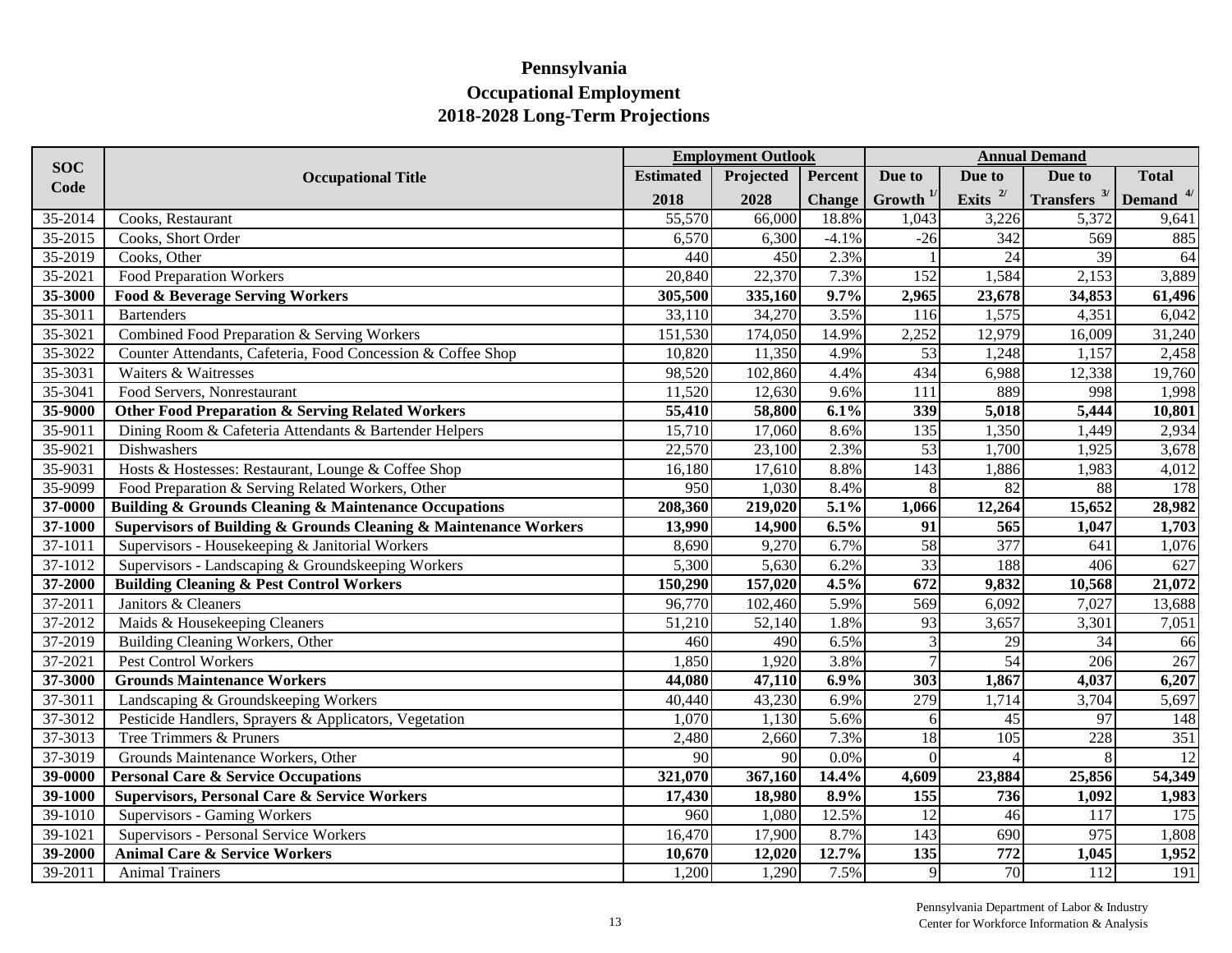|            |                                                         |                  | <b>Employment Outlook</b> |               |                 |                  | <b>Annual Demand</b>  |                  |
|------------|---------------------------------------------------------|------------------|---------------------------|---------------|-----------------|------------------|-----------------------|------------------|
| <b>SOC</b> | <b>Occupational Title</b>                               | <b>Estimated</b> | Projected                 | Percent       | Due to          | Due to           | Due to                | <b>Total</b>     |
| Code       |                                                         | 2018             | 2028                      | <b>Change</b> | Growth $1/$     | Exits $2/$       | <b>Transfers</b> $3/$ | Demand $4/$      |
| 39-2021    | Nonfarm Animal Caretakers                               | 9,470            | 10,720                    | 13.2%         | 125             | 702              | 934                   | 1,761            |
| 39-3000    | <b>Entertainment Attendants &amp; Related Workers</b>   | 23,140           | 24,690                    | 6.7%          | 155             | 2,402            | 2,717                 | 5,274            |
| 39-3011    | <b>Gaming Dealers</b>                                   | 5,470            | 6,020                     | 10.1%         | $\overline{55}$ | 350              | 540                   | 945              |
| 39-3021    | Motion Picture Projectionists                           | 290              | 260                       | $-10.3%$      | $-3$            | 26               | 28                    | 51               |
| 39-3031    | Ushers, Lobby Attendants & Ticket Takers                | 5,400            | 5,530                     | 2.4%          | $\overline{13}$ | 714              | 615                   | 1,342            |
| 39-3091    | Amusement & Recreation Attendants                       | 10,200           | 11,030                    | 8.1%          | 83              | 1,129            | 1,316                 | 2,528            |
| 39-3092    | <b>Costume Attendants</b>                               | 220              | 230                       | 4.5%          |                 | 24               | 28                    | 53               |
| 39-3093    | Locker Room, Coatroom & Dressing Room Attendants        | 970              | 1,030                     | 6.2%          | 6               | $\overline{106}$ | 124                   | 236              |
| 39-3099    | Entertainment Attendants & Related Workers, Other       | 390              | 370                       | $-5.1%$       | $-1$            | 40               | 47                    | 86               |
| 39-4000    | <b>Funeral Service Workers</b>                          | 3,900            | 4,030                     | 3.3%          | 13              | 309              | 267                   | 589              |
| 39-4021    | <b>Funeral Attendants</b>                               | 2,470            | 2,560                     | 3.6%          | $\mathbf{Q}$    | 236              | 167                   | 412              |
| 39-5000    | <b>Personal Appearance Workers</b>                      | 57,260           | 62,670                    | 9.4%          | 540             | 3,552            | 3,763                 | 7,855            |
| 39-5011    | <b>Barbers</b>                                          | 3,250            | 3,490                     | 7.4%          | $\overline{24}$ | 172              | 202                   | 398              |
| 39-5012    | Hairdressers, Hairstylists & Cosmetologists             | 44,180           | 48,220                    | 9.1%          | 404             | 2,803            | 2,951                 | 6,158            |
| 39-5092    | Manicurists & Pedicurists                               | 6,800            | 7,580                     | 11.5%         | 77              | 399              | 421                   | 897              |
| 39-5093    | Shampooers                                              | 970              | 1,080                     | 11.3%         | 11              | $\overline{57}$  | 60                    | 128              |
| 39-5094    | <b>Skincare Specialists</b>                             | 2,030            | 2,280                     | 12.3%         | $\overline{24}$ | 120              | 126                   | 270              |
| 39-6000    | <b>Transportation, Tourism &amp; Lodging Attendants</b> | 1,630            | 1,770                     | 8.6%          | $\overline{14}$ | 88               | 154                   | 256              |
| 39-6011    | Baggage Porters & Bellhops                              | 990              | 1,060                     | 7.1%          |                 | 53               | 93                    | 153              |
| 39-6012    | Concierges                                              | 640              | 700                       | 9.4%          | $\overline{7}$  | $\overline{35}$  | 61                    | 103              |
| 39-7000    | <b>Tour &amp; Travel Guides</b>                         | 1,850            | 1,950                     | 5.4%          | $\overline{10}$ | 146              | 186                   | $\overline{342}$ |
| 39-7010    | Tour & Travel Guides                                    | 1,850            | 1,950                     | 5.4%          | 10              | 146              | 186                   | 342              |
| 39-9000    | <b>Other Personal Care &amp; Service Workers</b>        | 205,180          | 241,060                   | 17.5%         | 3,588           | 15,878           | 16,632                | 36,098           |
| 39-9011    | Childcare Workers                                       | 46,690           | 48,100                    | 3.0%          | 141             | 3,504            | 3,566                 | 7,211            |
| 39-9021    | <b>Personal Care Aides</b>                              | 119,450          | 150,620                   | 26.1%         | 3,117           | 9,978            | 8,844                 | 21,939           |
| 39-9031    | Fitness Trainers & Aerobics Instructors                 | 14,420           | 15,920                    | 10.4%         | 150             | 905              | 1,615                 | 2,670            |
| 39-9032    | <b>Recreation Workers</b>                               | 15,720           | 16,800                    | 6.9%          | 108             | 970              | 1,731                 | 2,809            |
| 39-9041    | <b>Residential Advisors</b>                             | 7,280            | 7,890                     | 8.4%          | 61              | 417              | 735                   | 1,213            |
| 39-9099    | Personal Care & Service Workers, Other                  | 1,620            | 1,720                     | 6.2%          | 10              | 104              | 140                   | 254              |
| 41-0000    | <b>Sales &amp; Related Occupations</b>                  | 591,150          | 588,300                   | $-0.5%$       | $-285$          | 32,158           | 50,299                | 82,172           |
| 41-1000    | <b>Supervisors - Sales Workers</b>                      | 75,840           | 74,780                    | $-1.4%$       | $-106$          | 2,566            | 5,471                 | 7,931            |
| 41-1011    | Supervisors - Retail Sales Workers                      | 58,980           | 57,950                    | $-1.7%$       | $-103$          | 2,020            | 4,407                 | 6,324            |
| 41-1012    | Supervisors - Non-Retail Sales Workers                  | 16,860           | 16,840                    | $-0.1%$       | $-3$            | 545              | 1,065                 | 1,607            |
| 41-2000    | <b>Retail Sales Workers</b>                             | 335,730          | 326,770                   | $-2.7%$       | $-896$          | 23,342           | 30,675                | 53,121           |
| 41-2011    | Cashiers                                                | 145,340          | 139,100                   | $-4.3%$       | $-624$          | 12,693           | $14, 13\overline{5}$  | 26,204           |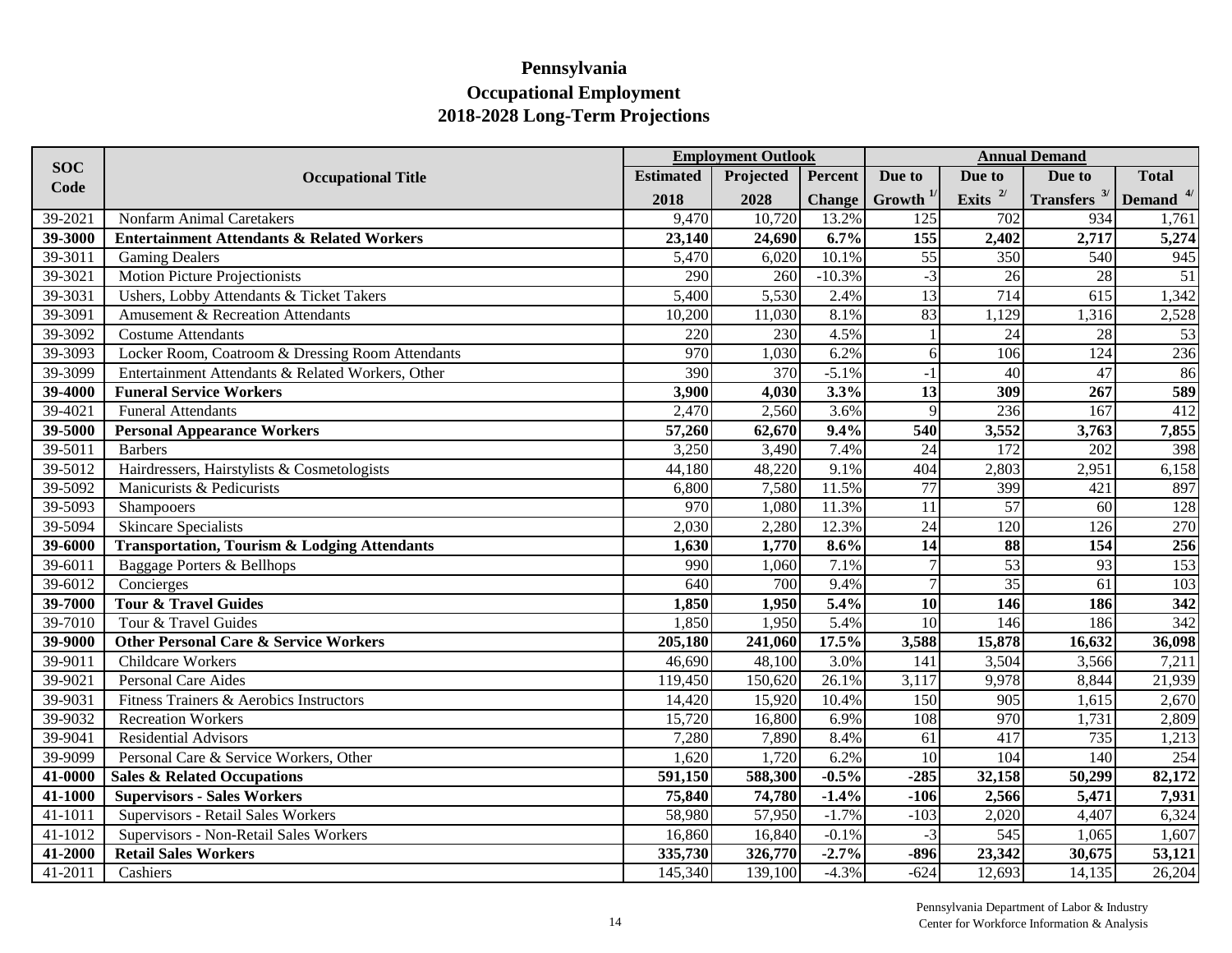|            |                                                                     | <b>Employment Outlook</b> |           |               |                  | <b>Annual Demand</b> |                            |                  |  |
|------------|---------------------------------------------------------------------|---------------------------|-----------|---------------|------------------|----------------------|----------------------------|------------------|--|
| <b>SOC</b> | <b>Occupational Title</b>                                           | <b>Estimated</b>          | Projected | Percent       | Due to           | Due to               | Due to                     | <b>Total</b>     |  |
| Code       |                                                                     | 2018                      | 2028      | <b>Change</b> | Growth $^{1/}$   | Exits $2/$           | Transfers $3/$ Demand $4/$ |                  |  |
| 41-2012    | Gaming Change Persons & Booth Cashiers                              | 520                       | 560       | 7.7%          |                  | 48                   | 54                         | 106              |  |
| 41-2021    | Counter & Rental Clerks                                             | 11,720                    | 12,270    | 4.7%          | 56               | 607                  | 931                        | 1,594            |  |
| 41-2022    | Parts Salespersons                                                  | 8,900                     | 9,180     | 3.1%          | 28               | 370                  | 718                        | 1,116            |  |
| 41-2031    | <b>Retail Salespersons</b>                                          | 169,250                   | 165,660   | $-2.1%$       | $-359$           | 9,624                | 14,836                     | 24,101           |  |
| 41-3000    | <b>Sales Representatives, Services</b>                              | 72,940                    | 77,550    | 6.3%          | 461              | 2,387                | 6,265                      | 9,113            |  |
| 41-3011    | <b>Advertising Sales Agents</b>                                     | 4,380                     | 4,260     | $-2.7%$       | $-12$            | 137                  | 450                        | 575              |  |
| 41-3021    | <b>Insurance Sales Agents</b>                                       | 16,600                    | 17,990    | 8.4%          | 139              | 637                  | 1,044                      | 1,820            |  |
| 41-3031    | Securities, Commodities & Financial Services Sales Agents           | 12,850                    | 13,640    | 6.1%          | 79               | 342                  | 912                        | 1,333            |  |
| 41-3041    | <b>Travel Agents</b>                                                | 2,890                     | 2,690     | $-6.9%$       | $-19$            | 162                  | 208                        | 351              |  |
| 41-3099    | Sales Representatives, Other Services                               | 36,220                    | 38,970    | 7.6%          | 275              | 1,110                | 3,650                      | 5,035            |  |
| 41-4000    | Sales Representatives, Wholesale & Manufacturing                    | 75,900                    | 78,590    | 3.5%          | $\overline{269}$ | 2,350                | 5,752                      | 8,371            |  |
| 41-4011    | Sales Representatives, Technical & Scientific Products              | 13,710                    | 14,200    | 3.6%          | 49               | 424                  | 1,039                      | 1,512            |  |
| 41-4012    | Sales Representatives                                               | 62,190                    | 64,380    | 3.5%          | 219              | 1,925                | 4,713                      | 6,857            |  |
| 41-9000    | <b>Other Sales &amp; Related Workers</b>                            | 30,740                    | 30,610    | $-0.4%$       | $-13$            | 1,513                | 2,136                      | 3,636            |  |
| 41-9011    | Demonstrators & Product Promoters                                   | 2,640                     | 2,800     | 6.1%          | 16               | 276                  | 191                        | 483              |  |
| 41-9012    | Models                                                              | 60                        | 60        | 0.0%          | $\vert$ 0        | 6                    | $\Lambda$                  | 10               |  |
| 41-9021    | Real Estate Brokers                                                 | 1,910                     | 2,000     | 4.7%          | $\overline{10}$  | 88                   | 98                         | 196              |  |
| 41-9022    | <b>Real Estate Sales Agents</b>                                     | 13,410                    | 14,070    | 4.9%          | 66               | 621                  | 684                        | 1,371            |  |
| 41-9031    | <b>Sales Engineers</b>                                              | 3,130                     | 3,290     | 5.1%          | $\overline{16}$  | $\overline{76}$      | 279                        | $\overline{371}$ |  |
| 41-9041    | Telemarketers                                                       | 6,710                     | 5,590     | $-16.7%$      | $-112$           | 296                  | 670                        | 854              |  |
| 41-9091    | Door-to-Door Sales Workers, News & Street Vendors & Related Workers | 1,290                     | 1,180     | $-8.5%$       | $-12$            | $\overline{82}$      | 70                         | 140              |  |
| 41-9099    | Sales & Related Workers, Other                                      | 1,590                     | 1,620     | 1.9%          |                  | 69                   | 140                        | 212              |  |
| 43-0000    | <b>Office &amp; Administrative Support Occupations</b>              | 957,620                   | 928,020   | $-3.1%$       | $-2,960$         | 46,401               | 64,927                     | 108,368          |  |
| 43-1000    | <b>Supervisors - Office &amp; Administrative Support Workers</b>    | 70,360                    | 69,400    | $-1.4%$       | $-96$            | 2,621                | 4,700                      | 7,225            |  |
| 43-1011    | Supervisors - Office & Administrative Support Workers               | 70,360                    | 69,400    | $-1.4%$       | $-96$            | 2,621                | 4,700                      | 7,225            |  |
| 43-2000    | <b>Communications Equipment Operators</b>                           | 3,450                     | 2,600     | $-24.6%$      | $-85$            | 170                  | 208                        | 293              |  |
| 43-2011    | <b>Switchboard Operators</b>                                        | 3,050                     | 2,330     | $-23.6%$      | $-72$            | 154                  | 179                        | 261              |  |
| 43-2021    | <b>Telephone Operators</b>                                          | 370                       | 240       | $-35.1%$      | $-13$            | 15                   | 26                         | 28               |  |
| 43-3000    | <b>Financial Clerks</b>                                             | 123,720                   | 119,590   | $-3.3%$       | $-413$           | 6,307                | 7,701                      | 13,595           |  |
| 43-3011    | <b>Bill &amp; Account Collectors</b>                                | 9,760                     | 9,120     | $-6.6%$       | $-64$            | 366                  | 760                        | 1,062            |  |
| 43-3021    | Billing & Posting Clerks                                            | 22,900                    | 24,960    | 9.0%          | $\overline{205}$ | 984                  | 1,614                      | 2,803            |  |
| 43-3031    | Bookkeeping, Accounting & Auditing Clerks                           | 60,730                    | 58,130    | $-4.3%$       | $-260$           | 3,616                | 3,308                      | 6,664            |  |
| 43-3041    | <b>Gaming Cage Workers</b>                                          | 320                       | 350       | 9.4%          |                  | 16                   | 30                         | 49               |  |
| 43-3051    | Payroll & Timekeeping Clerks                                        | 5,490                     | 5,290     | $-3.6%$       | $-20$            | 254                  | 339                        | 573              |  |
| 43-3061    | <b>Procurement Clerks</b>                                           | 3,440                     | 3,270     | $-4.9%$       | $-17$            | 115                  | 234                        | 332              |  |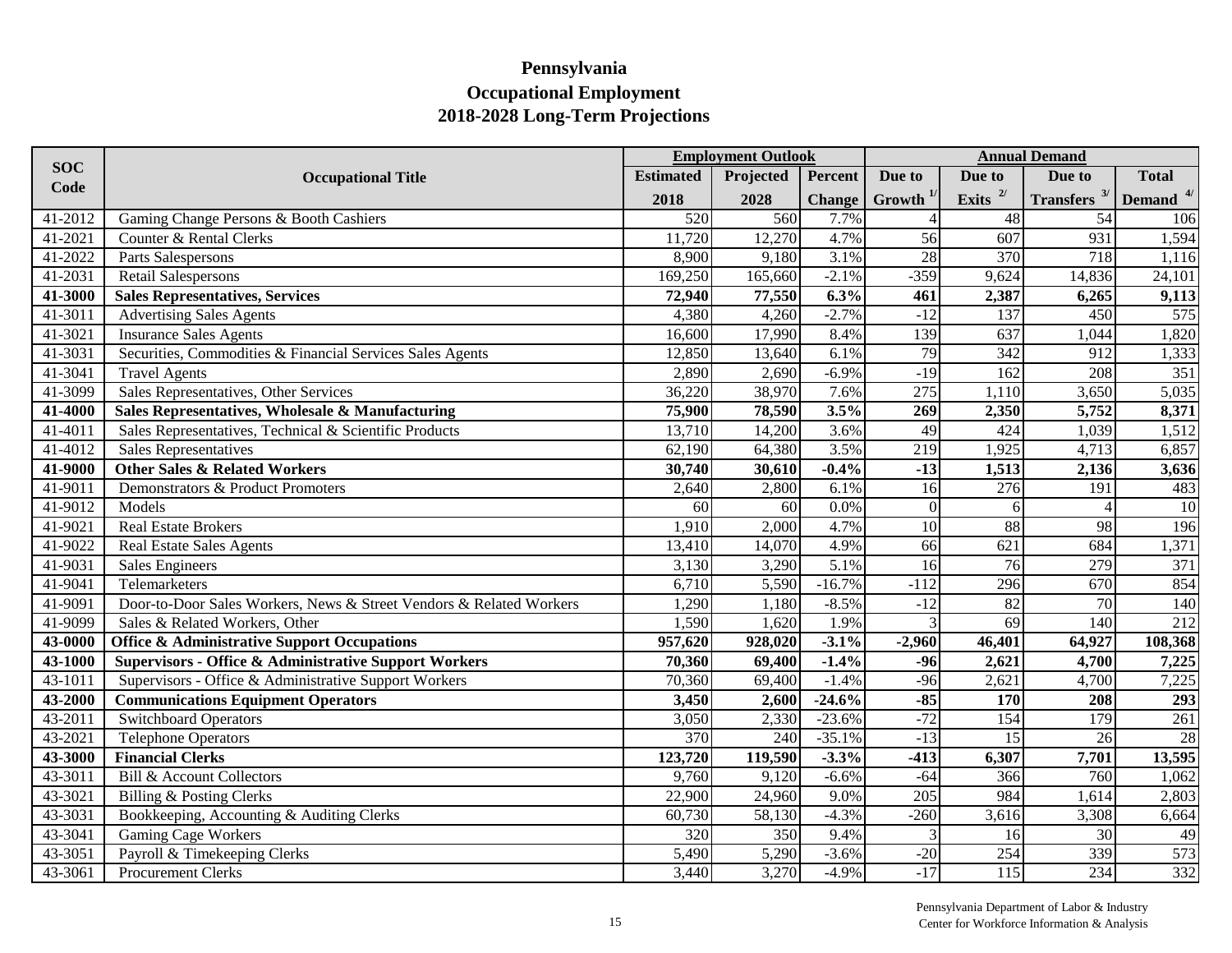|             |                                                                        |                  | <b>Employment Outlook</b> |               |                 |                  | <b>Annual Demand</b>       |              |
|-------------|------------------------------------------------------------------------|------------------|---------------------------|---------------|-----------------|------------------|----------------------------|--------------|
| <b>SOC</b>  | <b>Occupational Title</b>                                              | <b>Estimated</b> | Projected                 | Percent       | Due to          | Due to           | Due to                     | <b>Total</b> |
| Code        |                                                                        | 2018             | 2028                      | <b>Change</b> | Growth $1/$     | Exits $^{2/}$    | Transfers $3/$ Demand $4/$ |              |
| 43-3071     | Tellers                                                                | 20,260           | 17,580                    | $-13.2%$      | $-269$          | 927              | 1,353                      | 2,011        |
| 43-3099     | Financial Clerks, Other                                                | 820              | 900                       | 9.8%          |                 | 28               | 64                         | 100          |
| 43-4000     | <b>Information &amp; Record Clerks</b>                                 | 236,890          | 235,400                   | $-0.6%$       | $-149$          | 11,759           | 18,877                     | 30,487       |
| 43-4011     | <b>Brokerage Clerks</b>                                                | 3,350            | 3,660                     | 9.3%          | 31              | 166              | 196                        | 393          |
| 43-4021     | Correspondence Clerks                                                  | 300              | 300                       | 0.0%          | $\theta$        | 13               | 22                         | 35           |
| 43-4031     | Court, Municipal & License Clerks                                      | 1,780            | 1,840                     | 3.4%          | $\overline{7}$  | 82               | 86                         | 175          |
| 43-4041     | Credit Authorizers, Checkers & Clerks                                  | 1,600            | 1,510                     | $-5.6%$       | $-8$            | 49               | 106                        | 147          |
| 43-4051     | <b>Customer Service Representatives</b>                                | 125,710          | 122,300                   | $-2.7%$       | $-340$          | 5,955            | 10,571                     | 16,186       |
| 43-4061     | Eligibility Interviewers, Government Programs                          | 7,660            | 7,870                     | 2.7%          | 20              | 299              | 438                        | 757          |
| 43-4071     | File Clerks                                                            | 5,350            | 4,590                     | $-14.2%$      | $-75$           | 287              | 327                        | 539          |
| 43-4081     | Hotel, Motel & Resort Desk Clerks                                      | 8,830            | 8,470                     | $-4.1%$       | $-36$           | 474              | 991                        | 1,429        |
| 43-4111     | Interviewers                                                           | 9,990            | 10,280                    | 2.9%          | $\overline{29}$ | $\overline{515}$ | 732                        | 1,276        |
| 43-4121     | Library Assistants, Clerical                                           | 5,490            | 5,470                     | $-0.4%$       | $-2$            | 436              | 390                        | 824          |
| 43-4131     | Loan Interviewers & Clerks                                             | 7,970            | 8,480                     | 6.4%          | $\overline{51}$ | 307              | 527                        | 885          |
| 43-4141     | New Accounts Clerks                                                    | 1,180            | 1,090                     | $-7.6%$       | $-9$            | 48               | 84                         | 123          |
| $43 - 4151$ | Order Clerks                                                           | 6,210            | 5,910                     | $-4.8%$       | $-30$           | 254              | 445                        | 669          |
| $43 - 4161$ | <b>Human Resources Assistants</b>                                      | 4,830            | 4,610                     | $-4.6%$       | $-22$           | 173              | 362                        | 513          |
| $43 - 4171$ | Receptionists & Information Clerks                                     | 40,520           | 42,550                    | 5.0%          | 204             | 2,418            | 3,162                      | 5,784        |
| 43-4181     | Reservation & Transportation Ticket Agents & Travel Clerks             | 3,130            | 3,250                     | 3.8%          | 12              | 133              | 230                        | 375          |
| 43-4199     | Information & Record Clerks, Other                                     | 3,000            | 3,190                     | 6.3%          | 19              | 150              | 208                        | 377          |
| 43-5000     | Material Recording, Scheduling, Dispatching & Distributing Workers     | 165,640          | 165,660                   | $0.0\%$       | $\overline{2}$  | 7,231            | 11,669                     | 18,902       |
| 43-5011     | Cargo & Freight Agents                                                 | 1,720            | 1,870                     | 8.7%          | $\overline{15}$ | 64               | 106                        | 185          |
| 43-5021     | Couriers & Messengers                                                  | 3,610            | 3,670                     | 1.7%          | 6               | 144              | 204                        | 354          |
| 43-5031     | Police, Fire & Ambulance Dispatchers                                   | 3,750            | 3,890                     | 3.7%          | 14              | 134              | 227                        | 375          |
| 43-5032     | Dispatchers                                                            | 7,540            | 7,650                     | 1.5%          | 11              | 267              | 452                        | 730          |
| 43-5041     | Meter Readers, Utilities                                               | 1,190            | 1,060                     | $-10.9%$      | $-13$           | 48               | 63                         | 98           |
| 43-5051     | <b>Postal Service Clerks</b>                                           | 3,620            | 3,200                     | $-11.6%$      | $-42$           | $\overline{141}$ | 118                        | 217          |
| 43-5052     | <b>Postal Service Mail Carriers</b>                                    | 14,230           | 12,580                    | $-11.6%$      | $-165$          | 489              | 506                        | 830          |
| 43-5053     | Postal Service Mail Sorters, Processors & Processing Machine Operators | 5,010            | 4,210                     | $-16.0%$      | $-80$           | 212              | 170                        | 302          |
| 43-5061     | Production, Planning & Expediting Clerks                               | 11,370           | 11,970                    | 5.3%          | 60              | 387              | 829                        | 1,276        |
| 43-5071     | Shipping, Receiving & Traffic Clerks                                   | 25,550           | 25,780                    | 0.9%          | 23              | 857              | 1,690                      | 2,570        |
| $43 - 5081$ | Stock Clerks & Order Fillers                                           | 85,950           | 87,500                    | 1.8%          | 155             | 4,389            | 7,155                      | 11,699       |
| 43-5111     | Weighers, Measurers, Checkers & Samplers, Recordkeeping                | 2,100            | 2,270                     | 8.1%          | $\overline{17}$ | 100              | 149                        | 266          |
| 43-6000     | <b>Secretaries &amp; Administrative Assistants</b>                     | 148,140          | 136,740                   | $-7.7%$       | $-1,140$        | 7,300            | 8,643                      | 14,803       |
| 43-6011     | Executive Secretaries & Executive Administrative Assistants            | 19,270           | 15,640                    | $-18.8%$      | $-363$          | 895              | 1,059                      | 1,591        |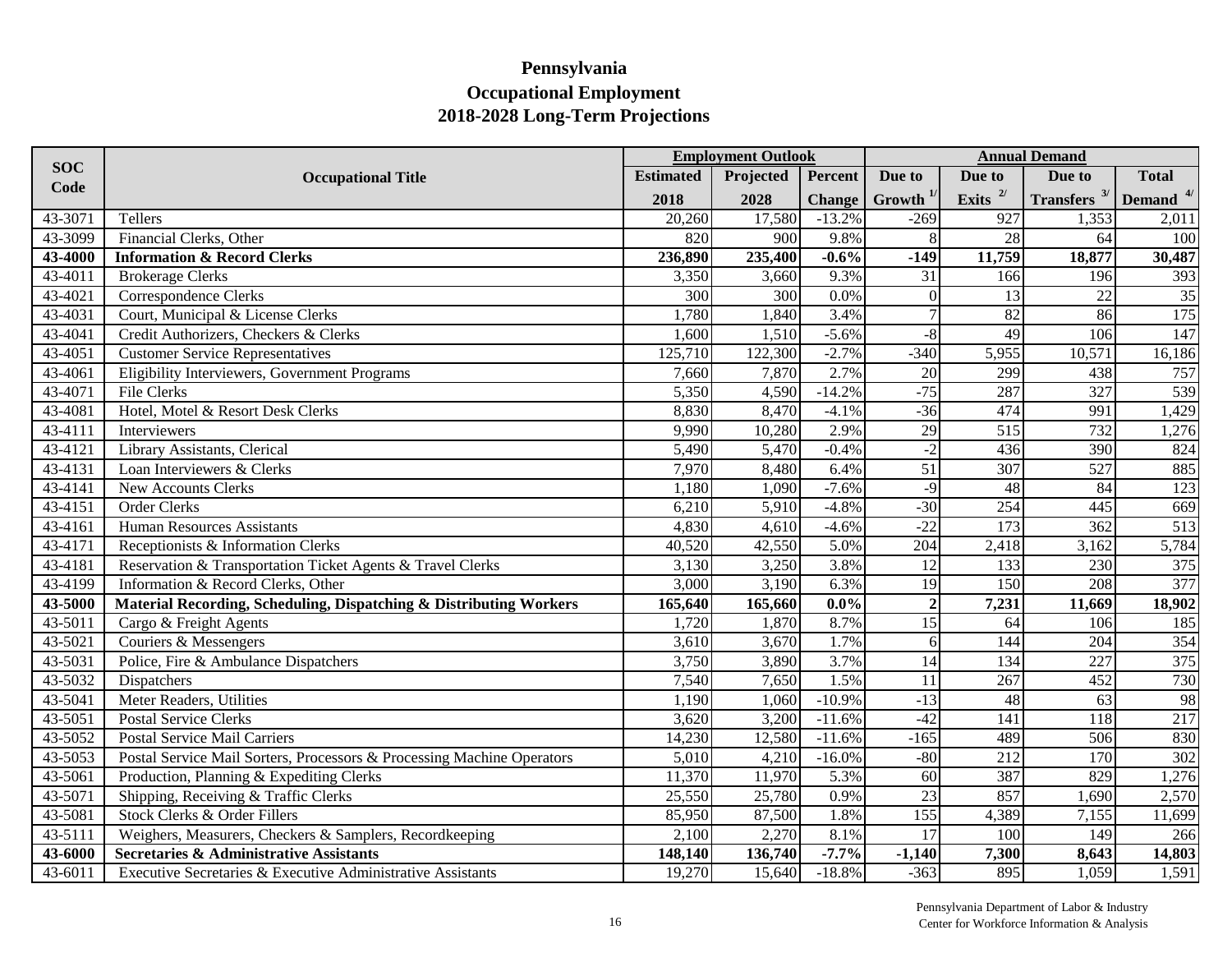|            |                                                              |                  | <b>Employment Outlook</b> |               |                    |                 | <b>Annual Demand</b>  |              |
|------------|--------------------------------------------------------------|------------------|---------------------------|---------------|--------------------|-----------------|-----------------------|--------------|
| <b>SOC</b> | <b>Occupational Title</b>                                    | <b>Estimated</b> | Projected                 | Percent       | Due to             | Due to          | Due to                | <b>Total</b> |
| Code       |                                                              | 2018             | 2028                      | <b>Change</b> | $G$ rowth $^{1/2}$ | Exits $^{2/}$   | <b>Transfers</b> $3/$ | Demand $4/$  |
| 43-6012    | <b>Legal Secretaries</b>                                     | 7,630            | 6,090                     | $-20.2%$      | $-155$             | 352             | 416                   | 613          |
| 43-6013    | <b>Medical Secretaries</b>                                   | 21,180           | 24,270                    | 14.6%         | 309                | 1,165           | 1,379                 | 2,853        |
| 43-6014    | Secretaries                                                  | 100,060          | 90,740                    | $-9.3%$       | $-932$             | 4,889           | 5,789                 | 9,746        |
| 43-9000    | Other Office & Administrative Support Workers                | 209,420          | 198,630                   | $-5.2%$       | $-1,078$           | 11,013          | 13,128                | 23,063       |
| 43-9011    | <b>Computer Operators</b>                                    | 1,590            | 1,210                     | $-23.9%$      | $-38$              | 68              | 103                   | 133          |
| 43-9021    | Data Entry Keyers                                            | 7,720            | 5,940                     | $-23.1%$      | $-178$             | 308             | 480                   | 610          |
| 43-9022    | Word Processors & Typists                                    | 7,430            | 4,880                     | $-34.3%$      | $-255$             | 369             | 379                   | 493          |
| 43-9031    | Desktop Publishers                                           | 910              | 680                       | $-25.3%$      | $-23$              | 34              | 59                    | 70           |
| 43-9041    | Insurance Claims & Policy Processing Clerks                  | 11,010           | 11,170                    | 1.5%          | 16                 | 410             | 693                   | 1,119        |
| 43-9051    | Mail Clerks & Mail Machine Operators                         | 4,890            | 4,580                     | $-6.3%$       | $-30$              | 228             | 297                   | 495          |
| 43-9061    | Office Clerks, General                                       | 167,470          | 161,630                   | $-3.5%$       | $-584$             | 9,198           | 10,497                | 19,111       |
| 43-9071    | <b>Office Machine Operators</b>                              | 1,800            | 1,600                     | $-11.1%$      | $-20$              | 102             | 114                   | 196          |
| 43-9081    | Proofreaders & Copy Markers                                  | 580              | 570                       | $-1.7%$       | $-1$               | 36              | 41                    | 76           |
| 43-9111    | <b>Statistical Assistants</b>                                | 780              | 850                       | 9.0%          | $\overline{7}$     | 34              | $\overline{67}$       | 108          |
| 43-9199    | Office & Administrative Support Workers, Other               | 5,240            | 5,510                     | 5.2%          | 27                 | 226             | 399                   | 652          |
| 45-0000    | <b>Farming, Fishing &amp; Forestry Occupations</b>           | 39,530           | 39,720                    | 0.5%          | $\overline{19}$    | 1,566           | 4,832                 | 6,417        |
| 45-1000    | <b>Supervisors - Farming, Fishing &amp; Forestry Workers</b> | 2,420            | 2,450                     | 1.2%          |                    | 88              | 271                   | 361          |
| 45-1011    | Farm & Forestry Worker Supervisors                           | 2,420            | 2,450                     | 1.2%          |                    | 88              | $\overline{271}$      | 361          |
| 45-2000    | <b>Agricultural Workers</b>                                  | 35,660           | 35,910                    | 0.7%          | $\overline{26}$    | 1,422           | 4,387                 | 5,835        |
| 45-2011    | <b>Agricultural Inspectors</b>                               | 460              | 470                       | 2.2%          |                    | $\overline{20}$ | 48                    | 69           |
| 45-2041    | Graders & Sorters, Agricultural Products                     | 1,450            | 1,460                     | 0.7%          |                    | 58              | 154                   | 213          |
| 45-2091    | <b>Agricultural Equipment Operators</b>                      | 3,030            | 3,290                     | 8.6%          | $\overline{27}$    | 125             | 390                   | 542          |
| 45-2092    | Farmworkers & Laborers, Crop, Nursery & Greenhouse           | 21,890           | 22,060                    | 0.8%          | 17                 | 872             | 2,715                 | 3,604        |
| 45-2093    | Farmworkers, Farm, Ranch & Aquacultural Animals              | 8,120            | 7,900                     | $-2.7%$       | $-23$              | 318             | 990                   | 1,285        |
| 45-4000    | <b>Forest, Conservation &amp; Logging Workers</b>            | 1,450            | 1,370                     | $-5.5%$       | $-9$               | 55              | 175                   | 221          |
| 45-4011    | Forest & Conservation Workers                                | 230              | 210                       | $-8.7%$       | -1                 | 8               | $\overline{31}$       | 38           |
| 45-4022    | <b>Logging Equipment Operators</b>                           | 800              | 760                       | $-5.0%$       | $-4$               | $\overline{31}$ | $\overline{94}$       | 121          |
| 45-4023    | Log Graders & Scalers                                        | $\overline{220}$ | 200                       | $-9.1%$       | $-1$               | 8               | $\overline{25}$       | 32           |
| 47-0000    | <b>Construction &amp; Extraction Occupations</b>             | 260,640          | 279,670                   | 7.3%          | 1,903              | 8,803           | 21,133                | 31,839       |
| 47-1000    | <b>Supervisors - Construction &amp; Extraction Workers</b>   | 22,590           | 24,410                    | 8.1%          | 182                | 700             | 1,742                 | 2,624        |
| 47-1011    | Supervisors - Construction Trades & Extraction Workers       | 22,590           | 24,410                    | 8.1%          | 182                | 700             | 1,742                 | 2,624        |
| 47-2000    | <b>Construction Trades Workers</b>                           | 199,850          | 214,810                   | 7.5%          | 1,496              | 6,581           | 16,066                | 24,143       |
| 47-2011    | Boilermakers                                                 | 670              | 670                       | 0.0%          | $\Omega$           | 18              | 50                    | 68           |
| 47-2021    | Brickmasons & Blockmasons                                    | 4,730            | 5,070                     | 7.2%          | 34                 | 140             | 349                   | 523          |
| 47-2022    | Stonemasons                                                  | 390              | 420                       | 7.7%          |                    | $\overline{12}$ | 29                    | 44           |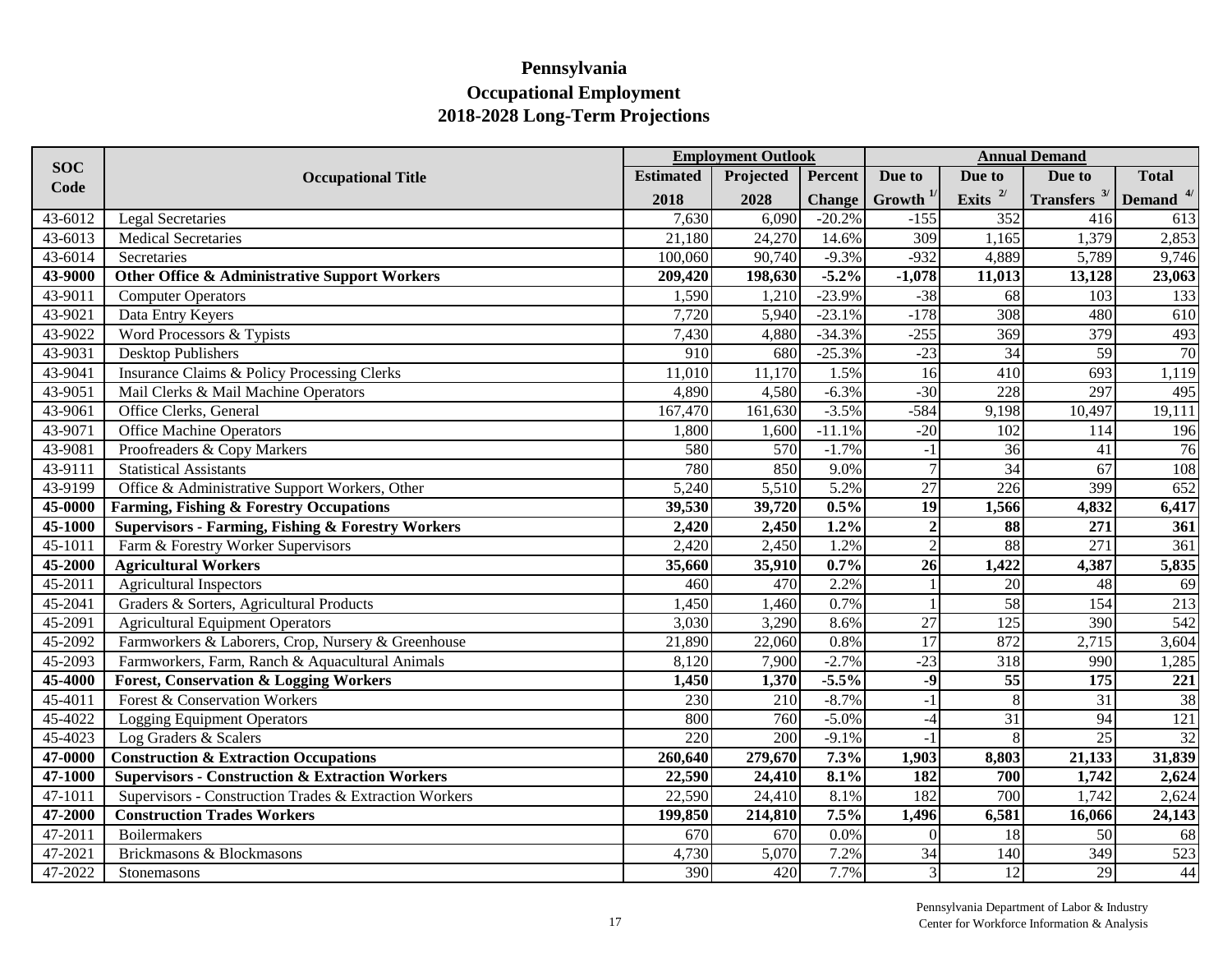|            | <b>Employment Outlook</b>                                    |                  |           |               |                 |                 | <b>Annual Demand</b>       |                 |  |  |  |  |
|------------|--------------------------------------------------------------|------------------|-----------|---------------|-----------------|-----------------|----------------------------|-----------------|--|--|--|--|
| <b>SOC</b> | <b>Occupational Title</b>                                    | <b>Estimated</b> | Projected | Percent       | Due to          | Due to          | Due to                     | <b>Total</b>    |  |  |  |  |
| Code       |                                                              | 2018             | 2028      | <b>Change</b> | Growth $^{1/2}$ | Exits $^{2/}$   | Transfers $3/$ Demand $4/$ |                 |  |  |  |  |
| 47-2031    | Carpenters                                                   | 39,530           | 42,000    | 6.2%          | 247             | 1,275           | 2,944                      | 4,466           |  |  |  |  |
| 47-2041    | <b>Carpet Installers</b>                                     | 2,160            | 2,090     | $-3.2%$       | $-8$            | 61              | 146                        | 199             |  |  |  |  |
| 47-2042    | <b>Floor Layers</b>                                          | 380              | 460       | 21.1%         |                 | 12              | 29                         | 49              |  |  |  |  |
| 47-2043    | Floor Sanders & Finishers                                    | 190              | 210       | 10.5%         | $\mathcal{D}$   | 6               | 14                         | 22              |  |  |  |  |
| 47-2044    | Tile & Marble Setters                                        | 1,410            | 1,690     | 19.9%         | 28              | 44              | 107                        | 179             |  |  |  |  |
| 47-2051    | Cement Masons & Concrete Finishers                           | 4,240            | 4,610     | 8.7%          | 37              | 130             | 335                        | 502             |  |  |  |  |
| 47-2061    | Construction Laborers                                        | 55,340           | 59,970    | 8.4%          | 463             | 1,928           | 4,485                      | 6,876           |  |  |  |  |
| 47-2071    | Paving, Surfacing & Tamping Equipment Operators              | 1,550            | 1,680     | 8.4%          | 13              | 73              | 128                        | 214             |  |  |  |  |
| 47-2072    | <b>Pile-Driver Operators</b>                                 | 80               | 90        | 12.5%         |                 | 3               |                            | 11              |  |  |  |  |
| 47-2073    | Operating Engineers & Other Construction Equipment Operators | 22,300           | 23,730    | 6.4%          | 143             | 781             | 1,872                      | 2,796           |  |  |  |  |
| 47-2081    | Drywall & Ceiling Tile Installers                            | 1,970            | 2,040     | 3.6%          |                 | $\overline{59}$ | 141                        | 207             |  |  |  |  |
| 47-2082    | Tapers                                                       | 480              | 490       | 2.1%          |                 | 14              | 34                         | 49              |  |  |  |  |
| 47-2111    | Electricians                                                 | 23,170           | 24,840    | 7.2%          | 167             | 737             | 2,044                      | 2,948           |  |  |  |  |
| 47-2121    | Glaziers                                                     | 1,340            | 1,470     | 9.7%          | 14              | 46              | 115                        | 175             |  |  |  |  |
| 47-2131    | Insulation Workers, Floor, Ceiling & Wall                    | 690              | 710       | 2.9%          |                 | 16              | 63                         | 81              |  |  |  |  |
| 47-2132    | <b>Insulation Workers, Mechanical</b>                        | 550              | 590       | 7.3%          | $\Delta$        | 14              | 52                         | $\overline{70}$ |  |  |  |  |
| 47-2141    | Painters, Construction & Maintenance                         | 9,860            | 10,460    | 6.1%          | 59              | 352             | 677                        | 1,088           |  |  |  |  |
| 47-2142    | Paperhangers                                                 | 360              | 380       | 5.6%          |                 | 13              | 24                         | 39              |  |  |  |  |
| 47-2151    | Pipelayers                                                   | 870              | 930       | 6.9%          | 6               | $\overline{26}$ | $\overline{73}$            | 105             |  |  |  |  |
| 47-2152    | Plumbers, Pipefitters & Steamfitters                         | 16,540           | 18,140    | 9.7%          | 161             | 507             | 1,416                      | 2,084           |  |  |  |  |
| 47-2161    | Plasterers & Stucco Masons                                   | 470              | 500       | 6.4%          |                 | 11              | 33                         | $47\,$          |  |  |  |  |
| 47-2171    | Reinforcing Iron & Rebar Workers                             | 240              | 260       | 8.3%          | $\mathcal{D}$   | 6               | 24                         | 32              |  |  |  |  |
| 47-2181    | Roofers                                                      | 4,470            | 4,910     | 9.8%          | 44              | 120             | 364                        | 528             |  |  |  |  |
| 47-2211    | <b>Sheet Metal Workers</b>                                   | 3,630            | 3,830     | 5.5%          | $\overline{21}$ | 110             | 294                        | 425             |  |  |  |  |
| 47-2221    | Structural Iron & Steel Workers                              | 2,070            | 2,290     | 10.6%         | $\overline{22}$ | $\overline{61}$ | 196                        | 279             |  |  |  |  |
| 47-3000    | <b>Helpers, Construction Trades</b>                          | 5,750            | 6,170     | 7.3%          | 41              | 196             | 607                        | 844             |  |  |  |  |
| 47-3011    | Helpers--Brick, Block, Stonemasons, Tile & Marble Setters    | 810              | 890       | 9.9%          |                 | $\overline{28}$ | 87                         | 123             |  |  |  |  |
| 47-3012    | Helpers--Carpenters                                          | 1,000            | 1,110     | 11.0%         | 10              | 35              | 107                        | 152             |  |  |  |  |
| 47-3013    | Helpers--Electricians                                        | 1,990            | 2,020     | 1.5%          |                 | 66              | 204                        | 274             |  |  |  |  |
| 47-3014    | Helpers--Painters, Paperhangers, Plasterers & Stucco Masons  | 170              | 180       | 5.9%          |                 | 6               | 17                         | 24              |  |  |  |  |
| 47-3015    | Helpers--Pipelayers, Plumbers, Pipefitters & Steamfitters    | 1,110            | 1,230     | 10.8%         | 12              | 38              | 119                        | 169             |  |  |  |  |
| 47-3016    | Helpers--Roofers                                             | 390              | 430       | 10.3%         | $\Delta$        | 14              | 42                         | 60              |  |  |  |  |
| 47-3019    | Helpers, Construction Trades, Other                          | 290              | 310       | 6.9%          | $\bigcirc$      | 10 <sup>1</sup> | 30                         | 42              |  |  |  |  |
| 47-4000    | <b>Other Construction &amp; Related Workers</b>              | 23,270           | 24,670    | 6.0%          | 140             | 1,034           | 1,745                      | 2,919           |  |  |  |  |
| 47-4011    | Construction & Building Inspectors                           | 6,250            | 6,730     | 7.7%          | 47              | 357             | 447                        | 851             |  |  |  |  |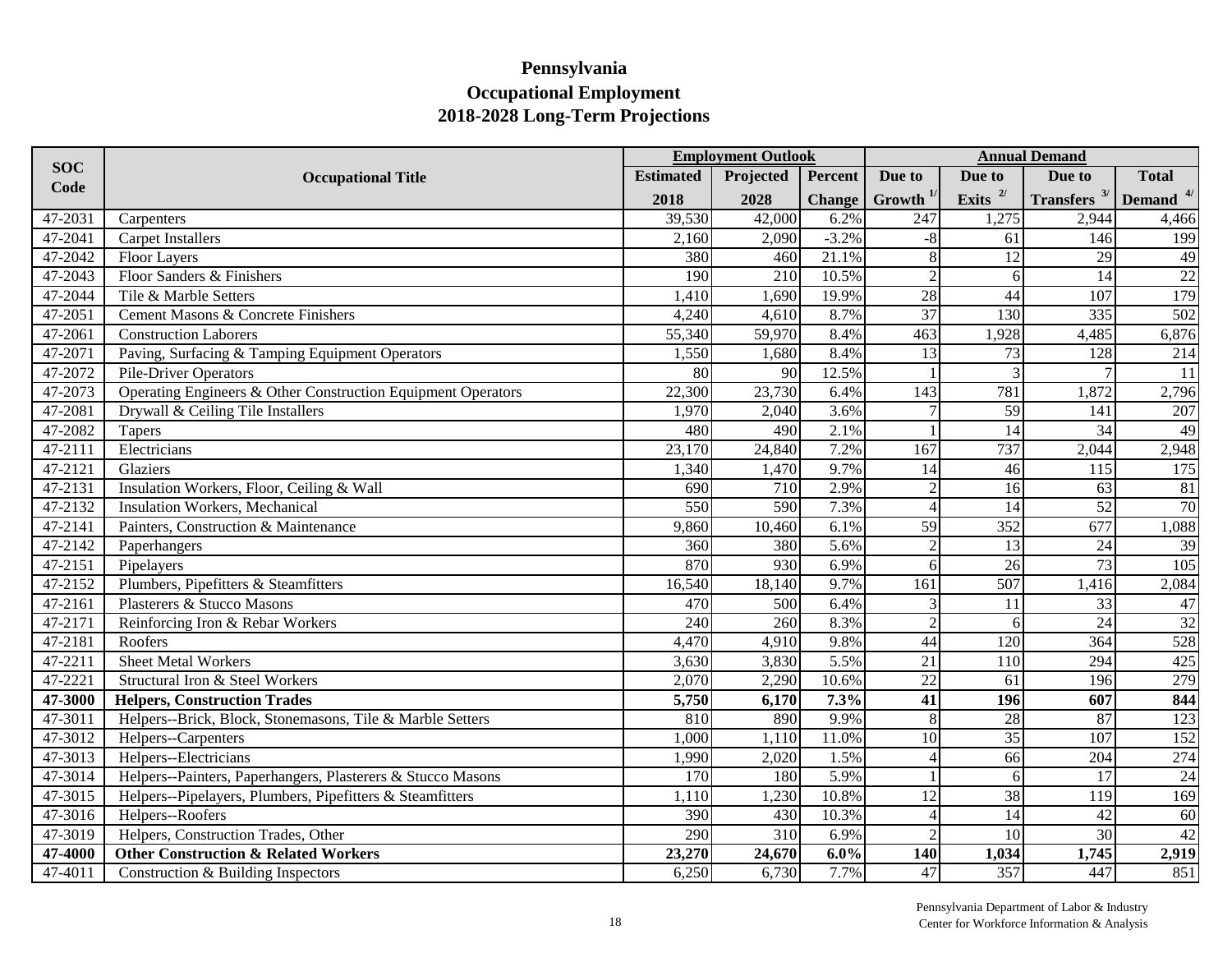|             |                                                                           |                  | <b>Employment Outlook</b> |               |                          |                  | <b>Annual Demand</b> |              |
|-------------|---------------------------------------------------------------------------|------------------|---------------------------|---------------|--------------------------|------------------|----------------------|--------------|
| <b>SOC</b>  | <b>Occupational Title</b>                                                 | <b>Estimated</b> | Projected                 | Percent       | Due to                   | Due to           | Due to               | <b>Total</b> |
| Code        |                                                                           | 2018             | 2028                      | <b>Change</b> | Growth $1$               | Exits $^{2/}$    | Transfers $3/$       | Demand $4/$  |
| 47-4021     | Elevator Installers & Repairers                                           | 450              | 480                       | 6.7%          |                          | 16               | 37                   | 56           |
| 47-4031     | <b>Fence Erectors</b>                                                     | 960              | 1,020                     | 6.2%          | $\overline{7}$           | 38               | 78                   | 123          |
| 47-4041     | Hazardous Materials Removal Workers                                       | 1,390            | 1,540                     | 10.8%         | 15                       | 63               | 121                  | 199          |
| 47-4051     | <b>Highway Maintenance Workers</b>                                        | 11,400           | 11,850                    | 3.9%          | 45                       | 468              | 822                  | 1,335        |
| 47-4061     | Rail-Track Laying & Maintenance Equipment Operators                       | 670              | 670                       | 0.0%          | $\overline{0}$           | 23               | 46                   | 69           |
| 47-4071     | Septic Tank Servicers & Sewer Pipe Cleaners                               | 1,560            | 1,760                     | 12.8%         | $\overline{20}$          | 48               | 140                  | 208          |
| 47-4090     | Miscellaneous Construction & Related Workers                              | 580              | 630                       | 8.6%          | $\overline{4}$           | $\overline{20}$  | 55                   | 79           |
| 47-5000     | <b>Extraction Workers</b>                                                 | 9,180            | 9,620                     | 4.8%          | 44                       | 292              | 972                  | 1,308        |
| 47-5011     | Derrick Operators, Oil & Gas                                              | 410              | 450                       | 9.8%          | $\overline{\mathcal{A}}$ | 12               | 49                   | 65           |
| 47-5012     | Rotary Drill Operators, Oil & Gas                                         | 1,030            | 1,130                     | 9.7%          | 10                       | $\overline{30}$  | 122                  | 162          |
| 47-5013     | Service Unit Operators, Oil, Gas & Mining                                 | 1,560            | 1,700                     | 9.0%          | 14                       | 45               | 185                  | 244          |
| 47-5021     | <b>Earth Drillers</b>                                                     | 800              | 870                       | 8.8%          |                          | 30               | 80                   | 117          |
| 47-5031     | Explosives Workers, Ordnance Handling Experts & Blasters                  | 280              | 300                       | 7.1%          | $\overline{2}$           | 11               | 26                   | 39           |
| 47-5041     | <b>Continuous Mining Machine Operators</b>                                | 490              | 460                       | $-6.1%$       | $-3$                     | 16               | 43                   | 56           |
| 47-5042     | Mine Cutting & Channeling Machine Operators                               | 240              | 220                       | $-8.3%$       | $-3$                     | 8                | 21                   | 26           |
| 47-5061     | Roof Bolters, Mining                                                      | 400              | 350                       | $-12.5%$      | $-5$                     | 12               | $\overline{37}$      | 44           |
| $47 - 5071$ | Roustabouts, Oil & Gas                                                    | 1,630            | 1,770                     | 8.6%          | 14                       | 48               | 176                  | 238          |
| 47-5081     | Helpers--Extraction Workers                                               | 1,480            | 1,560                     | 5.4%          | 8                        | 51               | 151                  | 210          |
| 49-0000     | <b>Installation, Maintenance &amp; Repair Occupations</b>                 | 251,580          | 264,320                   | 5.1%          | 1,275                    | 8,092            | 17,093               | 26,460       |
| 49-1000     | <b>Supervisors - Installation, Maintenance &amp; Repair Workers</b>       | 20,110           | 21,060                    | 4.7%          | $\overline{95}$          | 644              | 1,244                | 1,983        |
| 49-1011     | Supervisors - Mechanics, Installers & Repairers                           | 20,110           | 21,060                    | 4.7%          | $\overline{95}$          | 644              | 1,244                | 1,983        |
| 49-2000     | Electrical & Electronic Equipment Mechanics, Installers & Repairers       | 21,390           | 22,020                    | 2.9%          | $\overline{64}$          | $\overline{565}$ | 1,718                | 2,347        |
| 49-2011     | Computer, Automated Teller & Office Machine Repairers                     | 5,800            | 5,860                     | 1.0%          | 6                        | 162              | 458                  | 626          |
| 49-2021     | Radio, Cellular & Tower Equipment Installers & Repairers                  | 610              | 610                       | 0.0%          | $\Omega$                 | 17               | 50                   | 67           |
| 49-2022     | Telecommunications Equipment Installers & Repairers                       | 6,130            | 6,180                     | 0.8%          | 6                        | 172              | $\overline{506}$     | 684          |
| 49-2091     | Avionics Technicians                                                      | 430              | 460                       | 7.0%          | $\overline{\mathcal{A}}$ | 10 <sup>1</sup>  | 22                   | 36           |
| 49-2092     | Electric Motor, Power Tool & Related Repairers                            | 750              | 800                       | 6.7%          | 5                        | 28               | $\overline{51}$      | 84           |
| 49-2093     | Electrical & Electronics Installers & Repairers, Transportation Equipment | 390              | 380                       | $-2.6%$       | $-2$                     | $\overline{7}$   | $\overline{27}$      | 32           |
| 49-2094     | Electrical & Electronics Repairers, Commercial & Industrial Equipment     | 2,340            | 2,410                     | 3.0%          | $\overline{7}$           | $\overline{42}$  | 166                  | 215          |
| 49-2095     | Electrical & Electronics Repairers, Powerhouse, Substation & Relay        | 1,080            | 1,120                     | 3.7%          | $\overline{A}$           | $\overline{19}$  | $\overline{77}$      | 100          |
| 49-2096     | Electronic Equipment Installers & Repairers, Motor Vehicles               | 160              | 140                       | $-12.5%$      | $-2$                     | $\overline{4}$   | 13                   | 15           |
| 49-2097     | Electronic Home Entertainment Equipment Installers & Repairers            | 1,080            | 1,120                     | 3.7%          | 5                        | 27               | 93                   | 125          |
| 49-2098     | Security & Fire Alarm Systems Installers                                  | 2,630            | 2,940                     | 11.8%         | $\overline{31}$          | 78               | 255                  | 364          |
| 49-3000     | Vehicle & Mobile Equipment Mechanics, Installers                          | 75,160           | 77,460                    | 3.1%          | $\overline{230}$         | 2,195            | 5,178                | 7,603        |
| 49-3011     | Aircraft Mechanics & Service Technicians                                  | 2,990            | 3,050                     | 2.0%          |                          | 81               | 166                  | 254          |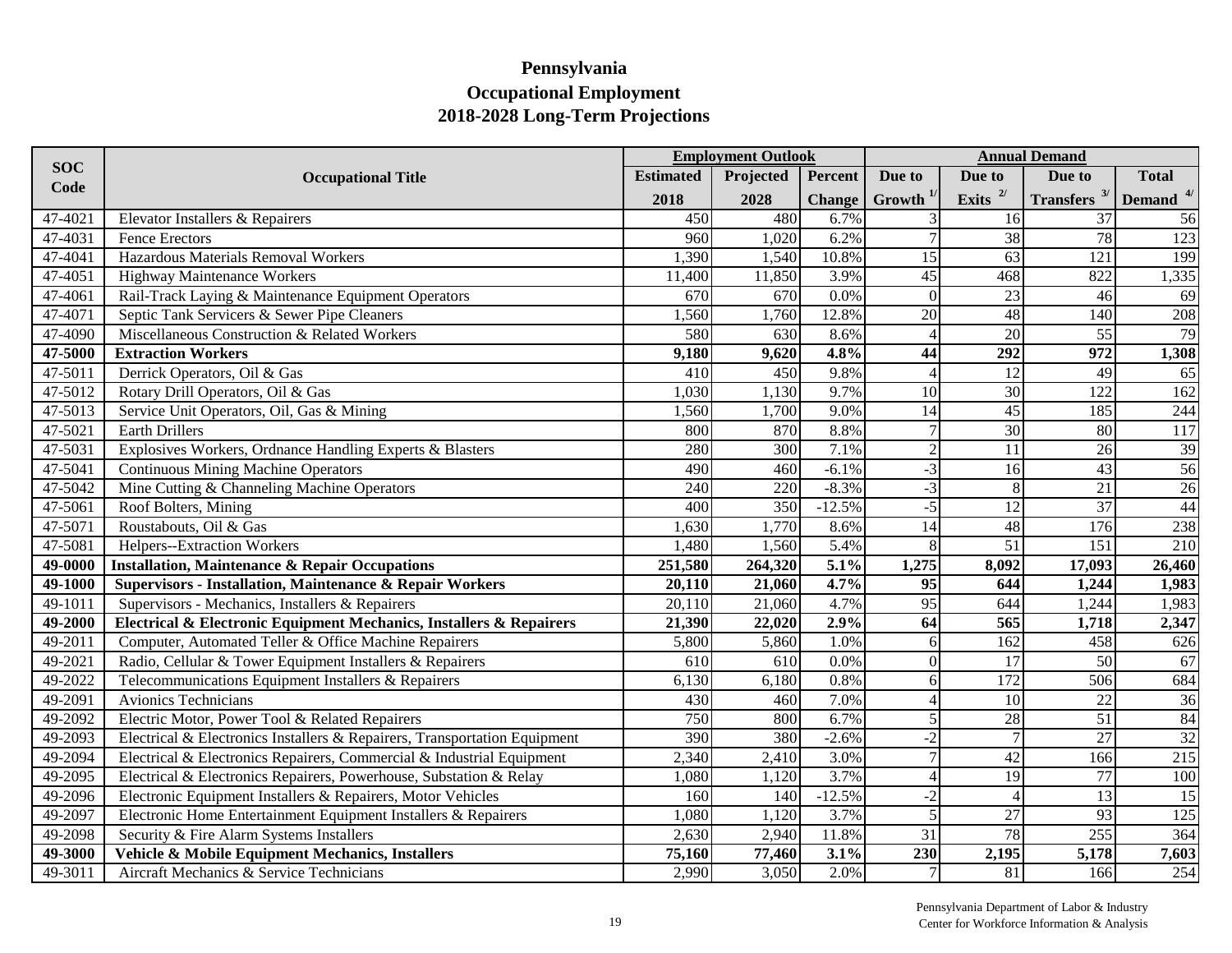|             |                                                         |                  | <b>Employment Outlook</b> |               |                 |                 | <b>Annual Demand</b>       |                |
|-------------|---------------------------------------------------------|------------------|---------------------------|---------------|-----------------|-----------------|----------------------------|----------------|
| <b>SOC</b>  | <b>Occupational Title</b>                               | <b>Estimated</b> | Projected                 | Percent       | Due to          | Due to          | Due to                     | <b>Total</b>   |
| Code        |                                                         | 2018             | 2028                      | <b>Change</b> | Growth $^{1/}$  | Exits $^{2/}$   | Transfers $3/$ Demand $4/$ |                |
| 49-3021     | Automotive Body & Related Repairers                     | 7,820            | 8,130                     | 4.0%          | 32              | 256             | 509                        | 797            |
| 49-3022     | Automotive Glass Installers & Repairers                 | 690              | 730                       | 5.8%          |                 | 17              | 51                         | 71             |
| 49-3023     | Automotive Service Technicians & Mechanics              | 35,900           | 36,510                    | 1.7%          | 61              | 983             | 2,542                      | 3,586          |
| 49-3031     | Bus & Truck Mechanics & Diesel Engine Specialists       | 13,700           | 14,480                    | 5.7%          | 78              | 392             | 911                        | 1,381          |
| 49-3041     | Farm Equipment Mechanics & Service Technicians          | 1,240            | 1,280                     | 3.2%          | 5               | $\overline{39}$ | 86                         | 130            |
| 49-3042     | Mobile Heavy Equipment Mechanics                        | 5,950            | 6,200                     | 4.2%          | $\overline{25}$ | 190             | 415                        | 630            |
| 49-3043     | Rail Car Repairers                                      | 750              | 740                       | $-1.3%$       | $\Omega$        | $\overline{23}$ | $\overline{51}$            | 74             |
| 49-3051     | Motorboat Mechanics & Service Technicians               | 380              | 410                       | 7.9%          | $\overline{2}$  | 16              | 24                         | 42             |
| 49-3052     | Motorcycle Mechanics                                    | 650              | 690                       | 6.2%          | $\Delta$        | $\overline{26}$ | 40                         | 70             |
| 49-3053     | Outdoor Power Equipment & Other Small Engine Mechanics  | 1,520            | 1,590                     | 4.6%          |                 | $\overline{62}$ | 93                         | 162            |
| $49 - 3091$ | <b>Bicycle Repairers</b>                                | 490              | 530                       | 8.2%          | 5               | $\overline{15}$ | 41                         | 61             |
| 49-3092     | Recreational Vehicle Service Technicians                | 430              | 460                       | 7.0%          | 3               | 14              | 36                         | 53             |
| 49-3093     | Tire Repairers & Changers                               | 2,670            | 2,670                     | 0.0%          | $\Omega$        | 81              | 213                        | 294            |
| 49-9000     | Other Installation, Maintenance & Repair Occupations    | 134,920          | 143,780                   | 6.6%          | 886             | 4,687           | 8,953                      | 14,526         |
| 49-9011     | <b>Mechanical Door Repairers</b>                        | 700              | 790                       | 12.9%         | Q               | 19              | 45                         | 73             |
| $49 - 9012$ | Control & Valve Installers & Repairers                  | 1,360            | 1,390                     | 2.2%          | $\mathcal{R}$   | $\overline{35}$ | 83                         | 121            |
| 49-9021     | Heating, A/C & Refrigeration Mechanics & Installers     | 16,950           | 18,460                    | 8.9%          | 151             | 483             | 1,246                      | 1,880          |
| 49-9031     | Home Appliance Repairers                                | 1,610            | 1,610                     | 0.0%          | $\Omega$        | 74              | 99                         | 173            |
| 49-9041     | <b>Industrial Machinery Mechanics</b>                   | 16,370           | 17,740                    | 8.4%          | 137             | 536             | 1,028                      | 1,701          |
| 49-9043     | Maintenance Workers, Machinery                          | 6,490            | 7,010                     | 8.0%          | $\overline{52}$ | 254             | 357                        | 663            |
| 49-9044     | Millwrights                                             | 2,100            | 2,240                     | 6.7%          | $\overline{14}$ | $\overline{60}$ | $\overline{127}$           | 201            |
| 49-9051     | Electrical Power-Line Installers & Repairers            | 4,380            | 4,710                     | 7.5%          | $\overline{33}$ | 110             | 272                        | 415            |
| $49 - 9052$ | Telecommunications Line Installers & Repairers          | 6,890            | 7,050                     | 2.3%          | $\overline{16}$ | 162             | 615                        | 793            |
| 49-9062     | <b>Medical Equipment Repairers</b>                      | 2,490            | 2,610                     | 4.8%          | $\overline{12}$ | 110             | 158                        | 280            |
| 49-9063     | Musical Instrument Repairers & Tuners                   | 860              | 760                       | $-11.6%$      | $-10$           | $\overline{35}$ | 50                         | 75             |
| 49-9064     | <b>Watch Repairers</b>                                  | 60               | 50                        | $-16.7%$      | $-2$            | $\overline{c}$  | 3                          | $\overline{3}$ |
| 49-9069     | Precision Instrument & Equipment Repairers, Other       | 220              | 230                       | 4.5%          | $\Omega$        | $\overline{10}$ | 14                         | 24             |
| 49-9071     | Maintenance & Repair Workers, General                   | 63,220           | 67,240                    | 6.4%          | 402             | 2,287           | 4,036                      | 6,725          |
| 49-9081     | Wind Turbine Service Technicians                        | 280              | 550                       | 96.4%         | 27              | 16              | 28                         | 71             |
| 49-9091     | Coin, Vending & Amusement Machine Servicers & Repairers | 1,100            | 1,040                     | $-5.5%$       | $-6$            | $\overline{43}$ | 82                         | 119            |
| 49-9094     | Locksmiths & Safe Repairers                             | 650              | 590                       | $-9.2%$       | -6              | 30              | $\overline{37}$            | 61             |
| 49-9095     | Manufactured Building & Mobile Home Installers          | 100              | 80                        | $-20.0%$      | $-2$            | $\overline{2}$  | 5                          | 5              |
| 49-9096     | Riggers                                                 | 580              | 630                       | 8.6%          | $\Delta$        | $\overline{13}$ | 45                         | 62             |
| 49-9097     | Signal & Track Switch Repairers                         | 310              | 300                       | $-3.2%$       | $\Omega$        | 12              | 21                         | 33             |
| $49 - 9098$ | Helpers--Installation, Maintenance & Repair Workers     | 4,390            | 4,700                     | 7.1%          | 31              | 243             | 338                        | 612            |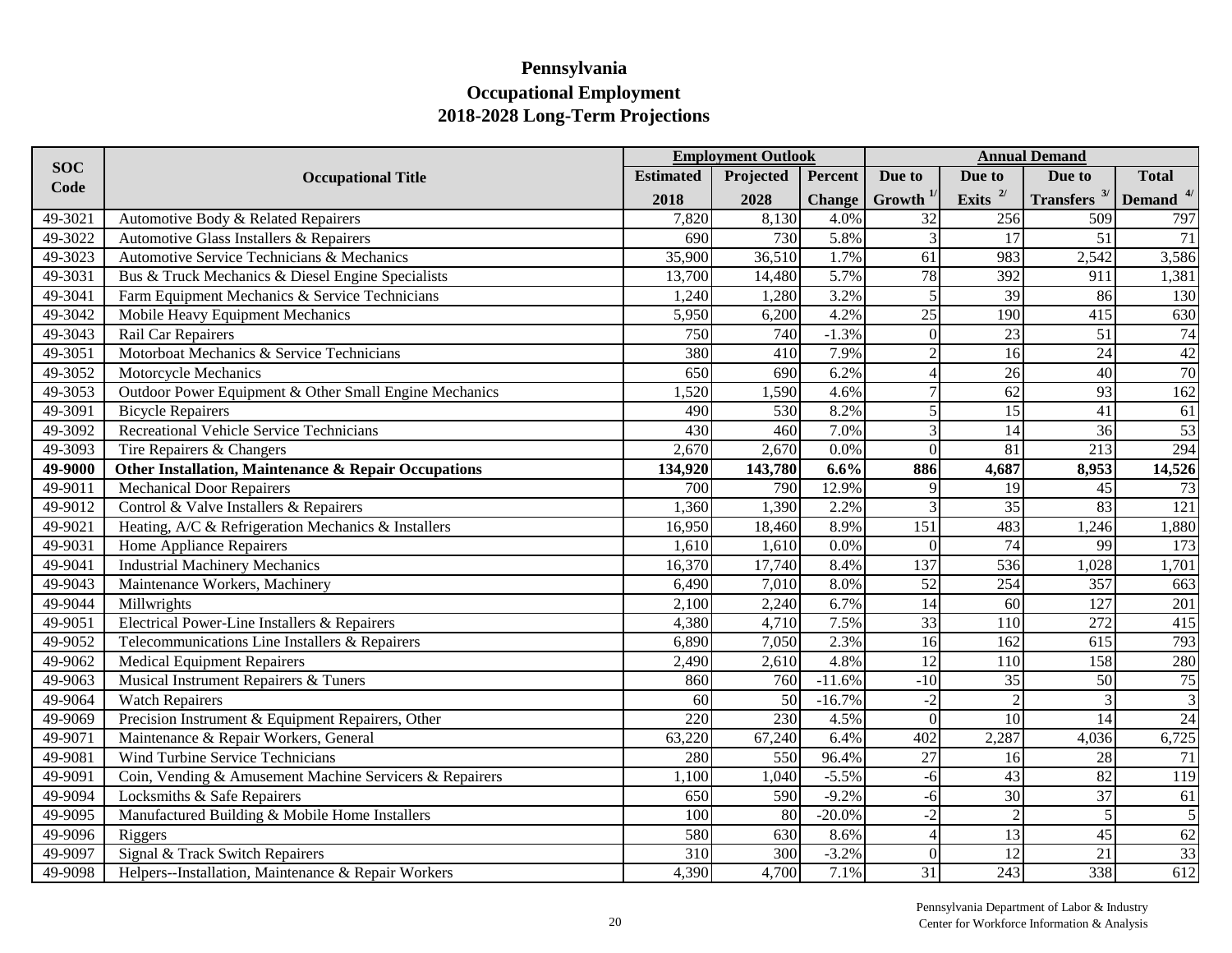|            | <b>Employment Outlook</b>                                       |                  |                  |               |                 |                 | <b>Annual Demand</b>                     |                 |  |  |  |  |
|------------|-----------------------------------------------------------------|------------------|------------------|---------------|-----------------|-----------------|------------------------------------------|-----------------|--|--|--|--|
| <b>SOC</b> | <b>Occupational Title</b>                                       | <b>Estimated</b> | Projected        | Percent       | Due to          | Due to          | Due to                                   | <b>Total</b>    |  |  |  |  |
| Code       |                                                                 | 2018             | 2028             | <b>Change</b> | Growth $1/$     | Exits $^{2/}$   | <b>Transfers</b> $3/$ <b>Demand</b> $4/$ |                 |  |  |  |  |
| 49-9099    | Installation, Maintenance & Repair Workers, Other               | 3,620            | 3,830            | 5.8%          | 20              | 146             | 254                                      | 420             |  |  |  |  |
| 51-0000    | <b>Production Occupations</b>                                   | 391,230          | 382,590          | $-2.2%$       | $-865$          | 15,179          | 29,538                                   | 43,852          |  |  |  |  |
| 51-1000    | <b>Supervisors - Production Workers</b>                         | 28,520           | 29,050           | 1.9%          | $\overline{54}$ | 914             | 2,027                                    | 2,995           |  |  |  |  |
| 51-1011    | Supervisors - Production & Operating Workers                    | 28,520           | 29,050           | 1.9%          | $\overline{54}$ | 914             | 2,027                                    | 2,995           |  |  |  |  |
| 51-2000    | <b>Assemblers &amp; Fabricators</b>                             | 68,590           | 62,440           | $-9.0\%$      | $-614$          | 2,596           | 4,915                                    | 6,897           |  |  |  |  |
| 51-2011    | Aircraft Structure, Surfaces, Rigging & Systems Assemblers      | 1,120            | 1,000            | $-10.7%$      | $-13$           | 21              | 71                                       | 79              |  |  |  |  |
| 51-2021    | Coil Winders, Tapers & Finishers                                | 410              | 350              | $-14.6%$      | $-7$            | 16              | $\overline{27}$                          | 36              |  |  |  |  |
| 51-2028    | Electrical, Electronic, & Electromechanical Assemblers          | 14,060           | 14,430           | 2.6%          | 37              | 612             | 1,007                                    | 1,656           |  |  |  |  |
| 51-2031    | Engine & Other Machine Assemblers                               | 1,560            | 1,320            | $-15.4%$      | $-25$           | 35              | 136                                      | 146             |  |  |  |  |
| 51-2041    | Structural Metal Fabricators & Fitters                          | 4,470            | 3,850            | $-13.9%$      | $-62$           | 100             | 334                                      | 372             |  |  |  |  |
| 51-2091    | Fiberglass Laminators & Fabricators                             | 330              | 360              | 9.1%          |                 | 14              | 26                                       | 43              |  |  |  |  |
| 51-2093    | Timing Device Assemblers & Adjusters                            | 60               | 50               | $-16.7%$      | $-1$            |                 |                                          | $\overline{5}$  |  |  |  |  |
| 51-2098    | Assemblers & Fabricators, All Other                             | 46,570           | 41,100           | $-11.7%$      | $-547$          | 1,795           | 3,310                                    | 4,558           |  |  |  |  |
| 51-3000    | <b>Food Processing Workers</b>                                  | 28,650           | 29,810           | 4.0%          | 116             | 1,555           | 2,427                                    | 4,098           |  |  |  |  |
| 51-3011    | <b>Bakers</b>                                                   | 9,490            | 9,870            | 4.0%          | 38              | 560             | 762                                      | 1,360           |  |  |  |  |
| 51-3021    | <b>Butchers &amp; Meat Cutters</b>                              | 3,870            | 3,990            | 3.1%          | $\overline{13}$ | 161             | 325                                      | 499             |  |  |  |  |
| 51-3022    | Meat, Poultry & Fish Cutters & Trimmers                         | 2,300            | 2,450            | 6.5%          | 16              | 97              | 196                                      | 309             |  |  |  |  |
| 51-3023    | Slaughterers & Meat Packers                                     | 2,680            | 2,890            | 7.8%          | $\overline{22}$ | 114             | 230                                      | 366             |  |  |  |  |
| 51-3091    | Food & Tobacco Roasting, Baking & Drying Machine Operators      | 650              | 670              | 3.1%          | 3               | 36              | $\overline{55}$                          | 94              |  |  |  |  |
| 51-3092    | <b>Food Batchmakers</b>                                         | 7,620            | 7,800            | 2.4%          | $\overline{17}$ | 466             | 678                                      | 1,161           |  |  |  |  |
| 51-3093    | <b>Food Cooking Machine Operators</b>                           | 1,550            | 1,610            | 3.9%          | 6               | 101             | $\overline{145}$                         | 252             |  |  |  |  |
| 51-3099    | Food Processing Workers, Other                                  | 510              | $\overline{520}$ | 2.0%          |                 | $\overline{19}$ | 35                                       | 55              |  |  |  |  |
| 51-4000    | <b>Metal Workers &amp; Plastic Workers</b>                      | 99,330           | 98,690           | $-0.6%$       | $-64$           | 3,164           | 7,440                                    | 10,540          |  |  |  |  |
| 51-4011    | Computer-Controlled Machine Tool Operators                      | 11,440           | 11,890           | 3.9%          | 45              | 334             | 863                                      | 1,242           |  |  |  |  |
| 51-4012    | <b>Computer Numerically Controlled Machine Tool Programmers</b> | $\overline{900}$ | 1,100            | 22.2%         | 20              | 29              | 74                                       | 123             |  |  |  |  |
| 51-4021    | Extruding & Drawing Machine Operators                           | 4,990            | 4,730            | $-5.2%$       | $-26$           | 138             | 468                                      | 580             |  |  |  |  |
| 51-4022    | <b>Forging Machine Operators</b>                                | 640              | 490              | $-23.4%$      | $-15$           | 15              | 39                                       | 39              |  |  |  |  |
| 51-4023    | <b>Rolling Machine Operators</b>                                | 1,660            | 1,450            | $-12.7%$      | $-21$           | 41              | 106                                      | 126             |  |  |  |  |
| 51-4031    | Cutting, Punching & Press Machine Operators                     | 8,190            | 7,560            | $-7.7%$       | $-63$           | 298             | 582                                      | 817             |  |  |  |  |
| 51-4032    | Drilling & Boring Machine Tool Operators                        | 690              | 560              | $-18.8%$      | $-13$           | $\overline{22}$ | 44                                       | $\overline{53}$ |  |  |  |  |
| 51-4033    | Grinding, Lapping, Polishing & Buffing Machine Tool Operators   | 3,620            | 3,310            | $-8.6%$       | $-31$           | 146             | 248                                      | 363             |  |  |  |  |
| 51-4034    | Lathe & Turning Machine Tool Operators                          | 1,270            | 1,120            | $-11.8%$      | $-15$           | $\overline{57}$ | 78                                       | 120             |  |  |  |  |
| 51-4035    | Milling & Planing Machine Operators                             | 720              | 590              | $-18.1%$      | $-13$           | 23              | 46                                       | $\overline{56}$ |  |  |  |  |
| 51-4041    | Machinists                                                      | 18,870           | 19,670           | 4.2%          | 79              | 640             | 1,317                                    | 2,036           |  |  |  |  |
| 51-4051    | <b>Metal-Refining Furnace Operators</b>                         | 1,810            | 1,780            | $-1.7%$       | $-3$            | 63              | 149                                      | 209             |  |  |  |  |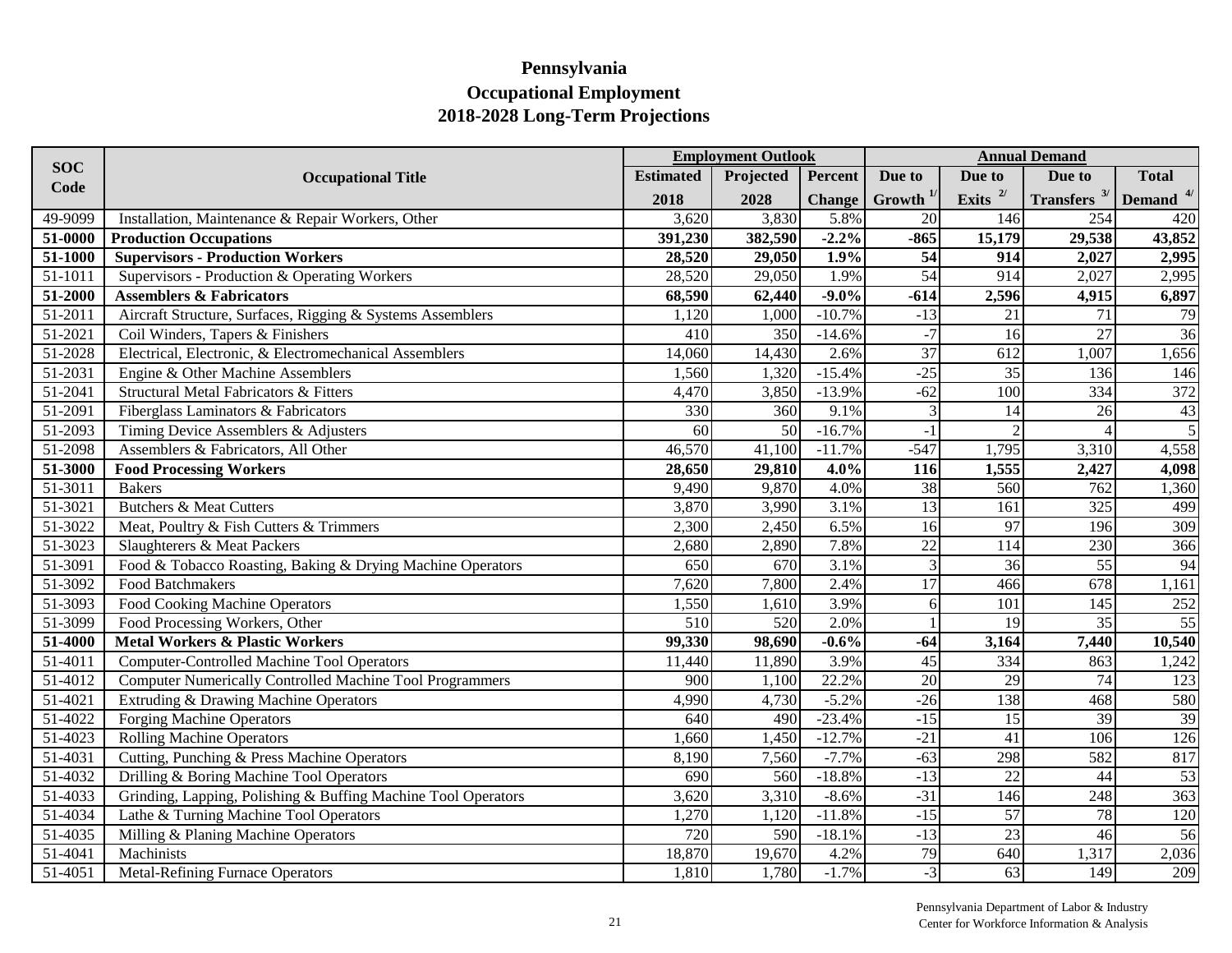|                       |                                                                 |                  | <b>Employment Outlook</b> |               |                 |                  | <b>Annual Demand</b>                     |              |
|-----------------------|-----------------------------------------------------------------|------------------|---------------------------|---------------|-----------------|------------------|------------------------------------------|--------------|
| <b>SOC</b>            | <b>Occupational Title</b>                                       | <b>Estimated</b> | Projected                 | Percent       | Due to          | Due to           | Due to                                   | <b>Total</b> |
| Code                  |                                                                 | 2018             | 2028                      | <b>Change</b> | Growth $1/$     | Exits $^{2/}$    | <b>Transfers</b> $3/$ <b>Demand</b> $4/$ |              |
| 51-4052               | Pourers & Casters, Metal                                        | 1,180            | 1,050                     | $-11.0%$      | $-13$           | 39               | 92                                       | 118          |
| $\overline{51-4061}$  | <b>Model Makers</b>                                             | 170              | 160                       | $-5.9%$       | $-1$            | 6                | 11                                       | 16           |
| $\overline{51}$ -4062 | Patternmakers                                                   | 210              | 190                       | $-9.5%$       | $-2$            | 7                | 14                                       | 19           |
| 51-4071               | Foundry Mold & Coremakers                                       | 520              | 480                       | $-7.7%$       | $-5$            | 15               | 39                                       | 49           |
| 51-4072               | Molding, Coremaking & Casting Machine Operators                 | 5,560            | 5,250                     | $-5.6%$       | $-31$           | 165              | 425                                      | 559          |
| 51-4081               | Multiple Machine Tool Operators                                 | 8,800            | 9,030                     | 2.6%          | $\overline{23}$ | 310              | 623                                      | 956          |
| 51-4111               | Tool & Die Makers                                               | 4,390            | 4,160                     | $-5.2%$       | $-23$           | 157              | 267                                      | 401          |
| 51-4121               | Welders, Cutters, Solderers & Brazers                           | 16,720           | 17,630                    | 5.4%          | 91              | 440              | 1,442                                    | 1,973        |
| 51-4122               | Welding, Soldering & Brazing Machine Operators                  | 2,190            | 2,060                     | $-5.9%$       | $-14$           | 54               | 178                                      | 218          |
| 51-4191               | <b>Heat Treating Equipment Operators</b>                        | 1,560            | 1,380                     | $-11.5%$      | $-18$           | $\overline{51}$  | 103                                      | 136          |
| 51-4192               | <b>Layout Workers</b>                                           | 170              | 170                       | 0.0%          | $-1$            | $\vert 6 \vert$  | 12                                       | 17           |
| 51-4193               | Plating & Coating Machine Operators                             | 1,840            | 1,720                     | $-6.5%$       | $-13$           | 54               | 135                                      | 176          |
| 51-4194               | Tool Grinders, Filers & Sharpeners                              | 370              | 360                       | $-2.7%$       | $-1$            | $\overline{26}$  | 27                                       | 52           |
| 51-4199               | Metal Workers & Plastic Workers, Other                          | 860              | 820                       | $-4.7%$       | $-4$            | 29               | 59                                       | 84           |
| 51-5100               | <b>Printing Workers</b>                                         | 14,460           | 12,740                    | $-11.9%$      | $-172$          | 604              | 979                                      | 1,411        |
| 51-5111               | Prepress Technician & Workers                                   | 1,410            | 1,090                     | $-22.7%$      | $-31$           | 46               | 107                                      | 122          |
| 51-5112               | <b>Printing Press Operators</b>                                 | 9,690            | 8,820                     | $-9.0%$       | $-87$           | 352              | 647                                      | 912          |
| 51-5113               | Print Binding & Finishing Workers                               | 3,370            | 2,830                     | $-16.0%$      | $-54$           | 206              | 226                                      | 378          |
| 51-6000               | <b>Textile, Apparel &amp; Furnishings Workers</b>               | 19,340           | 18,700                    | $-3.3%$       | $-64$           | 1,137            | 1,212                                    | 2,285        |
| 51-6011               | Laundry & Dry-Cleaning Workers                                  | 7,800            | 8,090                     | 3.7%          | $\overline{29}$ | 494              | 566                                      | 1,089        |
| 51-6021               | Pressers: Textile, Garment & Related Materials                  | 1,320            | 1,090                     | $-17.4%$      | $-23$           | 65               | 76                                       | 118          |
| 51-6031               | <b>Sewing Machine Operators</b>                                 | 4,440            | 3,990                     | $-10.1%$      | $-45$           | $\overline{246}$ | 226                                      | 427          |
| 51-6041               | Shoe & Leather Workers & Repairers                              | $\overline{270}$ | $\overline{250}$          | $-7.4%$       | $-1$            | $\overline{18}$  | 12                                       | 29           |
| 51-6052               | Tailors, Dressmakers & Custom Sewers                            | 1,300            | 1,200                     | $-7.7%$       | $-10$           | 103              | 64                                       | 157          |
| 51-6061               | Textile Bleaching & Dyeing Machine Operators                    | 180              | 160                       | $-11.1%$      | $-1$            | $\overline{10}$  | 14                                       | 23           |
| 51-6062               | <b>Textile Cutting Machine Operators</b>                        | 440              | 410                       | $-6.8%$       | $-3$            | 18               | 21                                       | 36           |
| 51-6063               | Textile Knitting & Weaving Machine Operators                    | 770              | 740                       | $-3.9%$       | $-3$            | 44               | $\overline{40}$                          | 81           |
| 51-6064               | Textile Winding, Twisting & Drawing Out Machine Operators       | 570              | 570                       | 0.0%          | $\theta$        | $\overline{19}$  | $\overline{38}$                          | 57           |
| 51-6091               | Extruding & Forming Machine Operators, Synthetic & Glass Fibers | 490              | 490                       | 0.0%          | $\theta$        | $\overline{28}$  | $\overline{39}$                          | 67           |
| 51-6092               | Fabric & Apparel Patternmakers                                  | 110              | 110                       | 0.0%          | $\Omega$        | $6 \mid$         | 9                                        | 15           |
| 51-6093               | Upholsterers                                                    | 810              | 820                       | 1.2%          |                 | 34               | 50                                       | 85           |
| 51-6099               | Textile, Apparel & Furnishings Workers, Other                   | 340              | 330                       | $-2.9%$       | $-1$            | $\overline{19}$  | $\overline{27}$                          | 45           |
| 51-7000               | Woodworkers                                                     | 12,860           | 13,240                    | 3.0%          | $\overline{38}$ | $\overline{575}$ | 961                                      | 1,574        |
| 51-7011               | Cabinetmakers & Bench Carpenters                                | 5,130            | 5,230                     | 1.9%          | 11              | 217              | 320                                      | 548          |
| 51-7021               | <b>Furniture Finishers</b>                                      | 1,500            | 1,540                     | 2.7%          | $\overline{4}$  | 76               | 96                                       | 176          |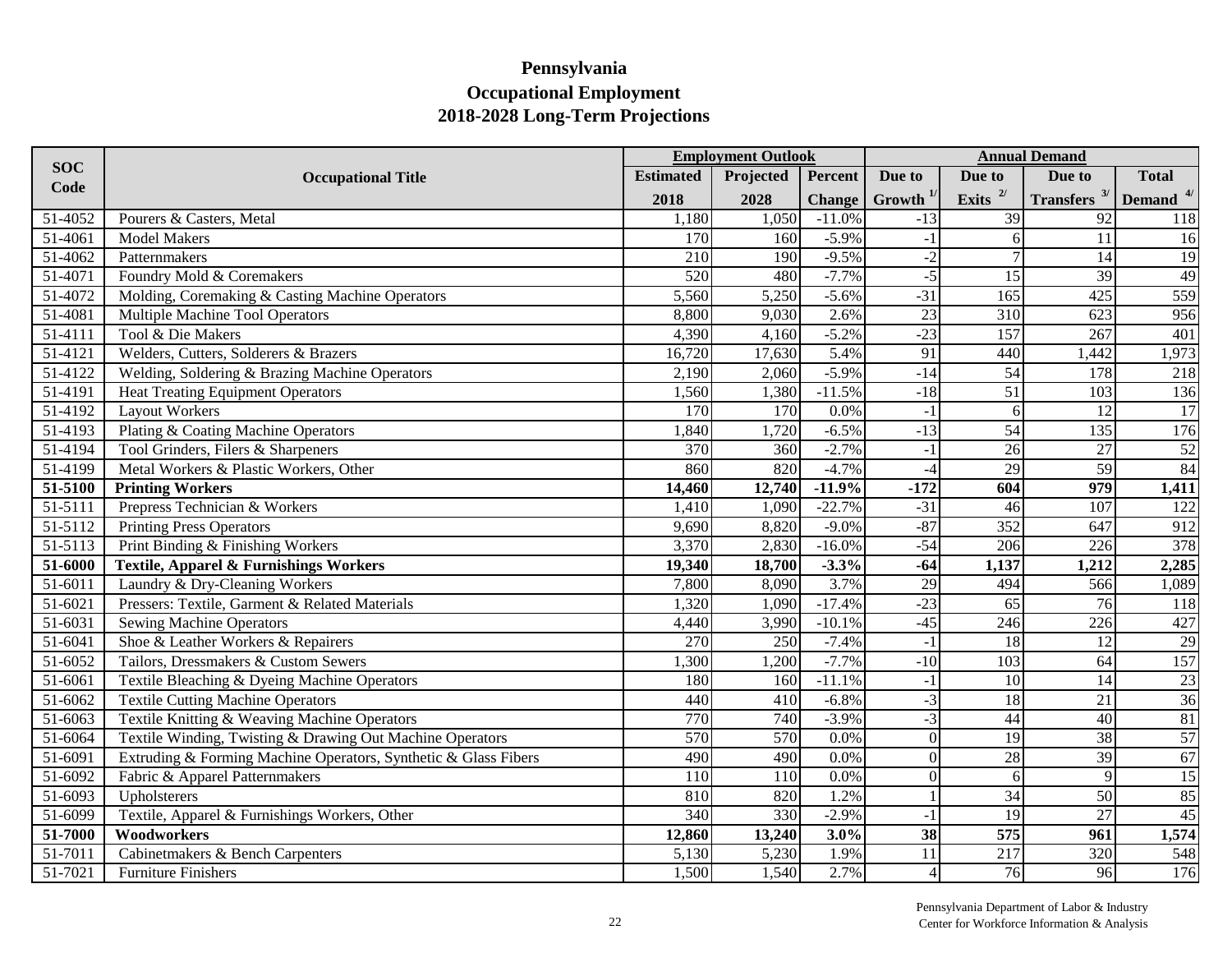|                       |                                                                            |                     | <b>Employment Outlook</b> |               |                 |                 | <b>Annual Demand</b>  |              |
|-----------------------|----------------------------------------------------------------------------|---------------------|---------------------------|---------------|-----------------|-----------------|-----------------------|--------------|
| <b>SOC</b>            | <b>Occupational Title</b>                                                  | <b>Estimated</b>    | Projected                 | Percent       | Due to          | Due to          | Due to                | <b>Total</b> |
| Code                  |                                                                            | 2018                | 2028                      | <b>Change</b> | Growth $1/$     | Exits $^{2/}$   | <b>Transfers</b> $3/$ | Demand $4/$  |
| 51-7041               | Sawing Machine Operators, Wood                                             | 2,340               | 2,410                     | 3.0%          |                 | 68              | 206                   | 281          |
| $\overline{51}$ -7042 | <b>Woodworking Machine Operators</b>                                       | 3,780               | 3,950                     | 4.5%          | 16              | 208             | 331                   | 555          |
| 51-8000               | <b>Plant &amp; System Operators</b>                                        | 13,770              | 13,370                    | $-2.9%$       | $-40$           | 375             | 970                   | 1,305        |
| 51-8011               | <b>Nuclear Power Reactor Operators</b>                                     | 350                 | 290                       | $-17.1%$      | $-6$            | $\overline{7}$  | 23                    | 24           |
| 51-8012               | Power Distributors & Dispatchers                                           | 530                 | 510                       | $-3.8%$       | $-2$            | 11              | $\overline{37}$       | 46           |
| 51-8013               | Power Plant Operators                                                      | 1,510               | 1,460                     | $-3.3%$       | $-6$            | 32              | $\overline{107}$      | 133          |
| 51-8021               | Stationary Engineers & Boiler Operators                                    | 2,680               | 2,710                     | 1.1%          | $\overline{2}$  | 88              | 198                   | 288          |
| 51-8031               | Water & Wastewater Treatment Plant & System Operators                      | 5,380               | 5,090                     | $-5.4%$       | $-29$           | 160             | 315                   | 446          |
| 51-8091               | Chemical Plant & System Operators                                          | 780                 | 740                       | $-5.1%$       | $-4$            | 18              | 66                    | 80           |
| 51-8092               | <b>Gas Plant Operators</b>                                                 | 960                 | 990                       | 3.1%          |                 | 23              | 85                    | 111          |
| 51-8093               | Petroleum Pump System Operators, Refinery Operators & Gaugers              | ,330                | 1,320                     | $-0.8%$       | $-1$            | $\overline{31}$ | 116                   | 146          |
| 51-8099               | Plant & System Operators, Other                                            | 260                 | 270                       | 3.8%          |                 | $\vert 6 \vert$ | 23                    | 30           |
| 51-9000               | <b>Other Production Occupations</b>                                        | 105,720             | 104,540                   | $-1.1%$       | $-119$          | 4,258           | 8,608                 | 12,747       |
| 51-9011               | <b>Chemical Equipment Operators</b>                                        | 4,230               | 4,270                     | 0.9%          |                 | 108             | 380                   | 492          |
| 51-9012               | Separating, Filtering, Clarifying, Precipitating & Still Machine Operators | 3,020               | 3,110                     | 3.0%          | $\mathbf{Q}$    | 78              | 274                   | 361          |
| 51-9021               | Crushing, Grinding & Polishing Machine Operators                           | 1,020               | 970                       | $-4.9%$       | $-5$            | 30              | 85                    | 110          |
| 51-9022               | Grinding & Polishing Workers, Hand                                         | 950                 | 790                       | $-16.8%$      | $-16$           | $\overline{26}$ | 75                    | 85           |
| $\overline{51-9023}$  | Mixing & Blending Machine Operators                                        | 5,400               | 5,430                     | 0.6%          | $\overline{3}$  | 164             | 466                   | 633          |
| 51-9031               | Cutters & Trimmers, Hand                                                   | 430                 | 280                       | $-34.9%$      | $-14$           | $\overline{15}$ | 29                    | 30           |
| 51-9032               | Cutting & Slicing Machine Operators                                        | 2,540               | 2,450                     | $-3.5%$       | $-9$            | 103             | 203                   | 297          |
| 51-9041               | Extruding, Forming, Pressing & Compacting Machine Operators                | 2,200               | 2,240                     | 1.8%          | 5               | $\overline{87}$ | 154                   | 246          |
| 51-9051               | Furnace, Kiln, Oven, Drier & Kettle Operators                              | 780                 | 780                       | 0.0%          | $\Omega$        | $\overline{34}$ | 49                    | 83           |
| 51-9061               | Inspectors, Testers, Sorters, Samplers & Weighers                          | $\overline{22,690}$ | 19,250                    | $-15.2%$      | $-345$          | 832             | 1,752                 | 2,239        |
| 51-9071               | Jewelers & Precious Stone & Metal Workers                                  | 920                 | 800                       | $-13.0%$      | $-12$           | 52              | 57                    | 97           |
| 51-9081               | <b>Dental Laboratory Technicians</b>                                       | 1,480               | 1,650                     | 11.5%         | 17              | 70              | 124                   | 211          |
| 51-9082               | Medical Appliance Technicians                                              | 950                 | 1,080                     | 13.7%         | 13              | 45              | 80                    | 138          |
| 51-9083               | Ophthalmic Laboratory Technicians                                          | 900                 | 1,030                     | 14.4%         | $\overline{13}$ | $\overline{43}$ | 76                    | 132          |
| 51-9111               | Packaging & Filling Machine Operators                                      | 20,660              | 21,480                    | 4.0%          | 82              | 930             | 1,517                 | 2,529        |
| 51-9121               | Coating, Painting & Spraying Machine Operators                             | 3,510               | 3,620                     | 3.1%          | 12              | 107             | 281                   | 400          |
| 51-9122               | Painters, Transportation Equipment                                         | 2,100               | 2,240                     | 6.7%          | $\overline{14}$ | 65              | 171                   | 250          |
| 51-9123               | Painting, Coating & Decorating Workers                                     | 280                 | 290                       | 3.6%          |                 | $\overline{9}$  | 23                    | 33           |
| 51-9151               | Photographic Process Workers & Processing Machine Operators                | 860                 | 670                       | $-22.1%$      | $-19$           | $\overline{34}$ | 83                    | 98           |
| 51-9191               | <b>Adhesive Bonding Machine Operators</b>                                  | 770                 | 770                       | 0.0%          | $\overline{0}$  | $\overline{25}$ | 75                    | 100          |
| 51-9192               | Cleaning, Washing & Metal Pickling Equipment Operators                     | 1,060               | 1,090                     | 2.8%          | $\overline{2}$  | 69              | 99                    | 170          |
| 51-9193               | Cooling & Freezing Equipment Operators                                     | 430                 | 450                       | 4.7%          | $\overline{2}$  | 16              | $\overline{34}$       | 52           |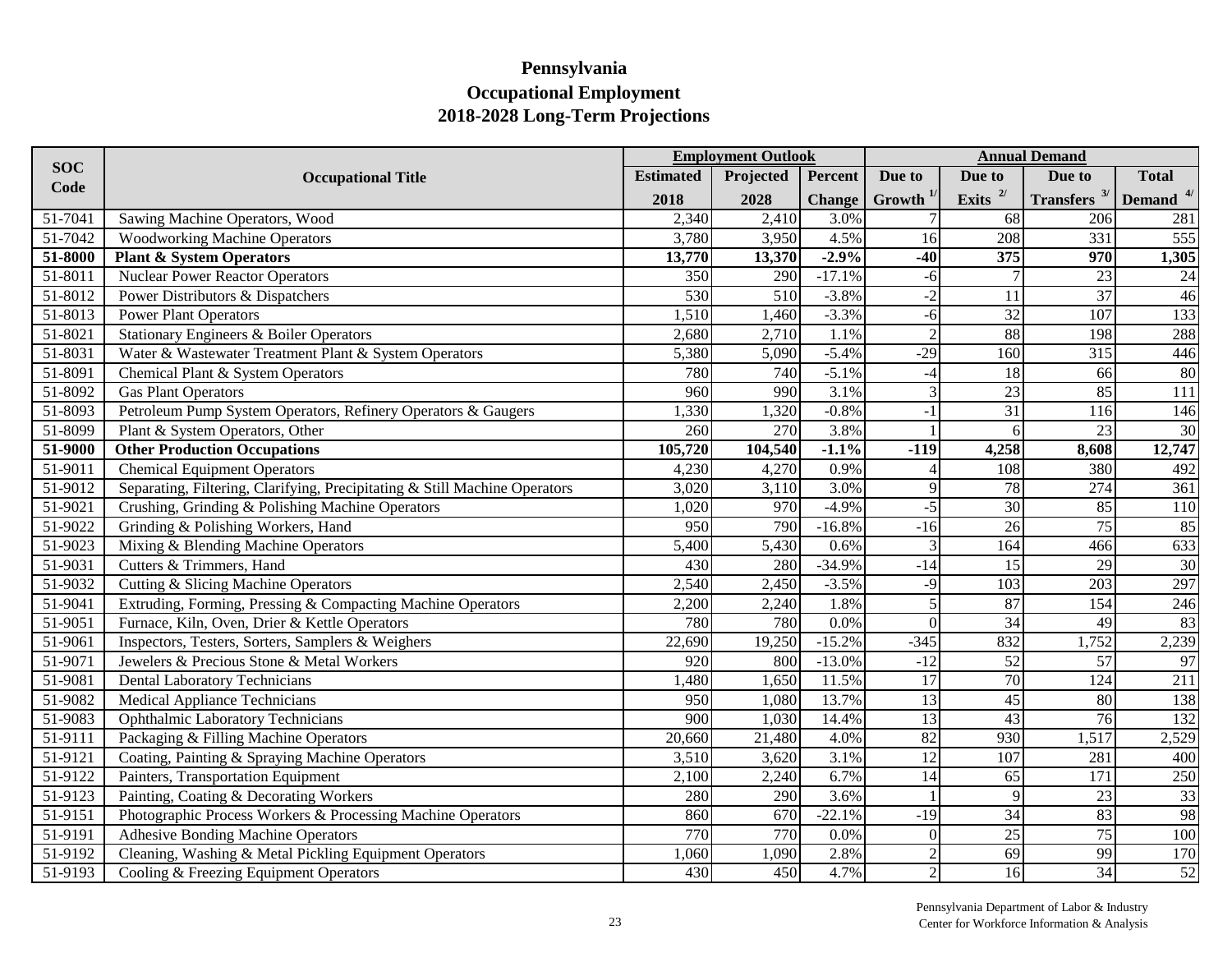|            |                                                                   |                  | <b>Employment Outlook</b> |               |                  |                  | <b>Annual Demand</b>  |                 |
|------------|-------------------------------------------------------------------|------------------|---------------------------|---------------|------------------|------------------|-----------------------|-----------------|
| <b>SOC</b> | <b>Occupational Title</b>                                         | <b>Estimated</b> | Projected                 | Percent       | Due to           | Due to           | Due to                | <b>Total</b>    |
| Code       |                                                                   | 2018             | 2028                      | <b>Change</b> | Growth $1/$      | Exits $^{2/}$    | <b>Transfers</b> $3/$ | Demand $4/$     |
| 51-9195    | Molders, Shapers & Casters                                        | 2,460            | 2,570                     | 4.5%          | 12               | 100              | 179                   | 291             |
| 51-9196    | Paper Goods Machine Operators                                     | 6,030            | 5,890                     | $-2.3%$       | $-13$            | 185              | 461                   | 633             |
| 51-9197    | <b>Tire Builders</b>                                              | 350              | 370                       | 5.7%          |                  | $\overline{7}$   | 30                    | 39              |
| 51-9198    | Helpers--Production Workers                                       | 15,940           | 17,070                    | 7.1%          | 113              | 878              | 1,555                 | 2,546           |
| 51-9199    | Production Workers, Other                                         | 3,090            | 3,240                     | 4.9%          | 15               | 118              | 248                   | 381             |
| 53-0000    | <b>Transportation &amp; Material Moving Occupations</b>           | 482,490          | 514,380                   | 6.6%          | 3,188            | 22,819           | 39,888                | 65,895          |
| 53-1000    | <b>Supervisors - Transportation &amp; Material Moving Workers</b> | 20,330           | 21,860                    | 7.5%          | $\overline{153}$ | 669              | 1,582                 | 2,404           |
| 53-1011    | <b>Aircraft Cargo Handling Supervisors</b>                        | 240              | 250                       | 4.2%          |                  | 8                | 18                    | 27              |
| 53-1048    | Supervisors - Transportation & Material Moving Workers            | 20,090           | 21,610                    | 7.6%          | 152              | 662              | 1,564                 | 2,378           |
| 53-2000    | <b>Air Transportation Workers</b>                                 | 5,830            | 6,250                     | 7.2%          | 42               | 224              | 408                   | 674             |
| 53-2012    | <b>Commercial Pilots</b>                                          | 1,020            | 1,080                     | 5.9%          |                  | 29               | 77                    | 113             |
| 53-2021    | Air Traffic Controllers                                           | 740              | 750                       | 1.4%          |                  | 18               | $\overline{52}$       | $\overline{71}$ |
| 53-2022    | <b>Airfield Operations Specialists</b>                            | 260              | 280                       | 7.7%          | $\overline{2}$   | $6 \mid$         | 19                    | 27              |
| 53-3000    | <b>Motor Vehicle Operators</b>                                    | 194,950          | 207,760                   | 6.6%          | 1,281            | 9,900            | 13,508                | 24,689          |
| 53-3011    | Ambulance Drivers & Attendants                                    | 1,950            | 2,060                     | 5.6%          | 11               | 111              | 193                   | 315             |
| 53-3021    | Bus Drivers, Transit & Intercity                                  | 4,980            | 5,170                     | 3.8%          | 19               | 394              | 246                   | 659             |
| 53-3022    | Bus Drivers, School or Special Client                             | 30,160           | 32,680                    | 8.4%          | 252              | 2,438            | 1,526                 | 4,216           |
| 53-3031    | Driver/Sales Workers                                              | 17,170           | 16,710                    | $-2.7%$       | $-46$            | 697              | 1,228                 | 1,879           |
| 53-3032    | Heavy & Tractor-Trailer Truck Drivers                             | 87,780           | 93,410                    | 6.4%          | 564              | 3,730            | 6,571                 | 10,865          |
| 53-3033    | <b>Light Truck or Delivery Services Drivers</b>                   | 38,250           | 40,690                    | 6.4%          | 244              | 1,625            | 2,862                 | 4,731           |
| 53-3041    | Taxi Drivers & Chauffeurs                                         | 13,580           | 15,870                    | 16.9%         | 229              | 791              | 805                   | 1,825           |
| 53-3099    | Motor Vehicle Operators, Other                                    | 1,100            | 1,170                     | 6.4%          | 8                | $\overline{115}$ | 76                    | 199             |
| 53-4000    | <b>Rail Transportation Workers</b>                                | 6,030            | 5,910                     | $-2.0%$       | $-12$            | 135              | 425                   | 548             |
| 53-4011    | <b>Locomotive Engineers</b>                                       | 1,970            | 1,920                     | $-2.5%$       | $-5$             | 52               | 128                   | 175             |
| 53-4013    | Rail Yard Engineers, Dinkey Operators & Hostlers                  | $\overline{410}$ | 430                       | 4.9%          | $\overline{2}$   | $\overline{11}$  | $\overline{28}$       | $\overline{41}$ |
| 53-4021    | Railroad Brake, Signal & Switch Operators                         | 1,020            | 990                       | $-2.9%$       | $-3$             | 20               | 75                    | 92              |
| 53-4031    | Railroad Conductors & Yardmasters                                 | 2,550            | 2,490                     | $-2.4%$       | $-6$             | 49               | 189                   | 232             |
| 53-5000    | <b>Water Transportation Workers</b>                               | 1,390            | 1,420                     | 2.2%          | $\overline{2}$   | 40               | 116                   | 158             |
| 53-5011    | Sailors & Marine Oilers                                           | 550              | 570                       | 3.6%          | $\overline{2}$   | $\overline{17}$  | $\overline{52}$       | $\overline{71}$ |
| 53-5021    | Captains, Mates & Pilots of Water Vessels                         | 630              | 640                       | 1.6%          | $\overline{0}$   | $\overline{17}$  | $\overline{44}$       | 61              |
| 53-5031    | Ship Engineers                                                    | 200              | 200                       | 0.0%          | $\Omega$         | $\sigma$         | 19                    | 25              |
| 53-6000    | <b>Other Transportation Workers</b>                               | 11,260           | 11,540                    | 2.5%          | $\overline{29}$  | 564              | 1,086                 | 1,679           |
| 53-6021    | <b>Parking Lot Attendants</b>                                     | 6,670            | 6,710                     | 0.6%          |                  | 344              | 678                   | 1,026           |
| 53-6031    | Automotive & Watercraft Service Attendants                        | 2,650            | 2,790                     | 5.3%          | 15               | 121              | 281                   | 417             |
| 53-6041    | <b>Traffic Technicians</b>                                        | 90               | 100                       | 11.1%         | $\vert 0 \vert$  | $\overline{3}$   |                       | 10              |